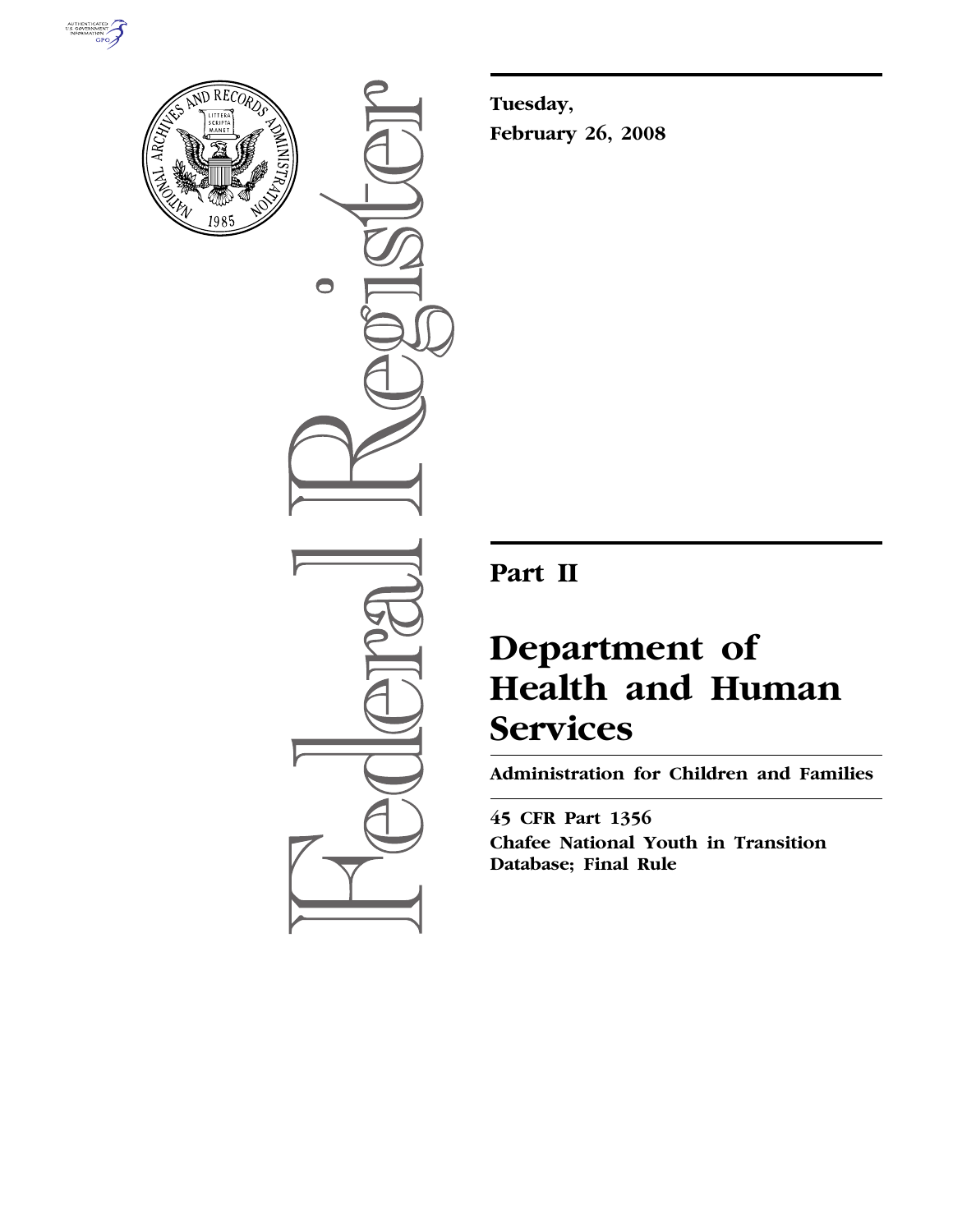#### **DEPARTMENT OF HEALTH AND HUMAN SERVICES**

#### **Administration for Children and Families**

#### **45 CFR Part 1356**

## **RIN 0970–AC21**

## **Chafee National Youth in Transition Database**

**AGENCY:** Administration on Children, Youth and Families (ACYF), Administration for Children and Families (ACF), Department of Health and Human Services (DHHS). **ACTION:** Final rule.

**SUMMARY:** This final rule adds new regulations to require States to collect and report data to ACF on youth who are receiving independent living services and on the outcomes of certain youth who are in foster care or who age out of foster care. The final rule implements the data collection requirements of the Foster Care Independence Act of 1999 (Pub. L. 106– 169) as incorporated into the Social Security Act.

**DATES:** *Effective Date:* April 28, 2008.

*Compliance Date:* A State must implement and comply with this rule no later than October 1, 2010.

#### **FOR FURTHER INFORMATION CONTACT:**

Kathleen McHugh, Director of Policy, Children's Bureau, Administration on Children, Youth and Families, 202/401– 5789 or by e-mail at *kathleen.mchugh@acf.hhs.gov.* 

**SUPPLEMENTARY INFORMATION:** The preamble to this final rule is organized as follows:

#### I. Background

- A. Legislative History
- B. Rule Development
- II. The National Youth in Transition Database (NYTD)
	- A. Overview of Changes and Regulatory
	- Provisions B. Implementation Timeframes
	- C. Discussion of Non-Regulated Issues
- III. Section-by-Section Discussion of Final Rule
- IV. Impact Analysis

#### **I. Background**

#### *A. Legislative History*

Each year thousands of young people are discharged from State foster care systems because they reach the age at which they are no longer eligible for out-of-home placement services. During the early 1980s, research and anecdotal evidence indicated that many young people who emancipated from foster care experienced numerous difficulties

in their attempts to achieve selfsufficiency. Rather than making a successful transition to living on their own, a significant percentage of these youth experienced homelessness, unemployment, victimization, and dependence on various types of public assistance.

In response to this problem, in 1986 President Reagan signed into law the Title IV–E Independent Living Initiative (Pub. L. 99–272). The law provided States with funding to make independent living services available to youth in foster care between the ages of 16 and 21. Several improvements were made to this law by the Foster Care Independence Act of 1999 (Pub. L. 106– 169) signed by President Clinton on December 14, 1999. This law established the John H. Chafee Foster Care Independence Program (CFCIP) at section 477 of the Social Security Act (the Act). Compared to Public Law 99– 272, the Foster Care Independence Act provides States with greater funding and flexibility to carry out programs to assist youth in making the transition from foster care to self-sufficiency. The legislation provides States with funding to identify and make available independent living services to youth ''who are likely to remain in foster care'' until at least age 18—thus removing the minimum age requirements for the receipt of independent living services. Public Law 106–169 also requires States to provide assistance and services to youth who age out of foster care, until age 21, and allows States to use part of their funding to provide room and board assistance to these youth. On January 17, 2002, President Bush signed into law the Promoting Safe and Stable Families Amendments of 2001 (Pub. L. 107–133), which provided States with funding specifically for post-secondary education and training vouchers for youth who are eligible for CFCIP services.

The Foster Care Independence Act of 1999 requires ACF to develop and implement a data collection system, in consultation with various stakeholders, to perform two functions: (1) Track the independent living services States provide to youth; and, (2) develop outcome measures that may be used to assess State performance in operating their independent living programs. With regard to services, the Act requires us to identify data elements to track the number and characteristics of children receiving services under section 477 of the Act and the type and quantity of services States provide. With regard to outcomes, section 477(f)(1) of the Act requires that we develop outcome measures, including measures of

educational attainment, receipt of a high school diploma, employment, avoidance of dependency, homelessness, nonmarital childbirth, incarceration, and high-risk behaviors, and the data elements to track States' performance on the outcome measures. The law also requires that ACF impose a penalty in an amount that ranges from one to five percent of the State's annual allotment on any State that fails to comply with the reporting requirements. ACF must base a State's penalty amount on the degree of noncompliance (section  $477(e)(2)$  and  $(3)$  of the Act).

#### *B. Rule Development*

In developing the rule we engaged in an extensive consultation process on the information that would comprise the NYTD. Our consultation included national discussion groups with child welfare agency administrators and independent living coordinators at the State, Tribal, and local levels; public and private agency youth service providers; technical assistance providers; child welfare advocates; group home staff and administrators; and current and former foster youth and foster parents. We also held conference calls with independent living coordinators and information technology managers from several States. Finally, we conducted a pilot test of the draft data elements in seven States and one Indian Tribe and formed a work group of national associations, resource centers and State and Tribal representatives to analyze the results of the pilot test.

After gathering the information from consultation and conducting further internal deliberations, we published a notice of proposed rulemaking (NPRM) on July 14, 2006 (71 FR 40346–40382) that outlined the National Youth in Transition Database proposal. During the 60-day comment period, we received 67 substantive and unduplicated letters containing approximately 225 comments and questions on the proposal. The commenters included representatives from 38 State child welfare agencies and 14 national child welfare organizations, associations or advocacy groups, among others.

We received widespread support for many of the general concepts of the NYTD, particularly the variety of service and outcomes data elements. Commenters had a number of suggestions for minor modifications or clarifications that they believed would enhance the rule and the NYTD. Commenters also raised a number of questions on matters that are beyond the scope of the NYTD proposal and final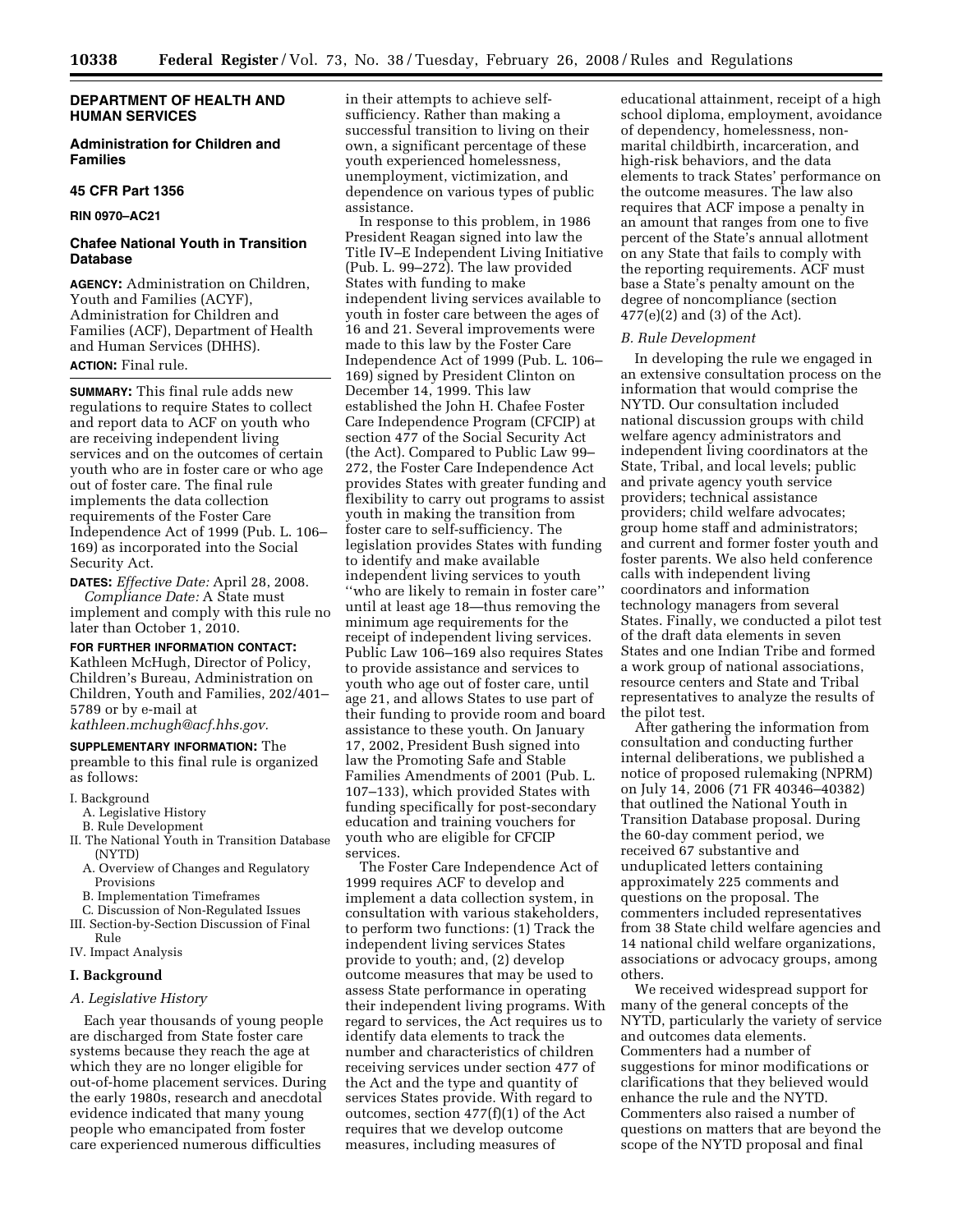rule. Most concerns from commenters centered around the timeframe for implementing the NYTD, the parameters of the reporting populations, cost and burden issues generally and particularly with regard to tracking youth who are no longer in foster care and the effect of penalties on State services and youth.

### **II. The National Youth in Transition Database**

#### *A. Overview of Changes and Regulatory Provisions*

We did not significantly change the final NYTD from the proposal in most areas. Although many of the thoughtful comments led us to reconsider aspects of our proposals and make numerous technical revisions, we found compelling reasons to retain key elements of the NYTD. We were convinced to make changes in two major areas: (1) To extend the time States have to develop their information systems and internal procedures to be able to collect and report data to the NYTD, and (2) to exclude education and training vouchers from the Federal funds that are subject to a penalty if a State does not comply with the NYTD requirements. These major changes, along with all other changes, are discussed in more detail throughout the preamble. A final overview of the NYTD follows.

States will report to NYTD four types of information about youth: services provided to youth, youth characteristics, outcomes, and basic demographics. In terms of services, States will identify the type of independent living services or financial assistance that the State provides to youth. There are 11 broad service categories:

• Independent living needs assessment.

• Academic support.

• Post-secondary educational support.

• Career preparation.

• Employment programs or

vocational training.

• Budget and financial management. • Housing education and home

management training.

• Health education and risk

prevention.

• Family support and healthy marriage education.

• Mentoring.

• Supervised independent living. The State also will identify the characteristics of each youth receiving independent living services, such as their education level and tribal

membership.

In terms of outcomes, States must collect and report information on youth

who are or were in foster care that we can use to measure the collective outcomes of these youth and potentially assess the State's performance in this area. We will collect data on six general outcomes:

• Increase youth financial selfsufficiency.

• Improve youth educational

(academic or vocational) attainment. • Increase youth connections with adults.

• Reduce homelessness among youth.

- Reduce high-risk behavior among
- youth.

• Improve youth access to health insurance.

The States must survey young people who are or were previously in foster care regarding their outcomes information. States will collect information on these youth at three specific intervals: On or about the youth's 17th birthday while the youth is in foster care; two years later on or about the youth's 19th birthday; and again on or about the youth's 21st birthday. States must report on 19- and 21-year-olds who participated in data collection at age 17 while in foster care, even if they are no longer in the State's foster care system or receiving independent living services at ages 19 and 21. States will collect outcome information on a new baseline population of youth (17-year-olds in foster care) every three years.

Finally, States will identify basic demographic information, such as sex and race of each youth in each of the reporting populations.

States will report all four types of information (services, characteristics, outcomes if applicable in that year, and basic demographics) to the NYTD semiannually on a Federal fiscal year basis. ACF will evaluate a State's data file against file submission and data compliance standards designed to ensure that we have quality data on youth. States that fail to achieve any of the compliance standards for a reporting period will be given an opportunity to submit to us corrected data. If a State's corrected data does not comply with the data standards, the State will be subject to a penalty in an amount that ranges from one to five percent of the State's annual CFCIP funding, depending on the level of noncompliance. The funds subject to a penalty will not include the State's education and training voucher allotment.

#### *B. Implementation Timeframe*

Implementation of the NYTD will occur on October 1, 2010. This means that a State must begin to collect data on October 1, 2010 (Federal fiscal year

(FFY) 2011) and submit the first report period data to us by May 15, 2011, in accordance with the NYTD requirements in this final rule. This later implementation date is in direct response to comments raised by stakeholders in response to the NPRM.

In the NPRM preamble, we indicated that States would have at least a year between issuance of a final rule and the implementation date of the NYTD. We did not establish a specific implementation date at that time. However, a large number of commenters who represented the perspectives of States, advocates and other stakeholders, believed that a year was not enough time to comply with the NYTD requirements for a number of reasons. We carefully considered the information provided to us through comment, and reviewed our rationale for the one-year implementation timeframe. We found that the commenters raised issues to us that we had not fully considered in developing our original estimates of how long States would need to comply with this rule and we agree that a change is warranted.

Most commenters stated that implementing the NYTD would require changes to a State's Statewide Automated Child Welfare Information System (SACWIS). These changes would take more time than we originally suggested because the NYTD provisions which relate to youth who are still in foster care or who are receiving independent living services must be incorporated into a State's SACWIS in accordance with existing SACWIS rules in 45 CFR 1355.53(b)(5)(iii) and ACF–OISM–001 (1995). Forty-four States are in some stage of SACWIS development or operation and would thus need to make these changes in their SACWIS.

SACWIS changes often require a State to develop and award contracts to implement new programming and design features and secure new funding. The commenters pointed out that tight State budgets and long lead times needed to secure State appropriations mean that States are not guaranteed funding or legislative approval to implement the NYTD quickly. These combined issues can lead to a protracted period before the State has in hand final approval to even start developing a system, let alone begin the work required to change data systems to accommodate the new data requirements. We agree with these points as our own experiences interacting with States that are attempting to secure funding for SACWIS confirm that internal State processes for obtaining funding for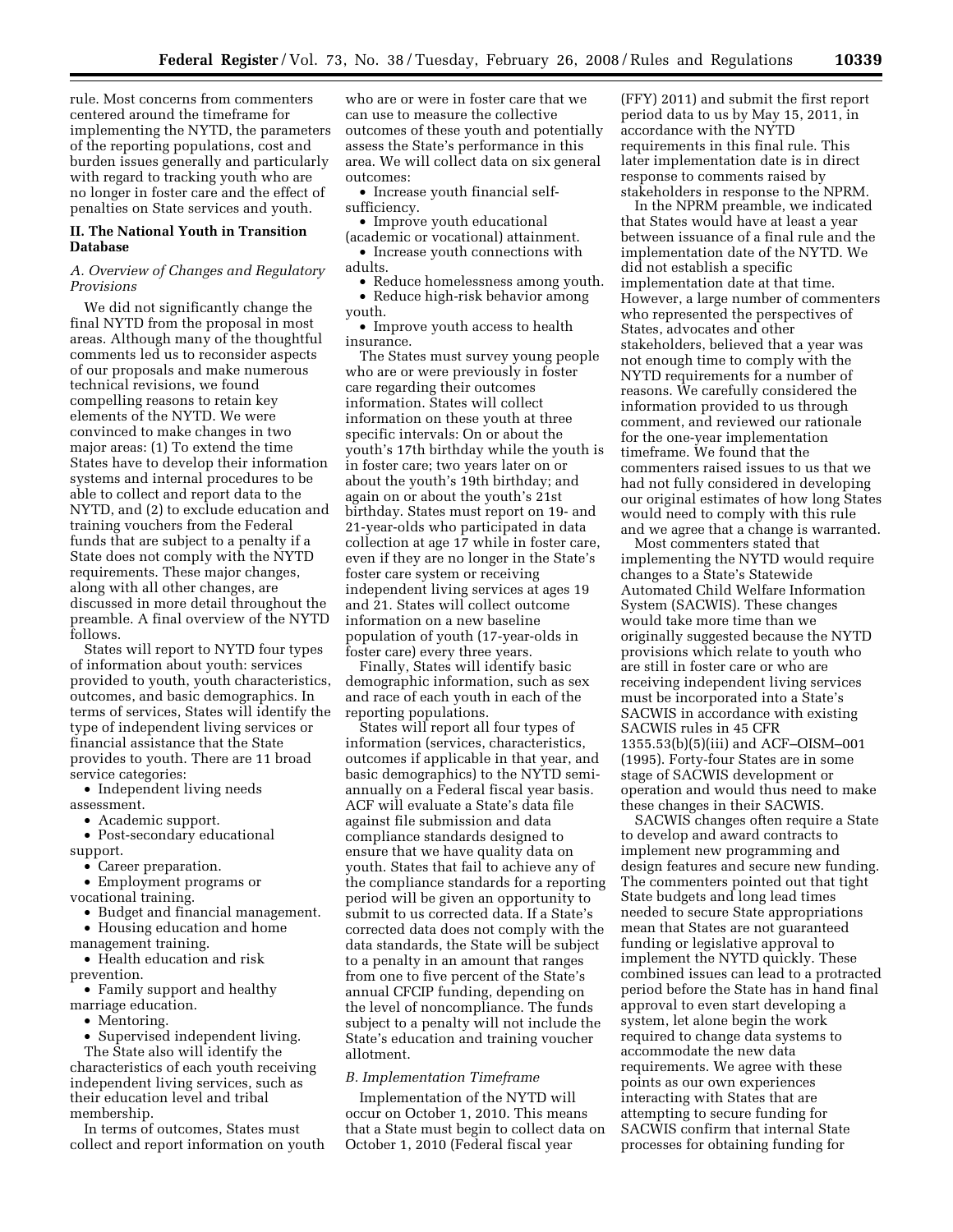information system changes, and then implementing system changes take a significant amount of time.

In addition to concerns about SACWIS or development of other information system capability, commenters registered significant uncertainty about States' ability to comply with the outcomes component of the NYTD in the suggested timeframe. This was of particular concern to States, given their inexperience with administering an outcomes survey over an extended time to youth who have left foster care. We have acknowledged throughout the NPRM and final rule process that the outcomes component is one of the most challenging aspects of the NYTD. As such, we believe that we must give States a sufficient opportunity to conduct planning activities and take advantage of technical assistance.

Most commenters suggested that a two to three year implementation timeframe is more reasonable. We agree that a minimum of two years to implement the requirements of the NYTD is justified and have set the compliance date as October 1, 2010 accordingly. Providing less time than two years will not serve us or the States well in our mutual goals to understand and serve youth better. The later implementation date is designed to ensure that States are prepared and able to submit quality data on youth independent living services and youth outcomes. In the first year of start-up activities, ACF plans to provide intensive technical assistance to support States as they assess their system design and development needs. During the second year of start-up activities, we plan to continue technical assistance, release technical documents on file and transmission procedures, and support States as they conduct voluntary tests of their systems.

All compliance standards and the associated penalties will take effect during the first year of implementation and will not be delayed further as some commenters suggested. We do, however, hope to encourage States to submit data to us voluntarily prior to the required implementation date. Doing so could mean that States are able to test their systems prior to the compliance date, and we in turn can begin providing technical assistance based on States' actual experiences. We intend to issue guidance on whether and how we may be able to accept voluntary data submissions prior to the compliance date.

#### *C. Discussion of Non-Regulated Issues*

We received a number of comments and questions on topics that are outside

the scope of this rulemaking. Such comments addressed general topics such as technical assistance requests, performance standards, ongoing consultation between various stakeholders on the CFCIP program and NYTD, technical questions about modifying SACWIS and strategies for tracking youth. The proper forum for these requests is through the ACF regional offices and our technical assistance providers.

#### **III. Section-by-Section Discussion of Final Rule**

#### *Section 1356.80 Scope*

This section requires the State agency that administers or supervises the administration of the Chafee Foster Care Independence Program under section 477 of the Social Security Act to comply with the data collection and reporting requirements in this final rule. We did not receive comments on this section. We made a minor modification to the section to include State agencies that ''supervise the administration'' of the CFCIP in addition to those that directly administer the program in the scope of these NYTD requirements. This modification brings the scope statement in line with the statutory requirements for an administrating or supervisory State agency in section 477(b)(2) of the Act.

#### *Section 1356.81 Reporting Population*

This section describes the three reporting populations of youth on whom States must obtain services and outcomes information to report to the NYTD: The served, baseline and followup populations.

#### Served Population

In paragraph (a), we describe the served population as youth who receive an independent living service paid for or provided by the State agency during a six-month report period.

*Comment:* A number of commenters sought clarity on which youth comprise the served population and asked whether specific subgroups were a part of the population. Specifically, commenters asked whether tribal youth, youth involved with the juvenile justice system, youth who receive services through the staff of a group home or child care institution, and youth no longer in foster care would fall within the served population.

*Response:* In general, a youth is in the served population if during the report period, the youth received at least one independent living service paid for or provided by the State agency. We are making a minor amendment to the final

rule to remove the reference to ''services'' as only one independent living service is required during the report period for the youth to be a part of the served population. An independent living service is provided by the State agency if it is delivered by State agency staff or an agent of the State, including a foster parent, group home staff, child care institution staff or the service is provided pursuant to a contract between the State agency and a provider, agency or any other entity regardless of whether the contract includes funding for the particular service. Independent living services that are paid for or provided by the State agency can be delivered in a variety of formats. The served population is not limited on the Federal level by age, foster care status or placement type, although State eligibility rules for their independent living programs may restrict which youth receive independent living services. Therefore, tribal youth, youth involved with the juvenile justice system, youth who receive services through foster care providers and youth no longer in foster care are a part of the served population if they receive an independent living service paid for or provided by the State agency during the report period.

*Comment:* Some commenters suggested that we gather data in some way on youth who do not receive independent living services. Some commenters suggested that we require States to identify and explain why subgroups of youth do not receive services, such as youth who were eligible for independent living services in the State and/or youth who are referred to independent living. Other commenters suggested that we capture information on youth who do not receive independent living services outside of the NYTD.

*Response:* In developing the NPRM, we considered and rejected an approach to require States to identify and explain why youth do not receive independent living services. We explained in the NPRM that the statute's mandate is limited to collecting data on independent living services that youth receive (section  $477(f)(1)(B)(i)$  of the Act). We believe that gathering information on why youth do not receive independent living services is better suited to research or evaluation activities and therefore we are not making a change to the final rule in this regard. We want to be clear, however, that we have designed the outcomes component of the NYTD to look at the outcomes of youth whether or not they receive independent living services that are paid for or provided by the State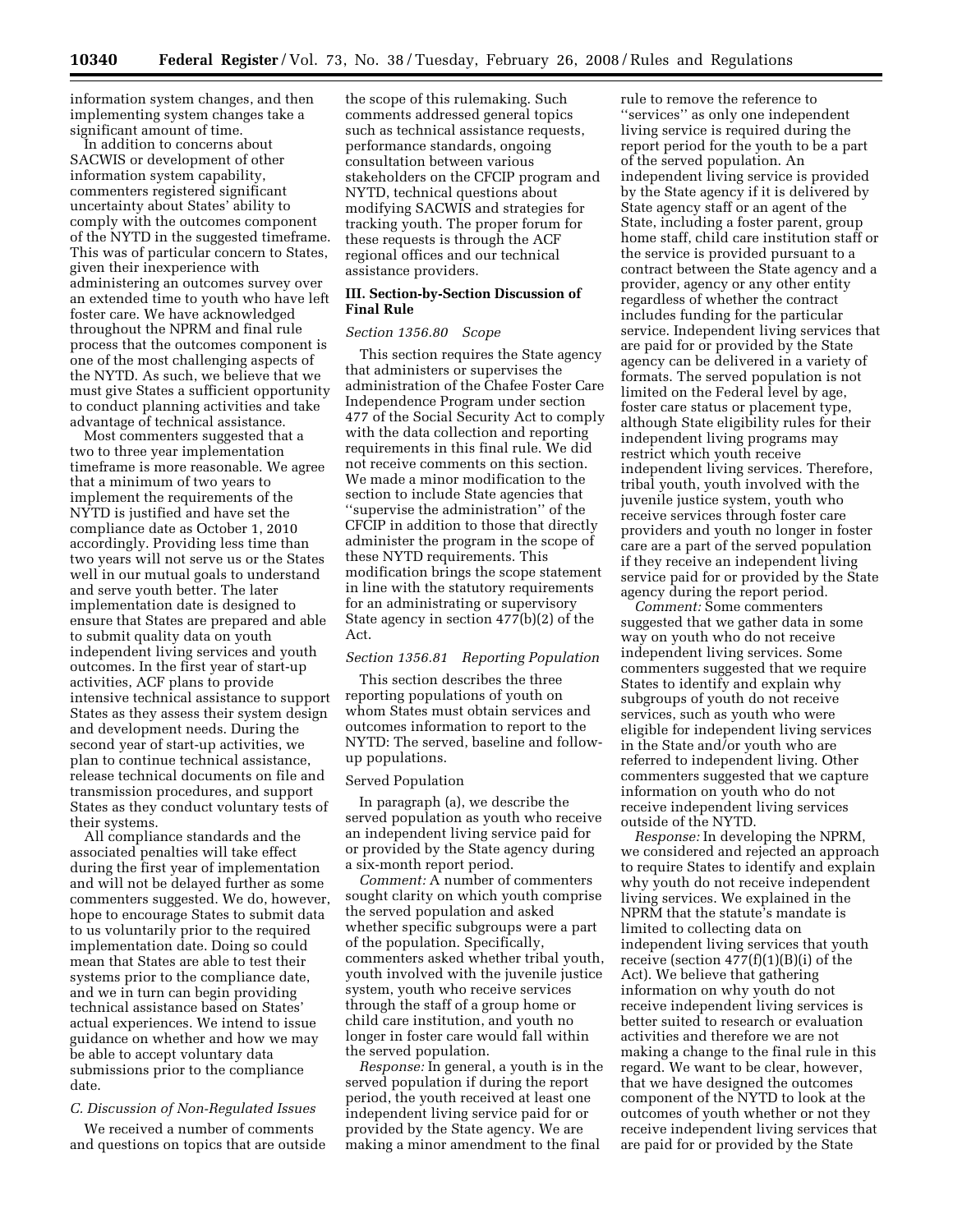agency. This outcomes information can be used in conjunction with information from the Adoption and Foster Care Analysis and Reporting System (AFCARS) to tell us more about youth who do not receive independent living services and how they fare.

*Comment:* Some commenters urged us to expand the served population to include youth who receive independent living services that are brokered or arranged by the State agency through an agreement with other public or private agencies, rather than just those independent living services that are paid for or provided by the State agency. Commenters believed that broadening the scope of the served population would be in keeping with CFCIP State plan requirements to coordinate services with other Federal, State and local programs serving youth. Further, commenters suggested that including services that are arranged, brokered, or offered through collaboration would better reflect the range of independent living services youth may receive.

*Response:* We carefully considered the issues raised by commenters but are not convinced that the suggestions to expand the served population, for example, to include those youth served through collaborations, agreements or other State agency arrangements that are neither paid for nor provided by the State agency, offers a significant improvement to the NYTD. We recognize that States collaborate with community partners in a variety of ways to benefit youth as required under the CFCIP State plan. However, including youth served as a result of those collaborations or otherwise arranged or brokered by the State agency in the served population is too far removed from the statutory mandate to collect data on youth served under the CFCIP. Further, we believe that expanding the served population to include youth who receive independent living services in their community that are neither paid for nor provided by the State agency would distort what we can learn about the services provided under the CFCIP.

Rather, we are interested in a State collecting and reporting information on youth who receive an independent living service due to the State agency's commitment of funds or resources to provide the service. Therefore, an independent living service is provided by the State agency if it is delivered by State agency staff or an agent of the State, including a foster parent, group home staff, or child care institution staff. The service is also provided by the State agency if it is provided to the youth pursuant to a contract for such services between the State agency and a

provider, public or private agency or any other entity, regardless of whether the contract includes funding for the particular service. Services that are paid for directly or indirectly by the State agency are included as well. We believe this definition of the served population is sufficiently broad, and, as such, are retaining the served population description as stated in the NPRM.

*Comment:* A commenter thought the served population definition was too broad and suggested that we limit it to foster care youth and former foster care youth who are 17 years old and receiving independent living services.

*Response:* As we discussed in the NPRM, the statute is clear that we are to collect data on all youth who receive independent living services under the CFCIP and does not carve out youth in foster care or former foster care youth of a certain age. Further, narrowing the reporting population in such a way may limit the information we can learn about how States are serving youth through the CFCIP. As such, we are not making the suggested change to the served population.

*Comment:* Several commenters sought clarification on how the served population was distinct from or related to the baseline and follow-up population.

*Response:* The NYTD has two separate but related components: independent living services and youth outcomes. The reporting populations are separate for each component, although not mutually exclusive.

States are to collect and report independent living services information on youth who fall within the served population. The served population is made up of youth who have received at least one independent living service that is paid for or provided by the State agency during a six-month report period. The youth's age and foster care status is not relevant to whether he or she is in the served population.

States are to collect and report outcomes information on youth who are in the baseline and follow-up populations. The baseline population is comprised of all 17-year-olds in foster care during a year in which such outcomes data is due (beginning in FFY 2011), regardless of whether the youth receives any services. The follow-up population is a subgroup of the baseline population: Youth who participated in the outcomes data collection when they were 17 years old, but who are now 19 or 21 years old. A few simple examples (that do not address sampling) illustrate how the reporting populations may overlap or diverge:

• *Example 1.* In December 2010, a youth turns 17 years old while in foster care and takes a budgeting class that is paid for by the State agency in January 2011. This youth would be part of the served population for the first report period of FFY 2011 (October 1, 2010 through March 31, 2011) and reported as receiving the ''budget and financial management'' service. The same youth would also be a part of the baseline population for whom the State must administer the outcomes survey. This is because FFY 2011 is a year in which the States must collect data on the baseline population, which is comprised of those youth in foster care who reach their 17th birthday in the FFY.

• *Example 2.* In November 2011, a different 17-year-old in foster care takes a budgeting class that is paid for by the State agency. This youth would be part of the served population for the first report period of FFY 2012. However there is no outcomes data collection due in FFY 2012, therefore, the youth is not in the baseline population.

• *Example 3.* In December 2012, the same youth from example 1 reaches 19 years old. By the end of March 2013, this youth had not received any independent living services that were paid for or provided by the State agency during the first report period (October 1, 2012 through March 31, 2013), so the youth is not a part of the served population. However, two years ago, this youth completed the outcomes survey as part of the baseline population. Therefore, the youth is a part of the follow-up population and the State is required to collect and report outcomes data for this youth.

#### Baseline Population

In paragraph (b), we describe the baseline population for the purpose of collecting outcome information as a youth who is in foster care as defined in 45 CFR 1355.20 and reaches his or her 17th birthday in FFY 2011, or reaches 17 in every third fiscal year following FFY 2011.

*Comment:* Some commenters raised questions and concerns about the lack of clarity in the description of the baseline population. Commenters requested specific guidance on whether the baseline population included youth in juvenile justice facilities, youth in placements of a short duration, youth placed in shelter care, youth in tribal custody, youth on trial home visits, youth in unlicensed, unapproved or unpaid placements, and youth who have run away from their foster care settings.

*Response:* We defined the baseline population as 17-year-olds in foster care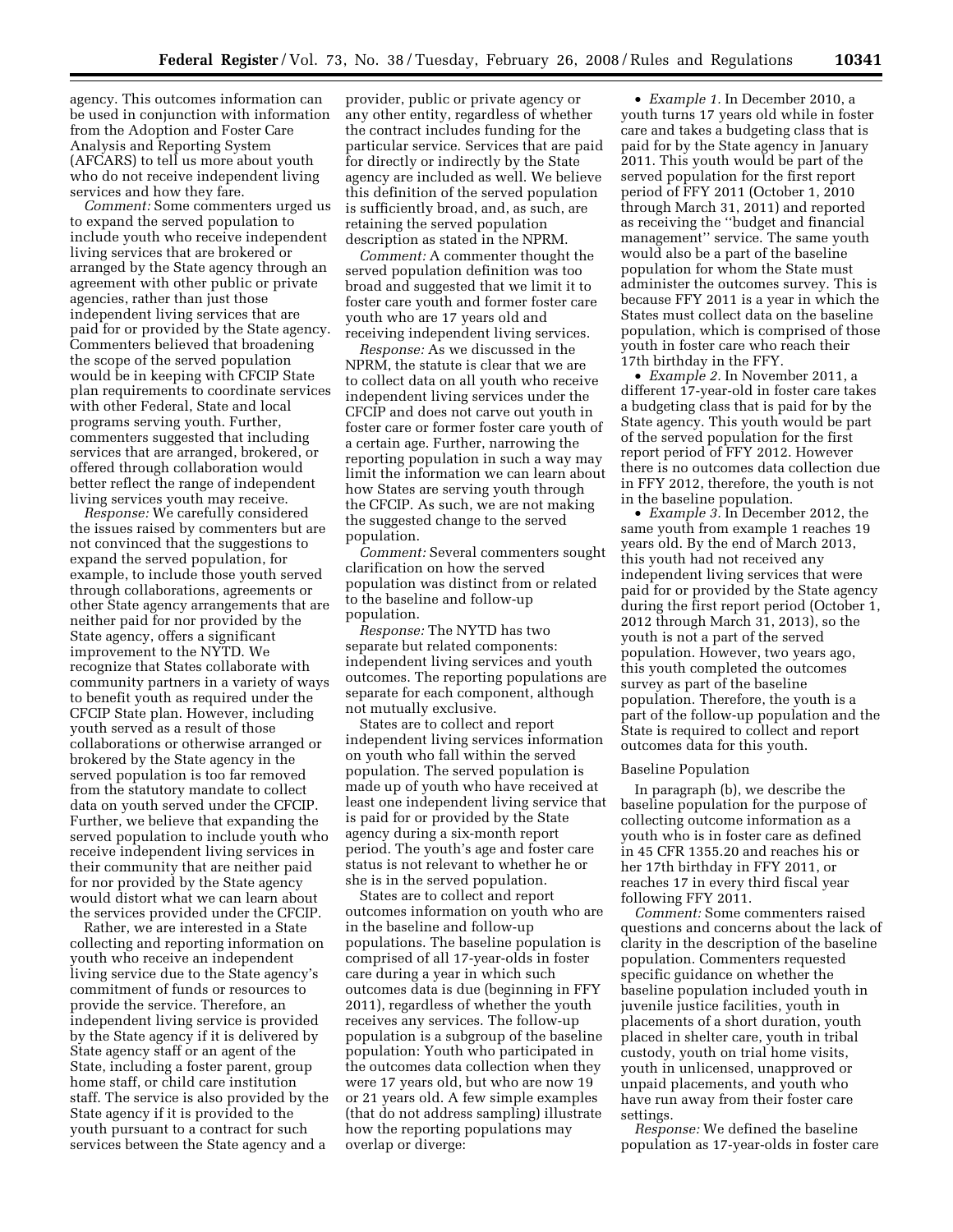consistent with our regulatory definition diminish our ability to analyze data of foster care in 45 CFR 1355.20 during a Federal fiscal year in which such data is required based on the implementation schedule. This means, that a youth will be in the baseline population if the youth is in foster care and 17 years old in FFYs 2011, or is in foster care and 17 years old in each third fiscal year following FFY 2011 (i.e., 2014, 2017, etc.). We made a minor change to the rule to specify the beginning fiscal year in which this data is required and the timetable upon which data on a new cohort of youth is due.

The baseline population includes 17 year-old youth who are in 24-hour substitute care under the State's placement and care responsibility who are in foster family homes (whether the foster parents are relatives of or unrelated to the child), group homes, shelter care and child care institutions, regardless of whether such homes or institutions are licensed, approved or paid. The baseline population includes children who may have run away from their foster care setting but who are still in the State agency's placement and care responsibility. The baseline population also includes youth who receive title IV–E foster care maintenance payments in the placement and care of another public agency (e.g., a juvenile justice agency or tribal agency) pursuant to a title IV–E agreement under section  $472(a)(2)(B)(ii)$  of the Act.

The baseline population excludes youth in detention facilities, forestry camps, training schools and facilities primarily for the detention of youth adjudicated delinquent. The definition also excludes youth who are in the placement and care responsibility of a tribal agency unless the conditions specified above regarding title IV–E agreements apply. Youth who are at home but in the placement and care responsibility of the State agency also are excluded from the baseline reporting population, whether the State considers this a trial home visit, at-home supervision, after care or some other status. Since these youth are excluded from the baseline population, they are not in the follow-up population either.

We anticipate providing more detail through technical assistance and other guidance documents on how States may ensure that they are accurately including children in the baseline population.

*Comment:* Some commenters requested consistency between the NYTD baseline reporting population and the AFCARS foster care reporting population. One such commenter was concerned that an inconsistency would across the two databases.

*Response:* We do not believe that complete consistency between the NYTD baseline reporting population and the AFCARS foster care reporting population is necessary. AFCARS exists for a purpose separate and distinct from the NYTD. The AFCARS reporting population includes all children in foster care as defined in 45 CFR 1355.20 as does the NYTD, but extends slightly broader in specific circumstances, such as youth in detention and youth that are at home temporarily (see the ACF Child Welfare Policy Manual Section 2.7 at *http://www.acf.hhs.gov/programs/cb*). We are staying consistent with the definition of foster care for the NYTD to reflect part of the population of youth a State must serve under its CFCIP: Youth in foster care who are likely to age out of foster care. Further, one of the original reasons we chose the baseline reporting population was because it represents a readily accessible population of youth to whom States can administer the survey.

Finally, we do not agree that the slight differences between the AFCARS foster care and the NYTD baseline reporting populations diminish the analytic value of the NYTD. Since every youth reported in the baseline population will also be reported to AFCARS and the youth will be identified in the same way in both databases, we will have the necessary foundation for analysis of the foster care experiences of youth who are reported for their outcomes in the NYTD.

*Comment:* One commenter suggested that we specify that in order to be included in the baseline population a youth must have been in foster care for a minimum length of time to ensure that the youth had benefited from available independent living services.

*Response:* As we stated in the preamble to the NPRM, we decided not to require a minimum length of time in foster care because that approach overly complicated the data collection without a measurable benefit or a clear basis on which to determine the appropriate minimum length of time. We did not receive information that convinced us to change our approach and have not made this change to the final rule.

*Comment:* A commenter asked whether youth had to be in foster care on their 17th birthday to be included in the baseline population.

*Response:* A youth does not need to have his or her 17th birthday while in foster care, but consistent with the data collection rule in section 1356.82(a)(2), the youth must have been in foster care within 45 days following his or her 17th birthday during the specified reporting year. More detailed guidance on the reporting populations will be forthcoming in technical assistance and policy documents, as needed.

#### Follow-up Population

Paragraph (c) defines the follow-up population as youth who turn 19 or 21 years old in a certain fiscal year who participated in the State's outcomes data collection as part of the baseline population at 17 years old.

*Comment:* Some commenters requested more clarity regarding the follow-up population or made statements that indicated their confusion about who was included in the population. A few other commenters asked specifically whether youth who remained in foster care at ages 19 and 21 would be in the follow-up population. Other commenters asked whether youth in the follow-up population at age 19 had to have participated in the outcomes data collection to be a part of the follow-up population at age 21.

*Response:* The follow-up population is comprised solely of youth who are either 19 or 21 years old who participated in the outcomes data collection as part of the baseline population at age 17. A youth is considered to have participated at age 17 if he or she provided at least one valid answer to a question in the outcomes survey. A youth who participated in the data collection at age 17, but not at age 19 for a reason other than being deceased remains a part of the follow-up population at age 21. A youth is in the follow-up population as described regardless of the youth's foster care status at ages 19 or 21 and regardless of whether the youth ever received independent living services.

*Comment:* A number of commenters wanted outcomes data collection to continue beyond age 21 to age 23 or older for a number of reasons. These commenters were concerned that we will get an incomplete view of college attendance and educational attainment, employment, marriage and other outcomes that are influenced by age if we stop collecting data at age 21. Alternatively, a commenter urged us not to extend the follow-up population of youth to age 23 unless there was demonstrable evidence that collecting such data was feasible.

*Response:* We appreciate the arguments in favor of an extended follow-up data collection activity and acknowledge that the system as designed may result in limited information on some of the more agesensitive outcomes. However, as we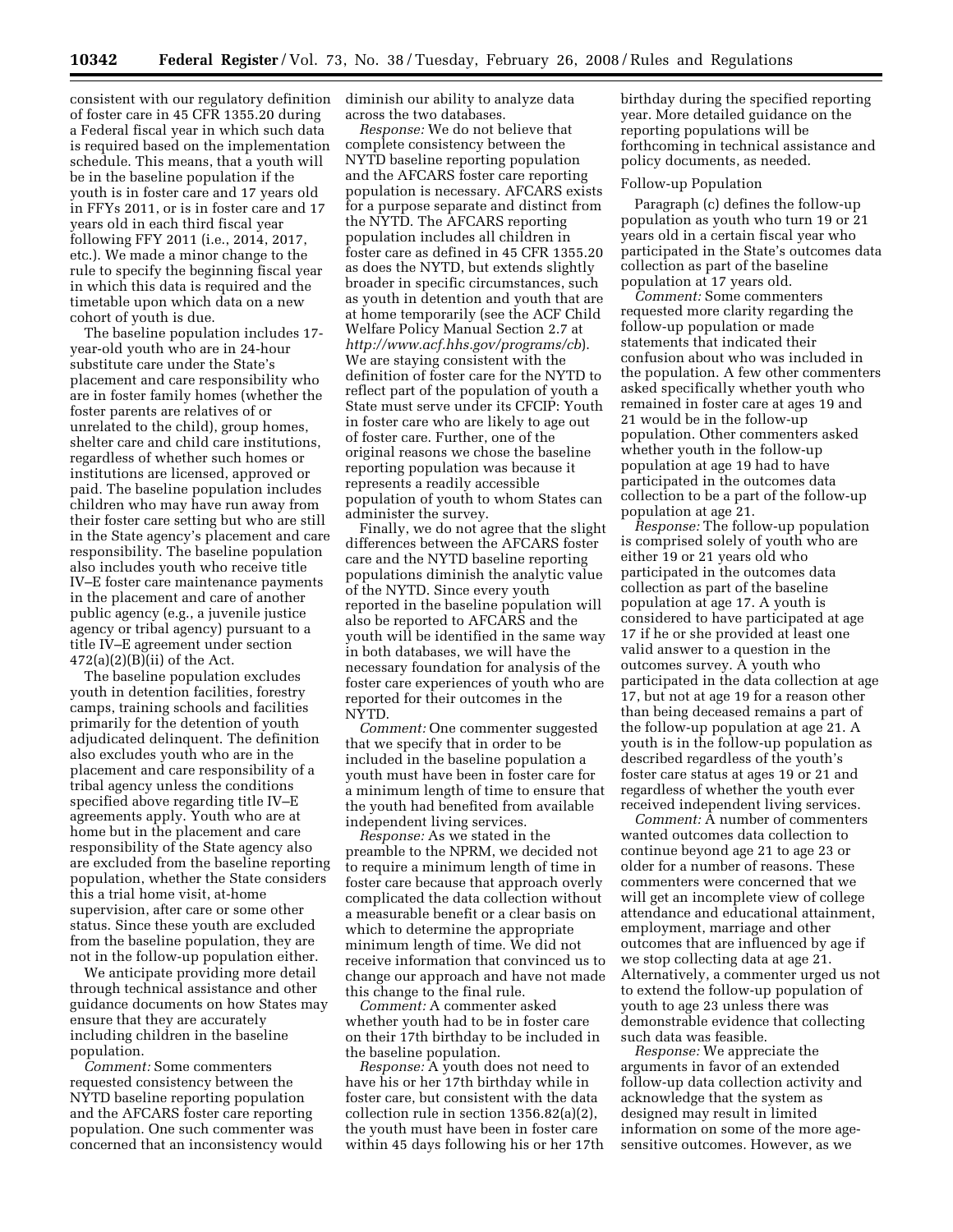stated in the NPRM, we believe that adults who are 23 years old are even more likely to decline to participate in data collection and States are more likely to lose contact with much older youth. We received many comments that echoed these same concerns for 19 and 21-year olds. We believe that requiring States to collect outcomes information on an even older population is unreasonable and better suited for research or evaluation activities. Therefore, we are not adding an older follow-up population to the final rule.

#### *Section 1356.82 Data Collection Requirements*

This section specifies the data collection requirements for the served, baseline and follow-up populations.

In paragraph (a)(1), we require the State agency to collect information for the data elements specified in section 1356.83(b) and (c) for youth in the served population for as long as the youth receives services.

*Comment:* A couple of commenters supported the ongoing collection of client-level data on youth who receive independent living services.

*Response:* We agree that this is a valuable feature of the NYTD and are not making changes to the final rule.

In paragraph (a)(2), we require the State agency to collect information for the data elements specified in section 1356.83(b) and (d) for the baseline population. The State agency must collect this information on a new baseline population every three years and must collect this data within certain timeframes using specific survey questions.

*Comment:* A number of commenters supported the general concept of collecting outcomes information based on a staggered schedule with a new cohort of the baseline population (17 year-olds in foster care) beginning every three years. Two commenters suggested that we require States to reduce the time between the new cohorts of youth. Their concern was that the three-year span would lead to gaps in the data and would not be representative of youth receiving services or aging out of foster care.

*Response:* As we stated in the preamble to the NPRM, we chose this schedule in order to avoid imposing an unnecessary burden on States. Participants in the consultation process pointed out that youth outcomes generally do not change sufficiently to justify collecting the data annually, and collecting outcome data every three years should be sufficient to document trends and address the statutory

requirements. As such, no changes to the final rule are warranted.

*Comment:* A few commenters disagreed with the requirement to collect information on youth in the baseline population within 45 days following the youth's 17th birthday as required by section 1356.82(a)(2)(i) and (ii). One such commenter believed more time was needed to engage youth who may be resistant, who had run away, were institutionalized or incarcerated at the time of their 17th birthday. The commenters requested either a 90-day timeframe or the entire six-month report period to obtain the outcomes data from the youth.

*Response:* As stated in the preamble to the NPRM, we chose the 45-day timeframe as a compromise between requiring data collection to occur on the youth's 17th birthday and a longer timeframe which could lead to a less comparable baseline population. We still believe that the 45-day timeframe is responsive to the real-life scheduling constraints and does not create an unreasonable burden. We are, therefore, retaining the 45-day timeframe.

We would like to note, however, that youth who are incarcerated or are institutionalized in a psychiatric facility or hospital would not be a part of the baseline population because they are not in foster care according to the definition in 45 CFR 1355.20 (see earlier discussion on the baseline population). Youth who have run away from their foster care setting for the 45-day time span following their 17th birthday would be a part of the baseline population, but a State could report the youth as having run away in the outcomes reporting status element (section  $1356.83(g)(34)$ ) to explain why that youth's information was not collected.

In paragraph (a)(3), we require the State agency to collect information for the data elements specified in section 1356.83(b) and (e) for the follow-up population of 19- and 21-year-olds.

*Comment:* A number of commenters suggested that ACF should collect the outcome data and track the older youth rather than the States. In their view, this approach would resolve other concerns raised related to the State's burden to collect data and penalties for State noncompliance with the data collection, and could create consistency in outcomes data collection across the country.

*Response:* The statute mandates that we develop data collection requirements and impose penalties on States that do not comply with those requirements (section  $477(e)(2)$  and (f) of the Act). As such, the statute creates an obligation

for States to meet the data collection requirements and not the Federal government.

*Comment:* A number of commenters asked practical questions about obtaining contact information for older youth. Specific inquiries included how to contact older youth who move out of State, using administrative databases to locate youth, or who would be the best individuals to administer the outcomes survey.

*Response:* We will provide States with policy guidance and/or technical assistance to address these issues. We do not believe that it is appropriate to address these concerns in regulation.

*Comment:* Some commenters were concerned that we did not regulate the method by which States must administer the outcomes survey to youth (e.g., in person, via the internet or over the phone). The concern was that this variability could impede data quality and limit the conclusions we could draw from the data.

*Response:* We acknowledge that the method a survey is administered may impact the quality of the data. However, we believe that States are too different to offer a single approach to this data collection and we are not in a position to regulate the best way to gather the data at this time. Further, we have set file and data standards for the data, including standards for youth participation, such that States will have an incentive to gather the best data possible (see discussion in section 1356.85). We hope to overcome any remaining challenges associated with survey variability through technical assistance rather than prescriptive rules. For these reasons, we are not regulating a specific data collection methodology in response to these comments.

*Comment:* A commenter was concerned about privacy rights or confidentiality issues that will make it difficult to track youth over time to complete the survey. Although information may be available about the youth through other systems, e.g., child support, the commenter asserts that the State cannot access that information because of confidentiality restrictions. The commenter requested that we address these issues.

*Response:* We do not believe that there are privacy or confidentiality concerns raised by the NYTD. The youth outcome survey is voluntary for the youth to complete, and it is up to the youth how much detailed contact information he or she will provide in order to be located upon exit from foster care. We understand that there may be information available to a State to locate the youth that can only be accessed with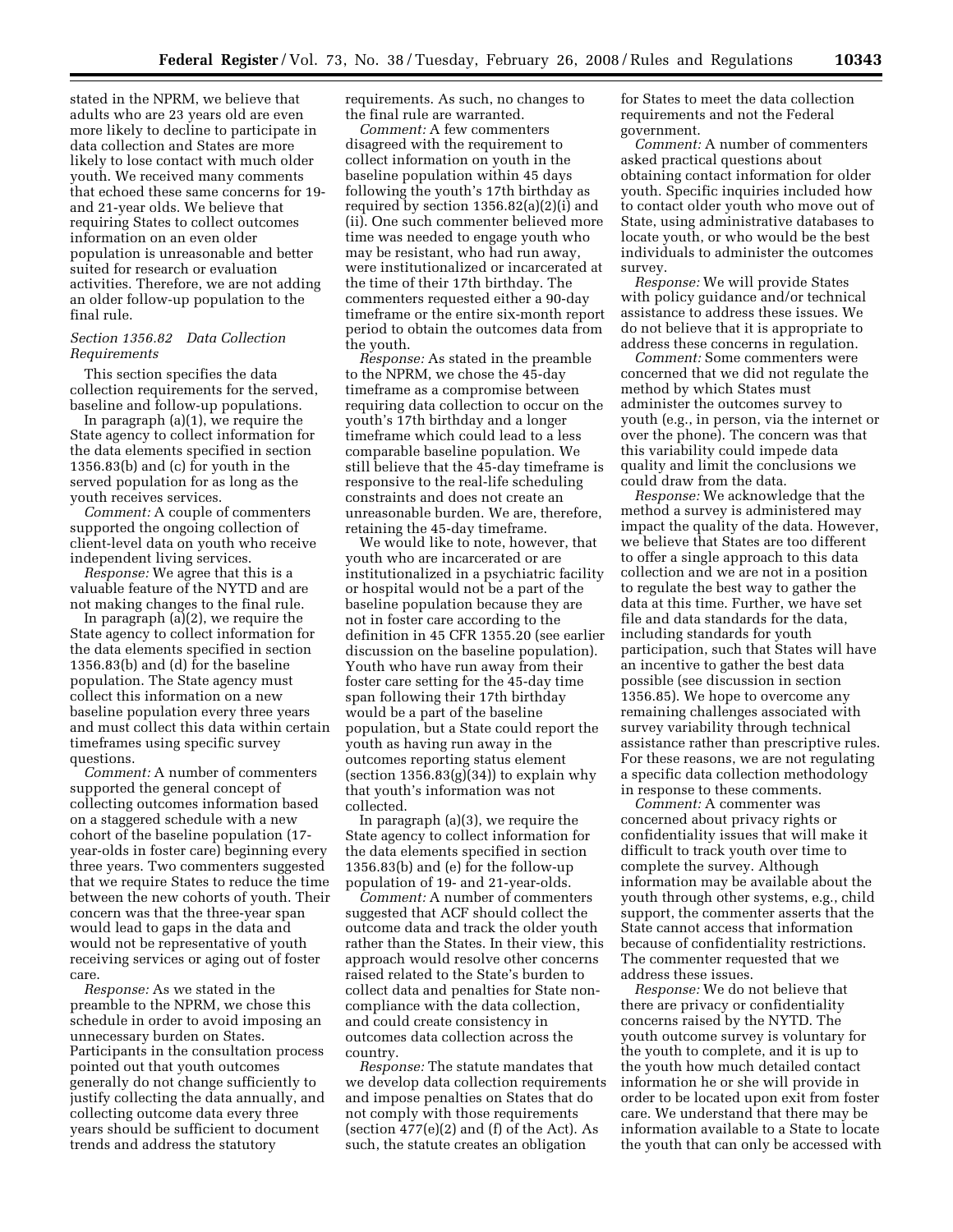the youth's permission. We will provide technical assistance to States to assist them in developing appropriate methods to track youth and garner youth participation.

In paragraph (b), we permit States to select a sample of 17-year-olds who participated in the outcomes data collection as a part of the baseline population to follow over time rather than the entire baseline population of youth who participated in the data collection in that State. When a State samples youth at age 17, the sample becomes the follow-up population and no further sampling of this population at ages 19 or 21 is permitted. Also in this paragraph we require a State to identify those youth in the follow-up population who are not in the sample.

*Comment:* A commenter believed that States should not use sampling but attempt to gather outcomes data from all 19- and 21-year-olds in the follow-up population. The commenter believed that this was a reasonable suggestion given that States were required to collect outcomes data on a staggered schedule.

*Response:* As stated in the preamble to the NPRM, we are providing States the option to sample in direct response to feedback we received during the consultation process. States requested that any outcomes survey of youth who had left foster care utilize sampling to mitigate the burden of tracking these youth. Nothing in the NYTD prohibits States that could track a subgroup of their follow-up population through sampling from collecting outcomes information on more youth or on the entire follow-up population. We are not making any changes to the final rule in response to this comment, however, we have made a change in paragraph 1356.82(b) to require States that sample to identify youth at age 19 who are not selected in the sample. This change is explained further in the discussion on section 1356.83(e).

#### *Section 1356.83 Reporting Requirements and Data Elements*

This section specifies the NYTD report periods, deadlines for reporting data to ACF and the data elements.

In paragraph (a), we require a State to submit the required data file to ACF on a semi-annual basis, within 45 days of the end of each report period.

*Comment:* A number of commenters offered alternative deadlines for submitting a data file to ACF that ranged from 60 to 90 days after the end of each report period. Some commenters cited concerns about having the same State workers prepare data files for the NYTD and simultaneously for AFCARS. A

couple of commenters believed that in order to generate a common identifier for youth reported to both AFCARS and the NYTD that a State would need to report their data to AFCARS first.

*Response:* Our experience has shown that States can meet the 45-day requirement for AFCARS and we expect States can meet it for the NYTD as well. We understand that States may use the same workers to extract files for AFCARS and the NYTD, but believe that 45 days is sufficient time to do both activities. Timely data is important so that ACF can conduct the analysis to share with the States and other stakeholders.

We do not believe the concern about common identifiers has merit. Although we are requiring a State to submit an identifier for a youth to the NYTD that is the same as the one submitted to AFCARS in certain circumstances, the way this is accomplished is through a standard encryption routine. When applied to a State identifier, the routine will generate the same encrypted result (i.e., the common identifier) each time. The act of submitting data to AFCARS or the NYTD is not what generates the common identifier so whether the data is submitted to AFCARS or the NTYD first is inconsequential. We are not making changes in response to this comment.

*Comment:* While one commenter supported the twice yearly reporting cycle, a number of other commenters suggested moving to an annual reporting cycle to reduce the burden on States. Some commenters believed that an annual report period would ease the burden of reporting data for States and ease penalty and outcome calculations for Federal officials. To keep the reporting cycles consistent with AFCARS, some commenters suggested moving AFCARS to an annual report period as well.

*Response:* As stated in the preamble to the NPRM, we considered a 12-month reporting period, but believed that a longer period increases the risk of inaccurate or missing data. Further, since we want to preserve our ability to analyze NYTD data along with AFCARS data, we want comparable reporting periods. The six-month report period for AFCARS is integral to a number of ACF priorities and legislative requirements.

*Comment:* A commenter suggested that local providers be allowed to report data directly to ACF without the involvement of the State agency in an effort to create additional efficiencies for States.

*Response:* We disagree with the suggestion to permit local providers to report a youth's data directly to the

Federal government, leaving out the State agency's involvement, for a number of reasons. The State agency is responsible for ensuring compliance with the NYTD requirements and standards under the risk of fiscal sanctions and, therefore, must be the responsible party for submitting data to ACF. Further, we do not believe that individual providers could ensure that all information on a youth (i.e., demographics, characteristics, services and outcomes, if applicable) could be reported in a single youth record as required by section 1356.83(f) if multiple providers have engaged a youth in a report period. Also, we do not see that such a process would be efficient for the State as it would have to maintain oversight of one or more entities that would submit information to ACF. However, States are not prohibited from contracting or otherwise working with private agencies to compile the information that States will ultimately submit to ACF. We are not changing the final rule to permit any entity other than the State agency to submit NYTD data to ACF.

In paragraphs (b) through (e), we require the State agency to report certain data elements for each youth depending on whether the youth is a part of the served, baseline, or follow-up populations.

We did not receive comments on these paragraphs. However, we are making a technical change to the reporting requirements for 19-year old youth in the follow-up population for those States that sample. In paragraph (e), we have amended the final rule to require a State that samples to identify the 19-year-old youth who participated in the outcomes data collection as part of the baseline population at age 17, who are not in the sample. This information is required so that we can determine whether the State meets the outcomes universe and participation rate standards (section 1356.85(b)). A State must identify such youth in the two semi-annual report periods for the Federal fiscal year in which the State reports actual outcomes information on 19-year-old youth who are in the sample (section  $1356.83(g)(34)$ ). States will not report information on non-sampled youth again when the youth reach the age of 21 years old.

This requirement stands in contrast to our proposal as described in the NPRM for a State to identify youth who will be in the follow-up sample at age 17. We proposed that States would report that information in a separate data element entitled ''sampling status'' for the semiannual report periods in which baseline outcomes data is due on the 17-year-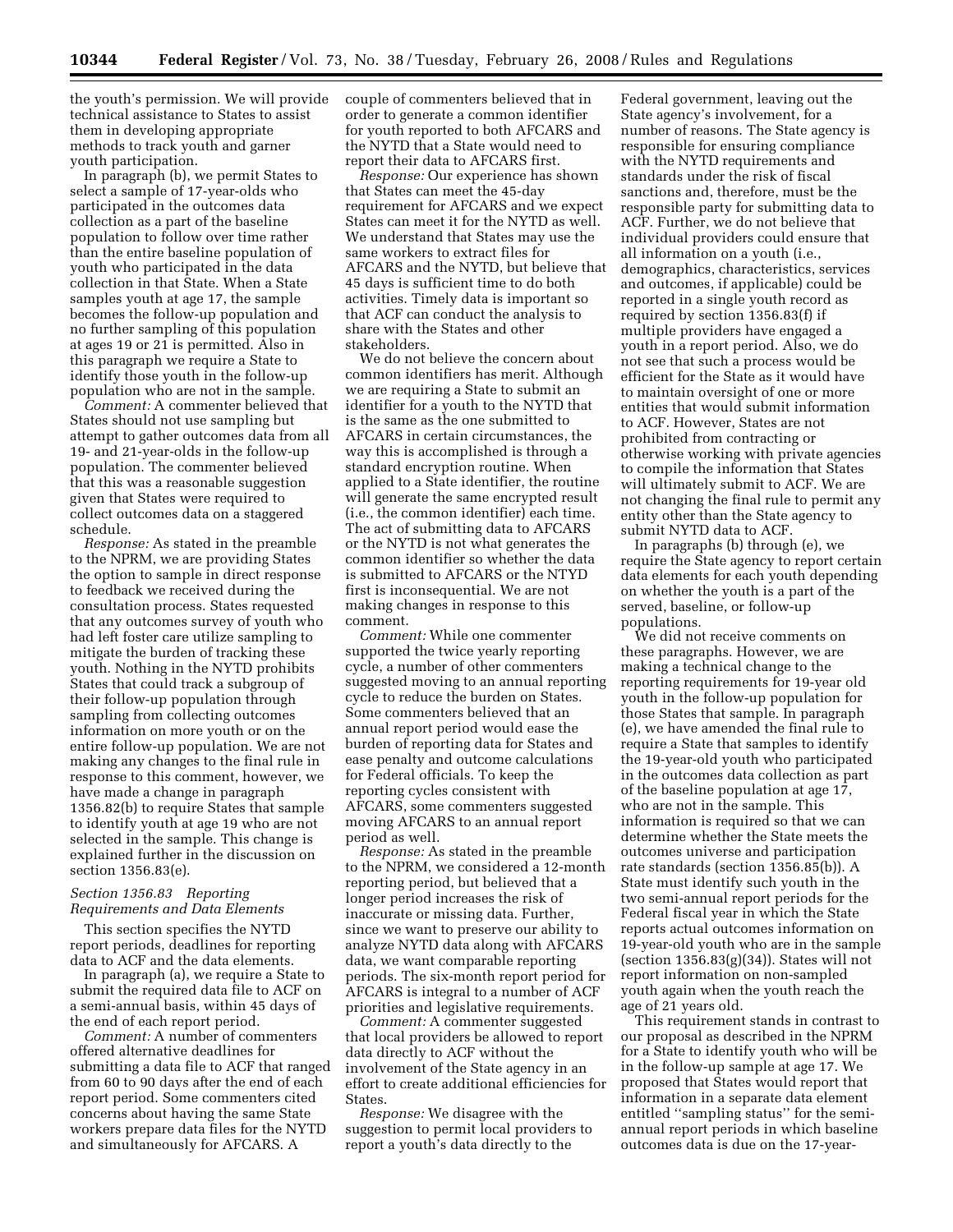olds (71 FR 40359 and 40361–2). However, the proposal was not viable because the sampling procedures in section 1356.84 require the State to select a sample based on a universe of all youth in a fiscal year who participate in the State's outcome data collection at age 17. Therefore, we erred in proposing that a State identify a sample at the end of each report period before the State could identify the appropriate and complete sampling frame of youth. The final rule provision for identifying youth who are not in the follow-up sample when such youth are aged 19 corrects this error. We don't expect this revision to be a concern to States as it will permit States more time to decide whether and how to sample.

In paragraph (f), we require the State agency to report all applicable data elements for an individual youth in a single record per report period. We did not receive comments on this paragraph and are not making changes to the final rule.

#### Data Element Descriptions

Paragraph (g) includes all of the data element descriptions for the NYTD.

#### State

In paragraph  $(g)(1)$ , we request information on the State that reports the youth to the NYTD. We received no comments on this data element description and are not making any changes in the final rule.

#### Report Date

Paragraph (g)(2) describes the report date of the NYTD file which indicates the six-month period that the file encompasses. The report date is the month and year that corresponds with the end of the report period, which will always end on either March 31 or September 30 of any given year. We received no comments on this data element description and are not making any changes in the final rule.

#### Record Number

In paragraph (g)(3), we describe the record number as a unique, encrypted person identification number that the State must retain for the youth across all reporting periods. The State must use a consistent number for reporting the same youth to AFCARS and the NYTD.

*Comment:* A commenter noted that not all youth in the reporting populations will have an established common identifier. The commenter asserted that a State may need to conduct a labor-intensive and manual matching process to avoid identifying the same youth in multiple ways,

particularly for youth from the juvenile justice system.

*Response:* The State is required to use the same unique identifier for a NYTD youth as is used for AFCARS if that youth is or was in foster care in the State. The State is not required to use the same identifier used for the youth in other youth-serving systems. As we stated in the NPRM, this requirement is intended to allow us to perform caselevel longitudinal cohort analysis. We believe the benefits of the usefulness of this data outweigh the burden on States to establish rules for a common identifier for youth across the NYTD and AFCARS data sets.

#### Date of Birth

In paragraph (g)(4), we require that a State report the youth's date of birth. We received no comments on this data element description and are not making any changes in the final rule.

## Sex

In paragraph (g)(5), the State is to report the youth's sex.

*Comment:* Several commenters suggested that we not limit the data element on ''sex'' to male or female biology but permit youth to identify their sexual orientation and/or gender identity. These commenters believed that we should track youth services and outcomes for youth who identify themselves as gay, lesbian, bisexual, transgendered, or in some other way because such youth may be overrepresented in foster care, have unique service needs and be at increased risk for poor outcomes. Finally, a couple of commenters disagreed with our description of a youth's sex as his or her gender and recommended that we have an element that focuses on the youth's gender as a matter of identity separate from the youth's biological sex.

*Response:* We agree with the commenters that the words ''sex'' and ''gender'' are not synonymous. We are amending the regulation text to eliminate references to the youth's gender and instead refer to a youth's ''sex'' in reference to this element. However, we are not amending the data element to incorporate matters of gender identity or sexual orientation. This data element is for basic demographic purposes and we expect States to cull this information from its existing child welfare information system. The element is not intended to elicit from youth very personal information on sexual orientation, gender characteristics or sex development.

#### Race

In paragraphs (g)(6) through (g)(12) we describe the data elements in which a State must report the youth's race. These are separate elements that permit data collection and reporting on multiple races.

We received no comments on the race categories of Asian, Black or African American, Native Hawaiian or other Pacific Islander, and White and are making no changes to the final rule for those elements.

*Comment:* A couple of commenters noted that the description of American Indian or Alaska Native was the only race category that includes a condition of community affiliation. The commenters recommended that this condition be removed or that we provide additional guidance on categorizing persons who do not maintain tribal affiliation or community attachments but would otherwise consider themselves as American Indian or Alaska Native.

*Response:* We are not making a change to this element because it reflects the Office of Management and Budget's (OMB) definition of American Indian or Alaska Native (see OMB's Provisional Guidance on the Implementation of the 1997 Standards for Federal Data on Race and Ethnicity, at *http://www.whitehouse.gov/omb/ inforeg/re*\_*guidance2000update.pdf*) and is consistent with the AFCARS race category. Since race information is selfselected by the individual or the individual's parent, the person may choose the race category he/she believes best represents him/her.

*Comment:* A couple of commenters sought clarity on whether the race category of American Indian or Alaska Native includes youth who have an attachment or affiliation with a nonfederally recognized tribe.

*Response:* The race category does include youth who identify with an American Indian or Alaska Native tribe regardless of whether that tribe is recognized by the Federal government. Because this race category is reflective of the OMB definition, we do not believe a change in the regulation text is warranted.

*Comment:* Several commenters were concerned that we proposed a race category of ''declined'' when there is not a comparable race category in either AFCARS or the National Child Abuse and Neglect Data System (NCANDS). These commenters noted that State child welfare information systems may not be programmed to record this information currently. The commenters also asked technical questions about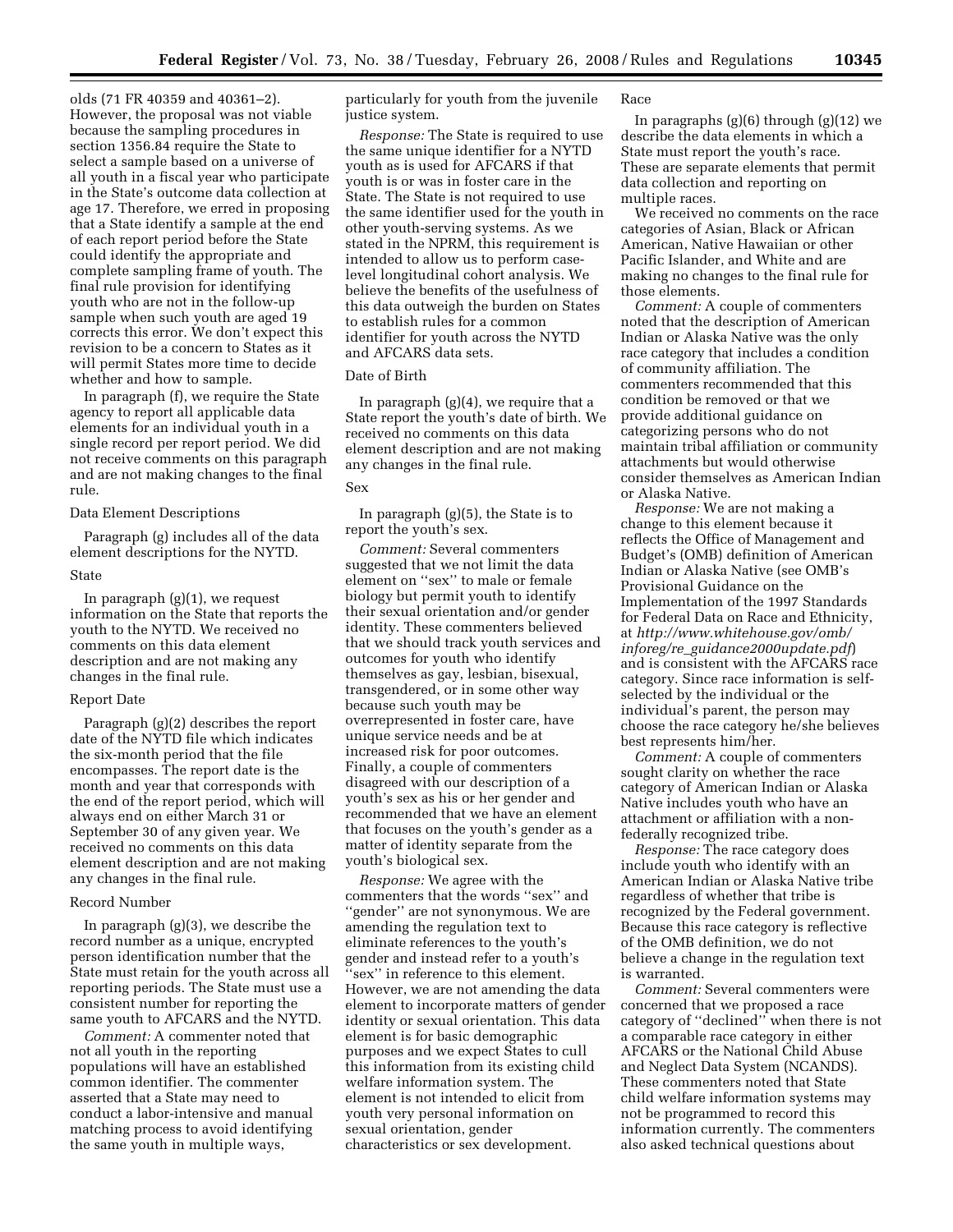how they should report declined race information to AFCARS and NCANDS if they must make changes to their information systems.

*Response:* We have proposed a comparable change to the race categories in an NPRM on AFCARS published in the **Federal Register** on January 11, 2008. The changes to the AFCARS child race elements are described at 73 FR 2092 and 2130. NCANDS data is beyond the scope of this regulation.

*Comment:* A commenter noted that AFCARS does not permit a State to indicate that a person identifies with multiple races, including one which the person does not know and questioned whether there needed to be consistency for States reporting information across the data sets.

*Response:* As noted above, we have proposed regulatory changes to the AFCARS race elements to make this information comparable across the two data sets.

In reviewing this element, we noted the need to modify the final rule to remove the parenthetical remark that a youth or parent may be unable to communicate the youth's race ''due to age, disability or abandonment.'' The phrasing of the parenthetical remark was unclear as to whom the conditions of age, disability or abandonment applied. Further, we believe that the statement confused the issue of selfidentification of race information because it suggested that youth who were abandoned as infants or who were of a certain age would not be able to identify a race for themselves. Instead, we want to reaffirm that self-reporting or self-identification is the preferred method for a State to collect data on race and ethnicity. If this information is not available in a State's child welfare information system (i.e., collected for foster care purposes), the State should first solicit this information from a youth. If the youth is not able to communicate this information because of a severe disability or some other reason, the State should solicit race information from a parent. Once these avenues have been exhausted and these individuals have not been able to provide a response, the State may report the youth race as ''unknown.'' Finally, we also modified the name of this element to be solely ''unknown,'' as opposed to ''unknown/unable to determine'' to avoid confusion.

#### Hispanic or Latino Ethnicity

In paragraph (g)(13), we describe a youth of Hispanic or Latino ethnicity as a person of Cuban, Mexican, Puerto Rican, South or Central American, or

other Spanish culture or origin, regardless of race.

*Comment:* A couple of commenters raised a concern about reporting declined ethnicity information for the NYTD similar to their concerns regarding the race declined category.

*Response:* In the same AFCARS NPRM we mentioned above, we have proposed a comparable change to the ethnicity data. See the proposed changes at 73 FR 2092 and 2130.

#### Foster Care Status—Services

In paragraph (g)(14), we require a State to indicate whether a youth within the served population is in foster care consistent with the definition in 45 CFR 1355.20 at any point during the report period.

*Comment:* A commenter noted that some of the measures of permanency used in the Child and Family Services Reviews (CFSRs) are calculated based on the experiences of children who have been in foster care for eight or more days (71 FR 32969–32987, June 7, 2006 and 72 FR 2881–2890, January 23, 2007). The commenter requested that we consider using similar selection criteria for determining whether a youth in the served population is considered to be in foster care for NYTD purposes.

*Response:* We do not believe that the data selection rules we use for the purposes of calculating whether States achieve certain CFSR outcomes are appropriate for defining the parameters of the NYTD. We apply the 8-day exclusion for the purpose of the CFSR permanency measure and not as a condition for which children must be reported to AFCARS. For the NYTD we are requiring States to report data on a youth's receipt of independent living services and foster care status to permit us to determine appropriate performance measures at a later date which may or may not include selection rules. In other words, the data must be broad so that we have options for how to interpret and use the data.

We are not making any changes to this element description in the final rule. We would like to clarify here, however, that a youth is in foster care consistent with the definition of foster care in 45 CFR 1355.20, only if the youth has not yet reached the State's age of majority.

### Local Agency

In paragraph (g)(15), we require a State to report either: (1) The county or equivalent jurisdictional unit that has primary responsibility for placement and care of a youth who is in foster care, or (2) the county with primary responsibility for providing services to a youth who is not in foster care. We

received no comments on this data element and are making only minor modifications to the language and adding a cross-reference to the definition of foster care in 45 CFR 1355.20.

#### Federally Recognized Tribe

In paragraph (g)(16), the State must report whether a youth is enrolled in or eligible for membership in a federally recognized tribe.

*Comment:* A few commenters requested more clarity on this element. In particular, commenters requested information on how to categorize youth whose eligibility or enrollment status is undetermined, how to report a youth who resides in a State without any federally recognized tribes and the overlap between this element and the race category of American Indian or Alaska Native.

*Response:* We are revising the name of the data element and the regulation text to clarify that we are seeking information on a youth's enrollment or eligibility for membership in a federally recognized tribe only. We understand that there may be a period of time in which the youth's tribal affiliation is undetermined, and if this remains the case when data reporting is due to us, the element should be reported as missing the information (i.e., a blank response). If a State is unsure about whether a youth meets the criteria for enrollment or is a member of the tribe, and the youth does not know this information, the State may contact the tribe(s) in question. Where a youth resides is irrelevant for determining whether the youth is eligible for membership or enrolled in a federally recognized tribe.

There are distinctions between this element and the race category of American Indian and Alaska Native. The race category is self-identified information and is indicative of how a person views him or herself and his affiliation with the original peoples of the Americas. The federally recognized tribe element focuses on either enrollment in or eligibility for membership in one of the over 560 federally recognized tribes only. The two categories, however, are not mutually exclusive.

*Comment:* A commenter suggested that a simpler description of the element we are interested in is whether the Indian Child Welfare Act (ICWA) applies for a youth.

*Response:* We disagree that the alternate suggestion to collect information on whether ICWA applies to a youth is a viable substitute for information on whether a young person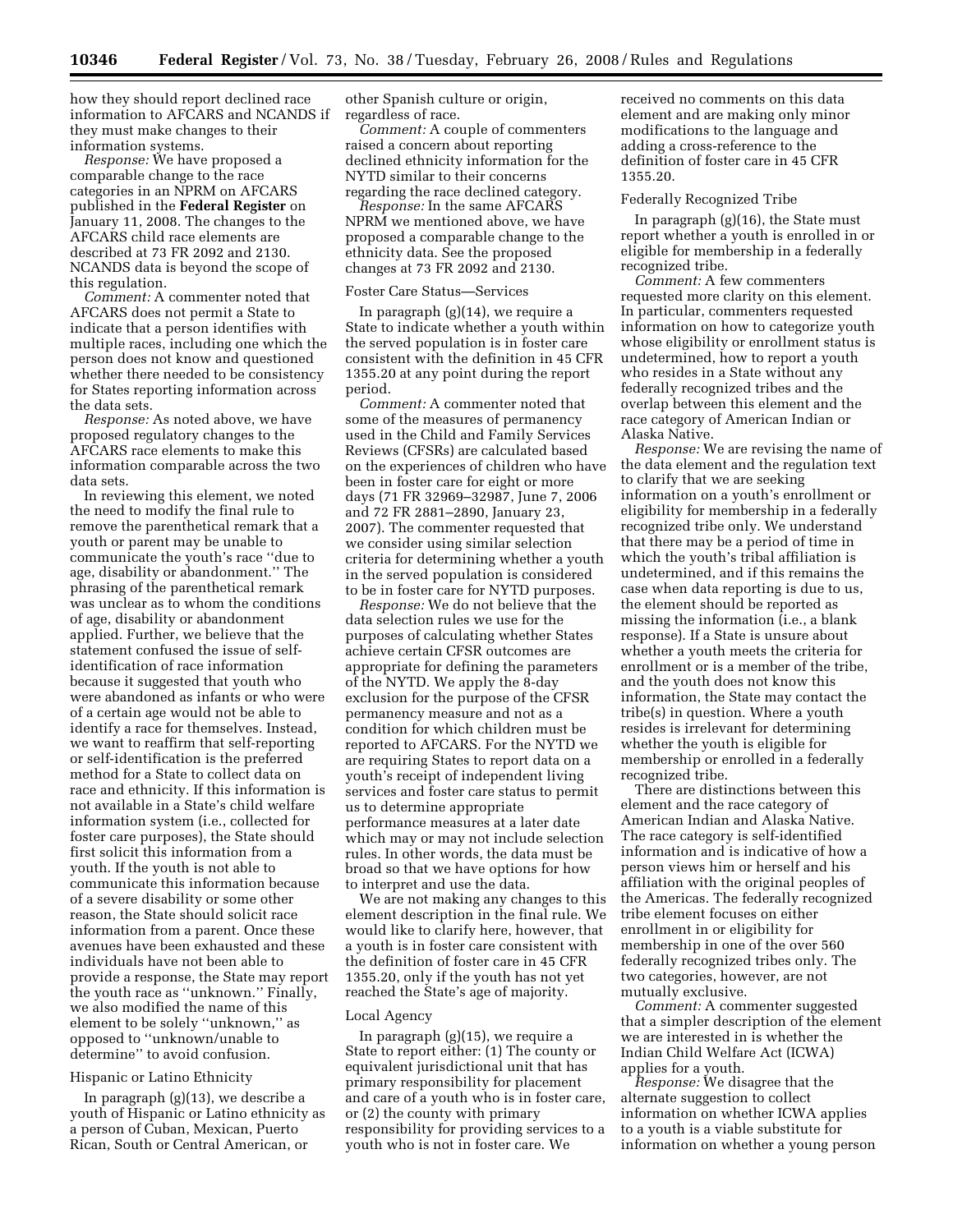is enrolled in or eligible for membership in a federally recognized tribe. Narrowing the element to identify an ICWA-protected child would exclude youth over age 18 and those who are not involved in a custody proceeding before a State court from the NYTD population. As such, we are retaining this element as proposed.

#### Adjudicated Delinquent

In paragraph (g)(17), the State is to indicate whether a youth has been adjudicated by a Federal or State court as a juvenile delinquent.

*Comment:* Several commenters had concerns about the description of the data element ''adjudicated delinquent.'' One commenter suggested that we instead require States to report whether a youth had ever been involved with the juvenile justice system. Other commenters were concerned about overrepresentation of delinquent youth in the dataset and States being held accountable for the outcomes of delinquent youth who had spent brief periods in foster care.

Another concern was one of comparability as some States have eligibility criteria which restrict the availability of independent living services to certain delinquent youth.

*Response:* We have reviewed our description of an adjudicated delinquent and believe that it accurately depicts what we are most interested in measuring, that is, whether a court has found that the youth has committed an act of delinquency. We believe that capturing whether a youth is involved with the juvenile justice system is too broad and are not making this change to the final rule.

In terms of services information, States will report information on the youth to whom the State agency provides an independent living service that is paid for or provided by the State agency. In terms of outcomes information, States will report all 17 year-olds in foster care as the baseline population and follow these youth over time. To the extent that youth who fall within these population are also adjudicated delinquent, such youth simply reflect the composition of the State's foster care and former foster care populations.

Finally, we believe that the concerns about comparability and accountability are premature, as we do not have State performance measures in place. We believe the information on youth characteristics will permit us to better interpret the data, elucidate where appropriate comparisons can be made, and guide how we measure State performance.

#### Educational Level

In paragraph (g)(18), we require the State to report the highest educational level attained by youth. We did not receive any comments on this data element or description and we are not making changes to the regulation text itself. However, we are changing the element name in Appendix A from ''Last grade completed'' to ''Educational level'' to match the regulation text.

#### Special Education Status

In paragraph (g)(19), the State is to indicate whether the youth is receiving special education, which is specifically designed instruction, at no cost to the parents, to meet the unique needs of a child with a disability. We received no comments on this description and are not making changes to the final rule.

#### Discussion on General Issues With the Services-Related Elements

Commenters had general recommendations and concerns regarding the service elements in paragraph (g)(20) through (g)(33). We address the general comments here and subsequently address each element in  $(g)(20)$  through  $(g)(33)$  individually.

*Comment:* Several commenters reported concerns that we were not proposing to quantify service information overall and/or with regard to specific service data elements. Several proposals were offered to do so. The commenters urged us to require States to report service quantity in a variety of ways, such as the length of the service period, the frequency of the service, actual service hours, number of sessions attended, or the amount of financial assistance, as applicable. These commenters believed that we would enhance our understanding of the services if we quantified a particular youth's service.

*Response:* We appreciate the commenters' concerns about the manner in which we proposed to collect the quantity of service data, but we still believe that our rationale articulated in the NPRM for quantifying services in a broad sense is compelling. As we explained, we considered requiring States to quantify the hours of services, but discovered through the pilot test that caseworkers and supervisors spent enormous amounts of time locating this information. Workers had to estimate or guess how long a youth received a service, which led us to question the accuracy of such information. A similar concern exists with requiring States to provide general quantity information, such as number of sessions attended, days or weeks of a service, or service

frequency. Primarily, the wide variety of independent living service types, content and curriculum make this information unlikely to be comparable in a way other than the unit of measurement. Even dollar amounts of financial assistance can only be fully interpreted with accompanying information on how States and youth use those funds. We believe that our proposal for the State to report whether the youth has received a service within a report period meets the statute's mandate regarding quantity and does not unduly burden workers for little clear benefit. Therefore, we are not making a change to the final rule to quantify a youth's services further in any manner suggested.

*Comment:* A few commenters raised concerns that the service data elements are defined too broadly, and suggested that providing more detailed definitions would permit us to better differentiate the service provided to the youth.

*Response:* In developing the NPRM and conducting the pilot test, we found wide variations among States in the variety of independent living services available and provided to youth. We learned from States that collecting more detailed information on services would overburden caseworkers unnecessarily. We explained in the NPRM that these reasons led us to limit the service categories to eleven broad categories. While we acknowledge that we may not be able to analyze the data on individual services (e.g., distinctions between youth who receive vocational training and youth who undertake an apprenticeship) we believe that the categories are distinguishable enough to provide information about the types of independent living services youth receive as required by the law. We are not further separating the service category data elements in the final rule in response to this comment.

*Comment:* A commenter believed that the services component of the NYTD should include some information on youth satisfaction with independent living services.

*Response:* We believe that consumer satisfaction information exceeds the statute's mandate to collect information on the number and characteristics of youth who receive independent living services and the type and quantity of those services (section  $477(f)(1)(B)$  of the Act). Further, we believe that consumer satisfaction is best measured through program evaluation and not a national data collection.

*Comment:* Several commenters noted that service providers outside the State agency may typically pay or provide some of the independent living services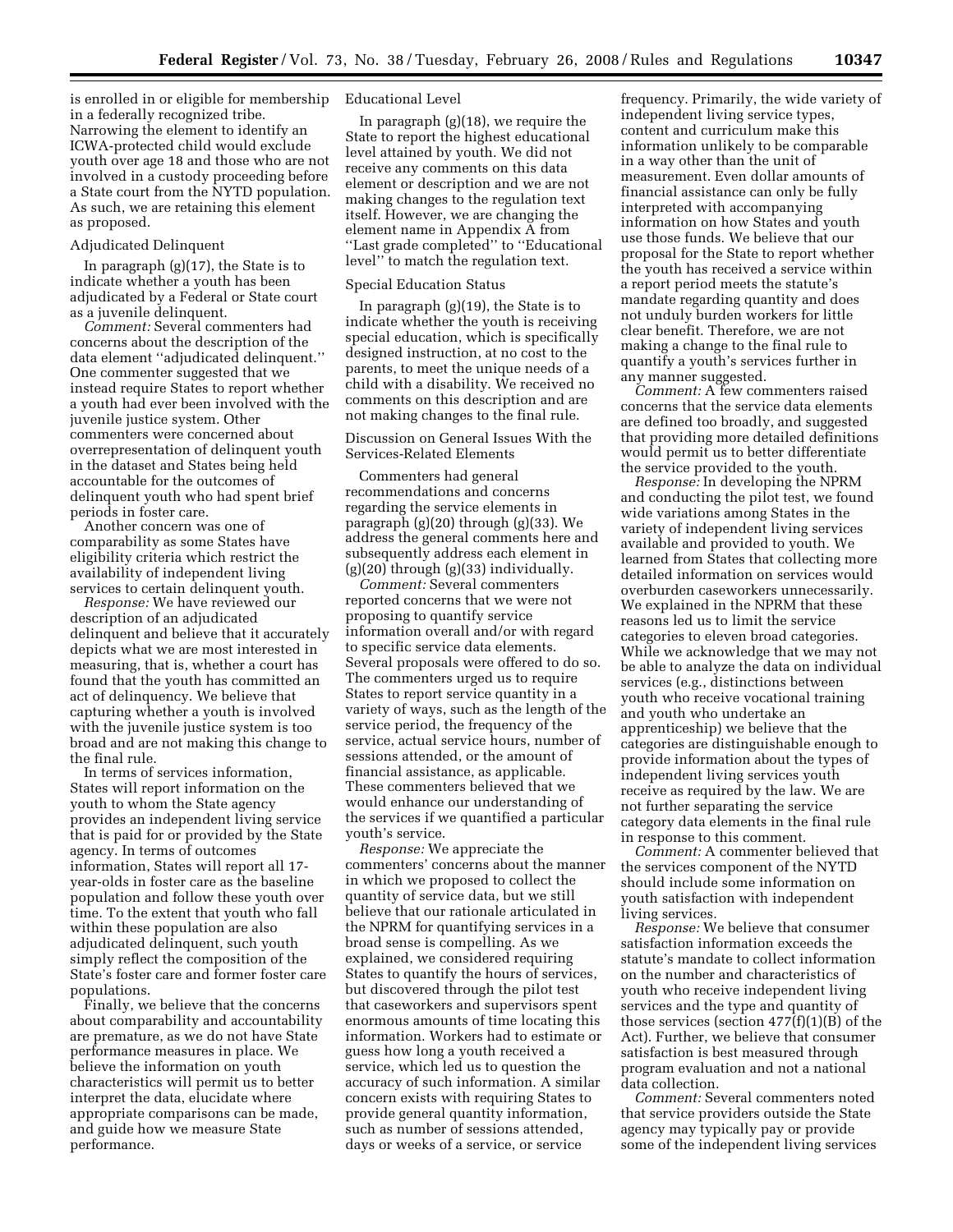proposed and recommended that those services and providers be captured in NYTD.

*Response:* As stated earlier, we recognize that many State agencies collaborate and coordinate with other governmental agencies and private organizations that have their own resources to help youth achieve selfsufficiency. However, the statute requires us to collect information on those independent living services that the State provides under the CFCIP (section  $477(f)(1)(B)$  of the Act). In the NPRM we took an expansive view of such services to include those that are provided by or funded by the State agency rather than strictly those services that are funded by the CFCIP allotment (see discussion at 71 FR 40349). As such, we believe that further extending the scope of this data collection to include any independent living service a youth may receive regardless of the source is too far removed from the statutory mandate. We are amending the service descriptions for several of the data elements to be clear that this data collection is limited to the purposes ascribed by law.

#### Independent Living Needs Assessment

In paragraph (g)(20), we require the State to report whether the youth received an independent living needs assessment, which is a systematic procedure to identify a youth's basic skills, emotional and social capabilities, and strengths and needs to match the youth with appropriate independent living services.

*Comment:* One commenter suggested a change in wording for the definition of independent living needs assessment to emphasize that the assessment identifies a youth's ''strengths and training needs'' instead of ''strengths and weaknesses.''

*Response:* We concur with the commenter that a change is warranted. Rather than the suggested language, however, we have amended the definition to read ''strengths and needs,'' recognizing that the youth may also have other needs to be met by the program than training needs.

*Comment:* A commenter requested that the data element be changed to indicate whether the youth's needs assessment is still accurate and in effect at the time of the report period.

*Response:* We believe that a State reporting whether the youth received an independent living assessment within a six-month report period provides sufficient information for our purposes. The purpose of the element is to identify whether or not the State completed an assessment of the youth's

strengths and needs. Whether the report is current is not the primary issue. We believe that gathering information on the accuracy of an independent living service is beyond the scope of the NYTD and are not making the suggested change. We do not believe that it is reasonable to ask the caseworker, youth or administrator to evaluate and report the accuracy of such an assessment, as there is no requirement in the CFCIP for such an assessment.

*Comment:* A commenter believed that the independent living needs assessment element would provide little significant information about a certain State because that State routinely conducts an assessment when the youth becomes eligible for the independent living program and again at the point the youth ages out of the foster care system.

*Response:* We disagree that understanding whether youth receive independent living needs assessments, even for States that conduct them routinely, is insignificant. Rather, collecting information on the independent living services that a State provides to youth in each State and nationally is consistent with the statute's mandate and provides a frame of reference for interpreting youth outcomes.

#### Academic Support

In paragraph (g)(21), we request information on whether a youth received academic services designed to help a youth complete high school or obtain a General Equivalency Degree (GED).

*Comment:* A few commenters were concerned that this data element was not clearly defined.

*Response:* We have reviewed the regulatory language and do not see a need for change. We are quite specific that academic support includes activities such as academic counseling, preparation for a GED, tutoring, help with homework, literacy training, study skills training and help accessing educational resources. The element does not include the youth's attendance at high school or post-secondary supports.

#### Post-Secondary Educational Support

In paragraph (g)(22), we request information on whether the youth received support designed to help the youth enter or complete college.

*Comment:* One commenter asked for a clearer definition of support.

*Response:* We have reviewed the regulatory language and did not see a need for change. We are specifying the nature of the supports we mean in the regulatory definition, including test

preparation, college counseling, assistance applying for college and securing financial aid and tutoring while in college. The list is not allinclusive, other supports such as college tours provided by the agency could fall within this definition. We have made a minor change to use the broader term of ''post-secondary'' versus college in the regulatory definition, so that we are clear that it includes all varieties of colleges (e.g., two-year colleges, fouryear colleges, community and vocational colleges) and universities.

#### Career Preparation

In paragraph (g)(23), we require a State to report services that develop a youth's ability to find, apply for, and retain appropriate employment.

*Comment:* A couple of commenters suggested that we include a youth's participation in certain volunteer activities as part of the description of career preparation or as a part of the employment programs or vocational training data element described in paragraph (g)(24). Another commenter echoed inclusion of youth volunteer activities in NYTD as a separate service data element.

*Response:* Although volunteer activities may be a helpful component to a youth's development and preparation for work, we do not believe it is a service. Therefore, we are not making a change to the final rule to incorporate volunteer activities.

Employment Programs or Vocational Training

In paragraph (g)(24), we require a State to report whether a youth received programs and training designed to build a youth's skills for a specific trade, vocation or career through classes or onsite training.

*Comment:* A commenter suggested that instead of referring to vocational training as inclusive of training in occupational classes to build skills in ''other current or emerging employment sectors'' that the description refer to building skills in ''other high-growth, high-demand industries.''

*Response:* We understand that there are a variety of ways to capture this information, but do not see a need to modify the final rule in response to this suggestion.

#### Budget and Financial Management

In paragraph (g)(25), we require a State to indicate whether the youth receives training and other practical assistance related to budget and financial independent living skills. We received no comments on this data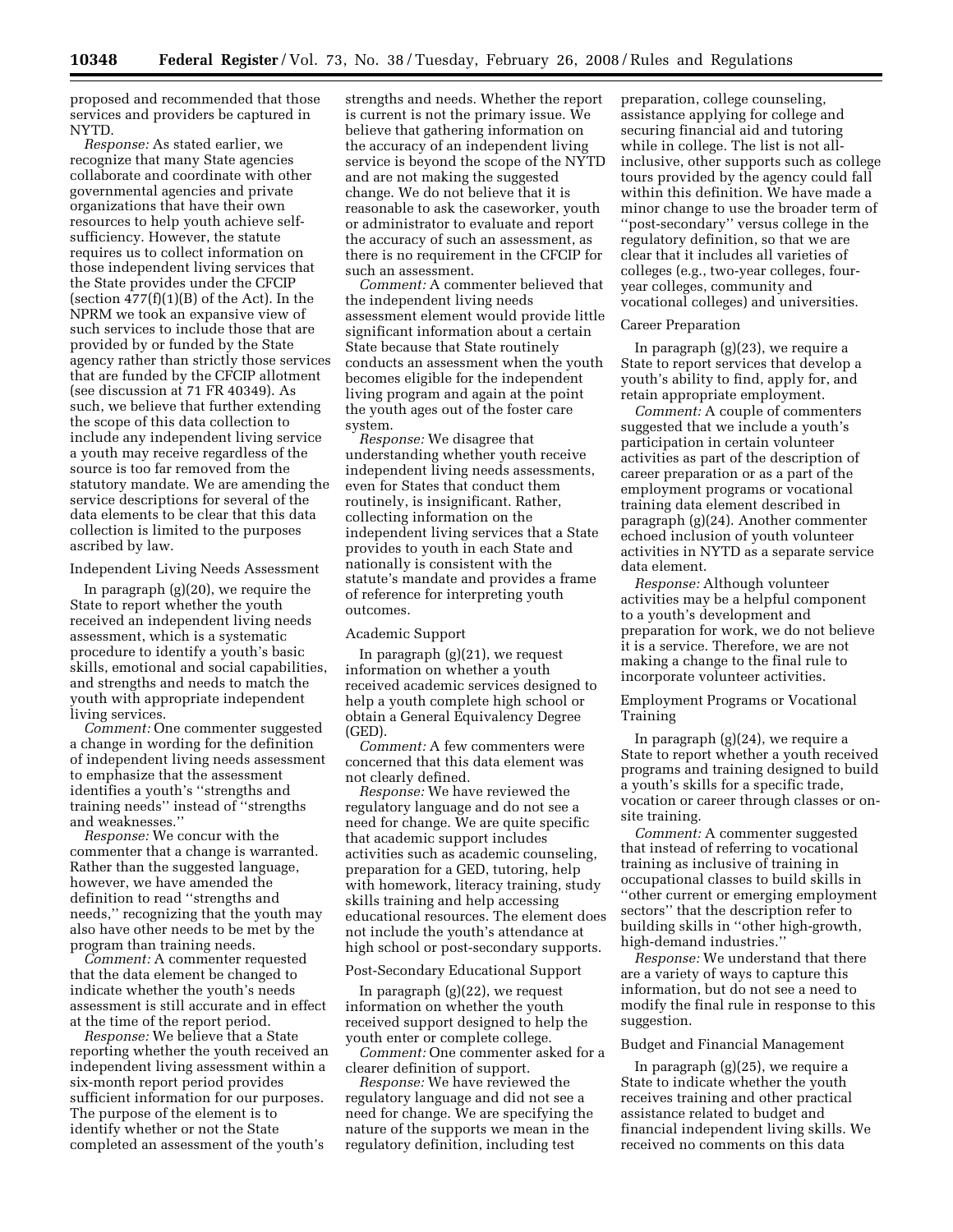element description and are not making any changes to the final rule.

#### Housing Education and Home Management Training

In paragraph (g)(26), the State is to indicate whether a youth receives instruction or support services regarding housing responsibilities and home management skills. The comments we received on this element have been addressed under the general issues on the services elements. We are not making any changes to the final rule.

#### Health Education and Risk Prevention

In paragraph (g)(27), the State must report if a youth received services related to health-related educational topics, but not the receipt of direct health services. The comments we received on this element have been addressed under the general issues on the services elements. We are not making any changes to the final rule.

#### Family Support/Healthy Marriage Education

In paragraph (g)(28) the State must report if a youth receives education on maintaining healthy families, including parenting and childcare skills, spousal communication, family violence prevention and responsible fatherhood.

*Comment:* One commenter expressed concern that the use of the term ''healthy marriage'' within the description of this element indicates a bias against non-traditional family compositions and does not take into account the youth's sexual orientation.

*Response:* We disagree that the data element indicates a bias for any family configuration. The focus of this element is to collect data on youth who receive education on positive family relationships, regardless of family configuration. States have the discretion to determine the content of such education and the extent to which it is individualized for youth.

#### Mentoring

In paragraph (g)(29), mentoring is defined as programs or services in which a youth meets regularly with a screened and trained adult on a one-onone basis.

*Comment:* We received many comments suggesting modifications to the mentoring data element. A majority of these commenters urged us to broaden the definition to include informal relationships with adults, such as with parents of a youth's friends, coaches, teachers, ministers, former foster parents, former employers, and any other adult who provides positive support for the youth whether or not the relationship is facilitated or funded through the child welfare agency. Several commenters also suggested that we remove from this service description the condition that mentors be screened and trained.

*Response:* ACF recognizes that youth may benefit from many different types of positive adult relationships that are not paid for or provided by the State agency; however, the purpose of this particular element is to collect data on mentoring as a service that is provided by the State agency. We will, however, gather data on positive adult relationships in the youth's life in the outcomes component of NYTD as described in paragraph (g)(48). We are not making any changes to the final rule in response to this comment.

*Comment:* A few commenters suggested that the data elements for mentoring and connection to adult described in paragraph (g)(48), be consolidated into a single element.

*Response:* While we can appreciate the desire to have fewer elements, we will retain the elements separately so that we can measure distinct concepts. The mentoring element is intended to capture whether youth are being mentored as a part of the independent living services they receive from the agency and the connection to adult element seeks information on whether youth are connected to adults as an outcome.

*Comment:* A commenter sought clarity on how a State would report to the NYTD a youth who had a formal mentor but the mentoring relationship was not facilitated or funded by the State agency or its agents.

*Response:* In the situation described, a State would indicate that the youth did not have mentoring as an independent living service in the data element described in paragraph (g)(29).

*Comment:* A commenter asked what kind of training was envisioned to qualify a mentor for the purposes of this data element. Another commenter posited that a mentoring relationship would be longstanding only if the person was a volunteer and unpaid. Finally, a commenter suggested that mentors could be an untapped resource to gather outcomes data on youth.

*Response:* All of the points raised by these commenters are matters that are at the discretion of the State. While the mentoring description limits the collection of data on those mentors that are screened and trained, we are not prescribing the extent of any screening or training. The training could range from an orientation to a structured mentoring curriculum. We agree that typically mentoring requires the

voluntary commitment of a caring individual, but we see no need to require that mentors be uncompensated. Finally, the extent to which the State agency chooses to involve mentors in some capacity in the collection of outcomes information from youth is an idea that may warrant further exploration, but would be completely up to the State agency.

#### Supervised Independent Living

In paragraph (g)(30), a State is to report whether a youth was served via a supervised independent living arrangements under the supervision of an agency, but without 24-hour a day supervision.

*Comment:* One commenter asked if a youth in a transitional living program should be reported as in a supervised independent living program. The commenter indicated that in a certain State, supervised independent living and transitional living were distinctly different even though they both offer a supervised living arrangement with less than 24-hour a day supervision by an adult and increased youth responsibilities.

*Response:* The commenter did not provide explicit details on its transitional living program; however, we understand that the Federal transitional living program provides grantees with funding to assist older, homeless youth in developing skills and resources to promote their independence and prevent future dependency on social services. This transitional living program provides housing and a range of services for youth ages 16 to 21, who are unable to return to their homes. Former foster care youth may be served by these transitional living programs, so whether to report a youth participating in such a program as receiving supervised independent living under this element depends on whether the youth's participation in the program is paid for or provided by the State agency and is otherwise consistent with the regulatory description.

#### Room and Board Financial Assistance

In paragraph (g)(31), the State is to report whether the youth is receiving room and board payments and other financial assistance such as rent deposits and utilities. We received no comments on this description, and we are not making changes to the final rule.

#### Educational Financial Assistance

In paragraph (g)(32), we describe educational financial assistance to include financial assistance for a youth's school books and materials,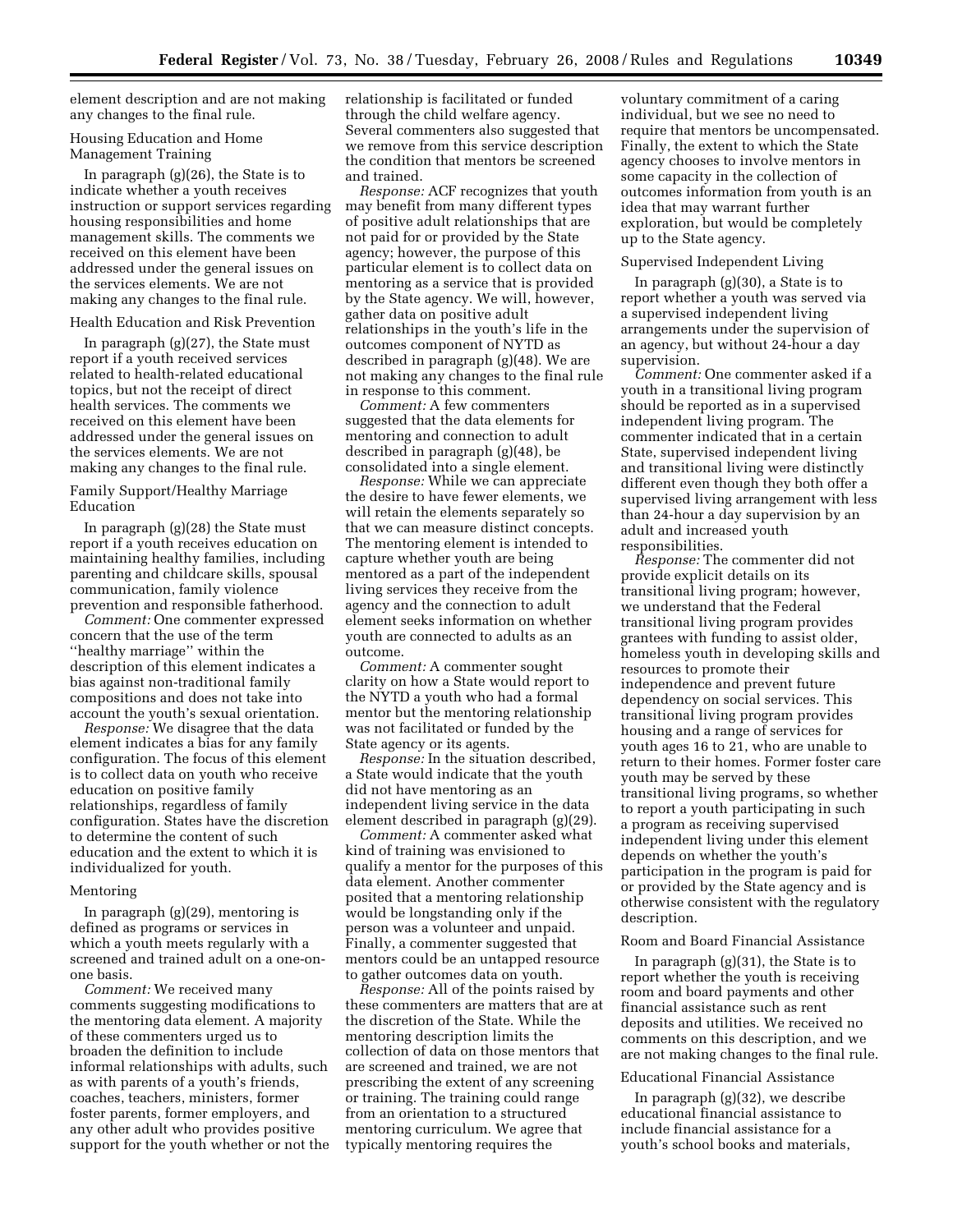tuition assistance, examination and application fees, and educational vouchers for college tuition or vocational education.

*Comment:* One commenter suggested we combine this element on educational financial assistance with the outcomes focused element of educational aid described in paragraph (g)(41), and for States to report on all youth in the served, baseline and follow-up populations.

*Response:* We are unable to combine the elements described in paragraph (g)(32) ''educational financial assistance'' and in paragraph (g)(41) ''educational aid'' because the applicable populations are different for each element as well as the scope and purpose of the elements. ''Educational financial assistance'' is a service element that refers to financial supports that the State agency pays for or provides for the youth whereas 'educational aid" is an outcome element and refers to monies or other types of educational financial aid, from any source, that helps cover the youth's educational expenses as an indicator of their financial self-sufficiency. We are retaining the two separate elements in the final rule so that we obtain data on both concepts.

#### Other Financial Assistance

In paragraph  $(g)(33)$  the State is to report whether a youth is receiving any other type of financial assistance from the State agency to assist the youth to live independently. We received no comments on this description, and we are not making changes to the final rule.

Discussion on General Issues With the Outcomes-Related Elements

Commenters raised general questions and concerns about the data elements that relate to youth outcomes described in paragraphs (g)(34) through (g)(58). We also address each of these elements separately.

*Comment:* One commenter was unclear about how ACF would obtain results about the increase, decrease or improvement of the six outcome measures. Another commenter questioned whether the survey questions could measure with validity the six outcomes of interest.

*Response:* The six outcomes outlined in this regulation will be measured based on the data reported by States through the elements in paragraphs 1356.83(g)(34) through (58). We formulated the survey questions and data elements after significant stakeholder involvement and a pilot test and believe that they will measure the outcomes specified. However, we have

not yet devised the specific performance measures upon which to assess State performance.

*Comment:* A couple of commenters asked whether the State is permitted to conduct data cross-matching with other administrative databases to gather data on youth, such as those maintained by States to support corrections, Temporary Assistance for Needy Families, Medicaid, employment, education, and child support.

*Response:* For outcomes data collection, ACF is requiring that the States use the survey method prescribed in 45 CFR 1356.82(a)(2). The State must administer the outcomes survey in appendix B to youth directly and therefore, the State may not provide information in the data elements described in paragraph (g)(37) through (g)(58) from any other source. On the other hand, information on the youth's characteristics (e.g., adjudicated delinquent, educational level, foster care status, etc.) does not need to be collected from the youth directly and may come from a source of administrative data.

*Comment:* A commenter asked if we expect State agencies or the person administering the outcome survey to the youth to verify the answers youth provide.

*Response:* We are not clear what the commenter envisions as verifying youth information and can envision scenarios where this may or may not be acceptable. For example, the State may not 'verify' a youth's answers to the outcomes survey against information from a third-party, such as whether the youth has been referred for a substance abuse assessment or counseling or whether the youth has children,. Alternatively, it may be appropriate for the State to devise a system of prompts in an outcomes survey administered on the internet that ask the youth to 'verify' whether he or she meant to provide a particular answer. Since verification techniques differ, we prefer to address specific questions about verification through policy guidance and technical assistance, as necessary.

*Comment:* A commenter requested clarification of the term ''high risk behaviors.''

*Response:* Section 477(f)(1) of the Act requires that we develop outcome measures, one of which is a measure of high-risk behaviors. During the consultation process we determined that we would interpret this term for the purposes of the NYTD to refer to substance abuse, incarceration, and childbearing outside of marriage. These behaviors will be measured through outcome 5, reducing high-risk behavior

among young people using data reported to us in the elements described in paragraphs  $(g)(50)$  through  $(g)(53)$ .

*Comment:* One commenter stated that youth who leave foster care may be hesitant about sharing their experiences with high risk behaviors with the State or Federal government.

*Response:* We have taken this into consideration and feel that the option to decline to answer is sufficient for youth who are hesitant about sharing their experiences related to high risk behavior.

*Comment:* One State asked if ACF would be providing detailed mapping forms with code tables for reporting the outcome data elements, which the commenter believed was necessary for accurate comparison or aggregate analysis.

*Response:* Detailed mapping forms and other technical information are not provided in the final rule. We will be providing technical assistance and guidance outside of the regulatory process to support States as they implement the NYTD.

#### Outcomes Reporting Status

In paragraph (g)(34), we require the State to indicate if the youth participated in the outcomes data collection, and, if not, the reason why the State was unable to collect the outcome information.

We did not receive comments on this paragraph but have made several modifications to the final rule. One change reflects the reduced number of data elements (from 60 to 58 elements). We have also added language specifying that when a youth does not participate in the outcomes data collection, most of the remaining outcomes elements should have blank responses.

Finally, we have added a new response option of ''not in sample'' for the State to identify the 19-year-old youth who are in the follow-up population but who were not selected in the State's sample. See also the previous discussion on section 1356.83(e). Youth who are not in the sample do not need further categorization, as the remaining response options apply only to those youth who are in the sample. This response option will be used only by those States who sample, once every three years when outcomes data collection is due for 19-year-olds in the follow-up population.

The addition of this response option obviates the need for the separate element ''sampling status'' that we proposed in the NPRM. We have removed the sampling status data element formerly at paragraph (g)(37)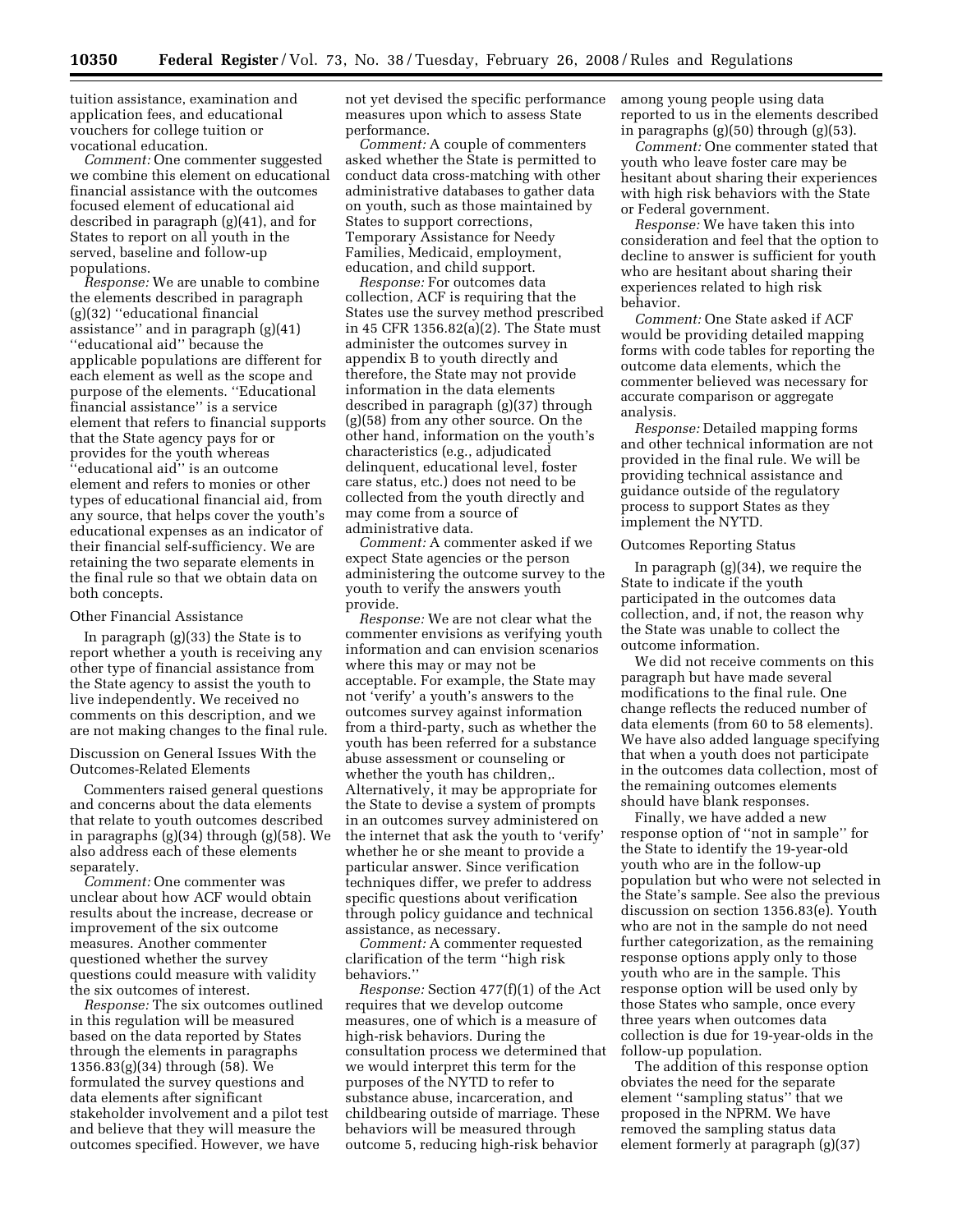and renumbered the remaining elements accordingly.

#### Date of Outcome Data Collection

In paragraph (g)(35) we require a State to report the last date the State collects outcome information from the youth.

*Comment:* One commenter suggested modifying the element so that the State reflects just the month and year and not the day of the data collection. The commenter believed that because a State may gather outcome data on a youth from multiple sources, including parents, the last day of data collection may prove overly complicated.

*Response:* In the date of outcome data collection element, we require the State to report the last date that the outcome information is collected from the youth. The State cannot collect outcomes data from the youth's parent or guardian or an alternative source. The State reports the date when the outcomes survey is completed by the youth directly. For example, if the youth outcomes survey is administered in person by the youth's caseworker and the youth completes it over the course of two visits, the State must report the last date the survey is completed for this element. We reviewed the data element description in light of this comment and believe it is clear. We have made a modification to the description only to reflect the change in the number of data elements.

#### Foster Care Status—Outcomes

In paragraph (g)(36), the State must report the youth's foster care status at the time of the outcomes data collection. We did not receive comments on this paragraph and have made no changes to the regulation. However, we would like to note that a 19- or 21-year-old youth would only be in foster care consistent with the definition of foster care in 45 CFR 1355.20, if the youth has not yet reached the State's age of majority.

#### Current Employment Elements

In paragraph  $(g)(37)$  and  $(g)(38)$ , the State must report whether the youth indicates that he or she is employed full-time or part-time, respectively, as of the date of information collection.

*Comment:* A few commenters were concerned that the NYTD does not require the State to report more details about the youth's employment status, such as the reason for unemployment, income level or salary information and number of hours worked. The commenters requested more detailed information on employment income level so that researchers could determine youth poverty levels and whether youth were engaged in other activities that explained their

employment status, such as college attendance, military enlistment, incarceration or illness.

*Response:* We believe that more detailed data on employment status is not central to the purposes of the NYTD. Even though we are not requiring more detailed information, States will report information in other elements that provides additional context consistent with the commenter's concern. If a youth reports that he or she is working full-time, but still requires public financial assistance, the State will report this information in the public financial assistance element as described in paragraph (g)(42). Youth who are attending college or some other type of higher education would have the opportunity to provide that information in the current enrollment and attendance element described in paragraph (g)(47). The NYTD also solicits information on whether youth have been incarcerated in the past, or cannot participate in outcomes data collection because they are incarcerated at that time. Youth who are enlisted in the military, inclusive of the reserves and the guard, are employed and should indicate their full-time or part-time working status accordingly. For these reasons, we are retaining the two elements as in the NPRM.

*Comment:* A commenter said that measuring full-time and part-time employment as of a specific collection date would not capture potentially longterm employment if it ended prior to the outcomes collection date.

*Response:* We made the choice to request information on employment on the date of the outcomes data collection in the NPRM after considering the various possible timeframes in which we could request this information. Since our primary goal is to gather information that will help us understand the experience of youth as a whole, and the State's performance, rather than assessing the outcomes for individual youth, we believe that the current employment status of the youth is sufficient for our purposes.

*Comment:* Several commenters noted that the NYTD did not have an element for reporting multiple jobs, and asked how a youth should report working multiple jobs in excess of 35 hours.

*Response:* We reviewed the data element descriptions of full-time and part-time employment in light of this comment and believe they lacked clarity about how to report multiple jobs. We are amending the final rule to specify that a youth who is employed at least 35 hours per week is considered working full-time and a youth who is employed 34 hours a week or less is

considered working part-time for the purposes of this element, regardless of whether such employment is in one or multiple jobs. We do not believe it is necessary for our purposes to solicit additional information on the number of jobs a youth holds.

#### Employment-Related Skills

In paragraph (g)(39), the State is to report whether the youth indicates that he or she has completed an apprenticeship, internship, or other type of on-the-job training in the past year.

*Comment:* One commenter believed that it would be helpful to find out if the youth had obtained employment-related skills during the previous two years, rather than just the previous year. As the survey is administered to youth in two-year intervals, the commenter believed this particular element should capture the youth's entire experiences since the prior survey.

*Response:* In creating this element we took into consideration what we believed was a reasonable time frame for a young person to recall employmentrelated training along with our desire to get the most accurate information possible from a youth. Since our primary goal is to gather information that will help us understand the experience of youth as a whole and the State's performance, rather than assessing the outcomes for individual youth, we believe that asking youth about employment-related skills in the last year is sufficient for our purposes. We are not making a change to the final rule in response to this comment.

#### Social Security

In paragraph (g)(40), the State is to report whether a youth indicates that he or she receives Social Security Income (SSI) or Social Security Disability Insurance (SSDI) directly or as a dependent beneficiary.

*Comment:* A few commenters asked for clarification on whether a State should report a youth who receives SSI/ SSDI payments which are applied to the cost of foster care or only those that are paid to the youth directly. Commenters raised a concern that a youth may not know he/she was an SSI/SSDI recipient if such payments were applied to the cost of foster care and questioned whether the State should 'correct' a youth's response accordingly.

*Response:* If the youth is a SSI/SSDI beneficiary but his or her payment is going towards the cost of foster care, then the youth is receiving social security payments consistent with the description for the data element in paragraph (g)(40). However, the State is not to correct a youth's response if the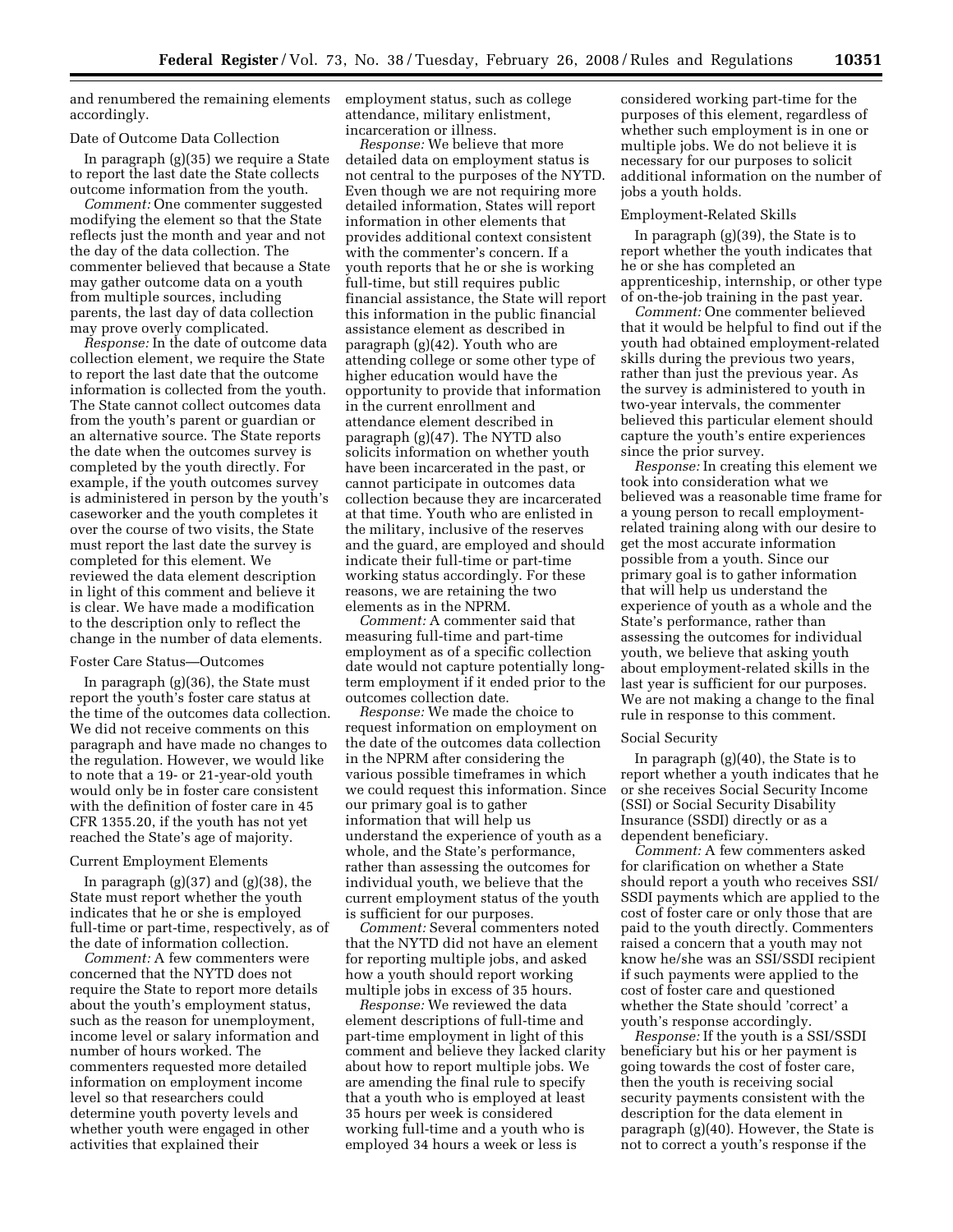youth is a beneficiary but responds in the negative to the social security survey question. While we recognize that this may result in some cases of a youth answering the question incorrectly, we believe it is important to the integrity of the survey and data to represent the youth's understanding of his or her own circumstances. We do not believe any changes are warranted to the final rule in response to this comment.

#### Educational Aid

In paragraph (g)(41), the State is to report whether a youth indicates he or she is receiving a scholarship, education or training voucher, grant, stipend, student loan, or other type of educational financial assistance.

*Comment:* A commenter believed that the element was relevant only if the youth was enrolled in post-secondary training or education. The commenter believed that we would have difficulty interpreting a ''no'' response unless we included an additional response option for youth who are not enrolled in school.

*Response*: This data element is not limited to educational aid for those youth enrolled in post-secondary training or education. Rather, a youth would report current scholarships, grants, stipends, and vouchers for any education, including for a secondary education. The only limitation is with regard to a student loan which the government provides for obtaining a post-secondary education only. Finally, the State will report whether a youth indicates that he or she is enrolled and attending school currently in the element described in paragraph (g)(47).

*Comment*: A commenter believed the educational aid element to be too broad and would not reveal what kinds of aid the youth receives, i.e., Pell grants, ETV vouchers, or other scholarships. The commenter was also concerned that the reference to using educational aid for living expenses did not seem appropriate to the nature of the element or for youth under the age of 18.

*Response*: We proposed the educational aid element as an indicator of youth financial self-sufficiency. The element is not intended to elicit specific information on the types of aid the youth is using to attend school. However, we agree with the commenter that the reference to living expenses may be confusing and are removing the reference from the final rule. To be clear, we are seeking information on 17-, 19- and 21-year-olds' current use of aid that helps the youth attend school, rather than how that financial assistance is used (i.e., for room and board expenses, books, fees, etc.).

#### Public Financial Assistance

In paragraph (g)(42), we require a State to report whether the youth indicates that he or she is a current recipient of ongoing cash welfare payments from the government to cover some of his or her basic needs. We received no comments on this description. However, we have made some changes due to our concerns that this element was not broad enough to include the types of public financial assistance in which we were most interested. The element, as originally proposed, focused on a youth's receipt of cash assistance from a State's Temporary Assistance to Needy Families (TANF) or title IV–A program. We have since learned that States provide ongoing cash assistance designed to meet certain adults' basic needs in broader circumstances than those permitted under the TANF program. We are more interested in understanding whether the youth is receiving any type of public cash assistance and not just assistance that meets TANF requirements. Therefore, we have broadened the definition to refer more generically to ongoing welfare assistance. Further, we have specifically included language that clarifies that we are interested in financial payments for basic need versus other types of government assistance for particular purposes.

Finally, we discovered that the element was categorized incorrectly in Appendix A to the NPRM. We have corrected the appendix to clarify that the information on public financial assistance is collected on youth in the follow-up population who are no longer in foster care.

#### Public Food Assistance

In paragraph (g)(43) the State is to report whether the youth indicates that he or she has received public food assistance.

*Comment*: A few commenters suggested alternative approaches to gathering information on youth who receive food assistance. A commenter believed that we should amend the data element description to include a youth's use of ''food pantries.'' Another commenter believed that we should require a State to report whether the youth has experienced ''food insecurity'' which means that the youth's access to food is limited by a lack of money or other resources. This commenter reasoned that the public food assistance element as proposed would not provide information on whether those youth who do not receive

public food assistance have a need for such assistance.

*Response*: We appreciate that there are other ways to determine whether youth have enough food to meet their needs and the ways in which youth may meet that need. However, we reviewed the element description and believe that it will provide the information we are seeking. The law requires us to track the youth's reliance on public assistance as an outcome and that is the primary reason for us selecting this element. Whether youth are hungry or lack sufficient and consistent access to foods is an important indicator of their wellbeing, but it is not an indicator that we identified during consultation as one that the State agency should be held accountable for and an outcome that could be measured easily in a data collection system. Finally, while community food pantries do provide food assistance, we do not consider them to be public assistance. We are making a minor modification to the title and description of this element to be clear that we are seeking information on ''public food assistance'' and not all kinds of food assistance. We do not believe further substantive changes are necessary in response to these comments.

#### Public Housing Assistance

In paragraph (g)(44), the State is to report whether a youth indicates that he or she is receiving government-funded housing assistance. We did not receive comments on this paragraph, however, we are making a minor modification to the title of the element to be clear that we are seeking information on ''public housing assistance'' as opposed to housing assistance from other sources. We are not making further changes to the final rule.

#### Other Financial Support

In paragraph (g)(45), the State must report whether a youth indicates that he or she receives any other periodic and/ or significant financial resources or support.

*Comment:* A commenter suggested that the element be renamed ''other financial support'' to clearly indicate that only financial support was being identified in the element.

*Response*: We concur with the commenter and have amended the final rule accordingly.

*Comment*: A commenter asked for further clarification on reporting nonfamilial sources of support since the definition in the proposed Appendix B referred only to other support specifically from a spouse or family member.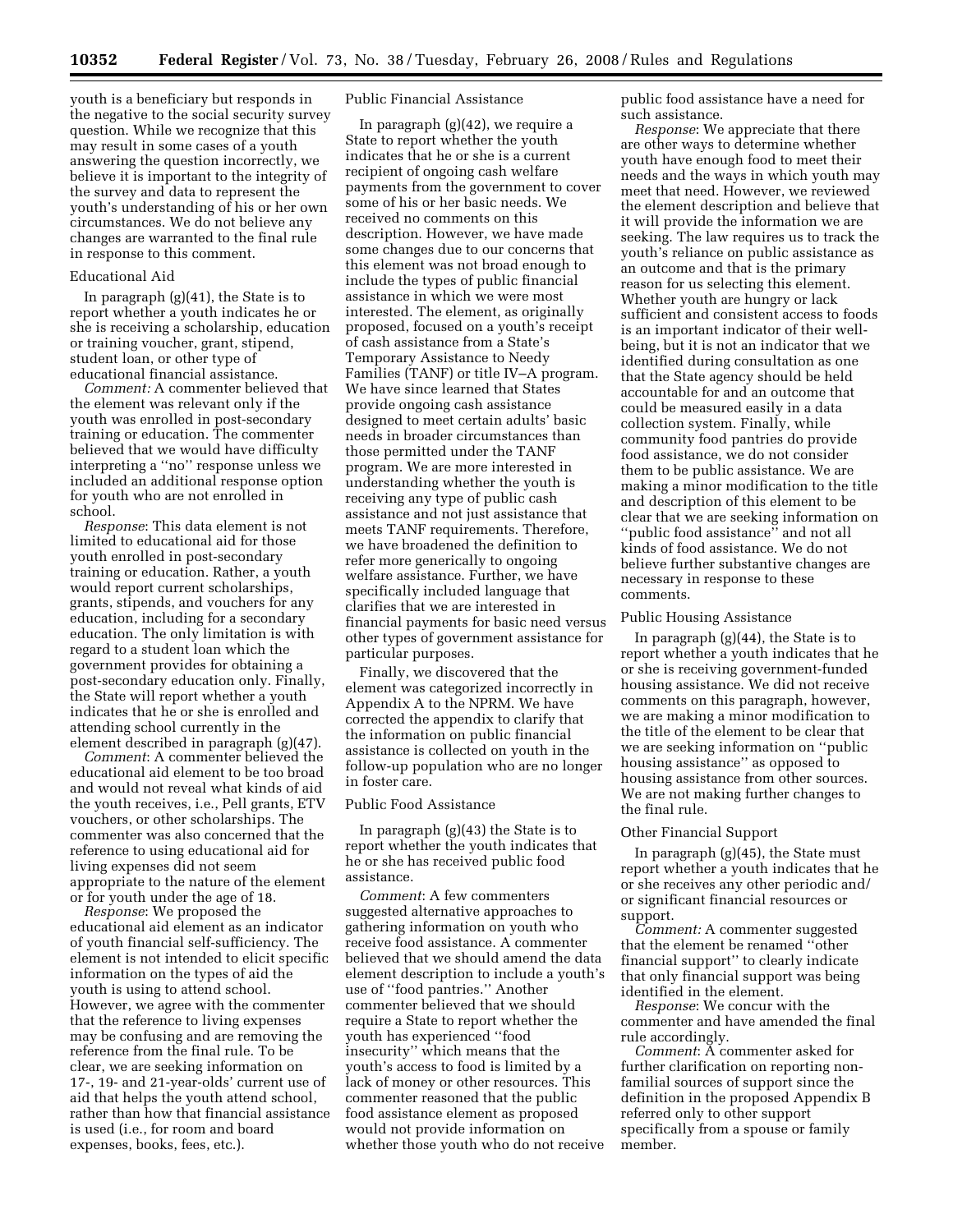*Response*: We reexamined the preamble to the NPRM, the proposed regulatory text and the definition in Appendix B and found that the definitions, as well as the examples and exclusions, were not consistent regarding this element. We have amended the final rule to ensure a consistent definition of other financial support and to be clear that such funds may not necessarily be uninterrupted payments but also may be significant funding sources of a temporary nature. An example of both a significant and non-familial financial support is funds from a legal settlement, which is listed in the regulation text.

Highest Educational Certification Received

In paragraph (g)(46), the State is to report the youth's stated highest educational certificate.

*Comment*: A commenter thought that this element should be revised to reflect all of a youth's educational achievements.

*Response*: We recognize the importance of educational achievements at all levels, but our intention with this element is to ascertain the highest level of educational certification a youth has received. This element addresses the statutory requirement to develop measures related to educational attainment. As such, we do not believe a change is warranted.

*Comment*: One commenter thought that high school diploma should be separated from GED, since long term outcomes in terms of later educational completion and earnings vary.

*Response*: While we recognize that long term outcomes may differ for youth who receive a high school diploma versus a GED, we feel that grouping them together for this data collection purpose still provides sufficient information regarding educational attainment and the transition from foster care to self-sufficiency. For this reason we are keeping high school diploma and GED as one response option for this element.

*Comment*: A commenter asked us to clarify how we used the terms "certificate" or "credential" so that they are more consistent with measures used by other Federal agencies and endorsed by some employers. The suggested language was that a certificate or credential is ''an award made in recognition of an individual's attainment of measurable technical or occupational skills necessary to gain employment or advance within an occupation.''

*Response*: We recognize that there are different ways for defining and

classifying degrees, certificates and credentials that a youth may receive. Since this survey is going to be completed by youth, we crafted the descriptions to be consistent with terms with which youth are familiar and that were relatively simple to understand. For this reason, we are not making changes to this description.

#### Current Enrollment and Attendance

In paragraph  $(g)(47)$ , the State is to report the youth's stated enrollment in and attendance at school.

*Comment*: A commenter recommended allowing young adults to specify the type of school they currently attend, such as GED, vocational training or college.

*Response*: This element was developed to indicate if youth are making progress towards meeting educational goals by being enrolled and attending some kind of educational institution, not to identify where youth are specifically in school. We believe that the specific type of institution attended does not contribute substantially to our ability to identify educational attainment for youth as required by the statute. For this reason we are not amending the element to allow youth to specify the type of school they attend currently. However, we did make a minor modification to the final rule to be clearer about the situations when a youth is still considered to be enrolled in and attending school when that school is out of session.

#### Connection to Adult

In paragraph (g)(48), the State is to report whether a youth has stated his or her positive connection to an adult who serves in a mentor or substitute parent capacity.

*Comment*: A few commenters asked us to be clearer about which adults, particularly adult family members, youth could identify in this element. Also, a couple of commenters asked us to broaden the element to permit youth to select current family service workers or caseworkers as an adult to whom they are connected, as these relationships may be meaningful for a young person.

*Response*: We reviewed the description of this data element and are clarifying the definition of this element in the final rule. A connection to an adult can include adult relatives, parents or foster parents but specifically excludes spouses, partners, boyfriends or girlfriends and current caseworkers. While the relationship between a youth and a current caseworker can be a positive connection to an adult, we are attempting to determine if the youth has a positive relationship to someone outside of the State agency staff who are employed to work with the youth.

#### Homelessness

In paragraph (g)(49), the State is to report whether the youth indicates he or she has experienced homelessness.

*Comment:* A few commenters were concerned that the NYTD did not specify the number of homeless incidents or the duration of homelessness. The commenters believed that this information would provide a clearer understanding of former foster youth experience(s) with homelessness. Another commenter requested more specific information on where youth are when they are homeless.

*Response*: During the consultation process some participants noted that it is important to measure the duration of homelessness because there is a difference in being homeless for a few nights versus part of a year. However, in order to lessen the data collection burden, we decided not to include a data element about the duration of a young person's experience with homelessness for several reasons. We believe that it may be difficult for youth to remember clearly the duration and episodes of homelessness, particularly since we are interested in capturing episodes that may have occurred several years ago. Additionally, we are not counting the number of homeless incidents because we believe that a youth's experience with homelessness, no matter how brief or how frequent, often has a significant impact on his/her life and ability to be self-sufficient in a way that other experiences do not.

*Comment*: Commenters pointed out several aspects of our proposed definition that were not clear. One commenter said that the phrasing ''no regular place to live of his own'' could be misinterpreted to mean that a youth may be homeless unless he owns or leases a home of his or her own. Another commenter believed that a youth should not indicate that he has experienced homelessness if ''temporarily living with a friend'' as in our proposed definition. A commenter also questioned whether the State should survey youth about homelessness if the youth is still in foster care.

*Response*: We reviewed the proposed definition of homelessness and agree that it lacked clarity and could lead to overreporting of the type of homelessness in which we are most interested. Therefore, we are amending the final rule to remove the language that caused confusion. We have also clarified in the definition that the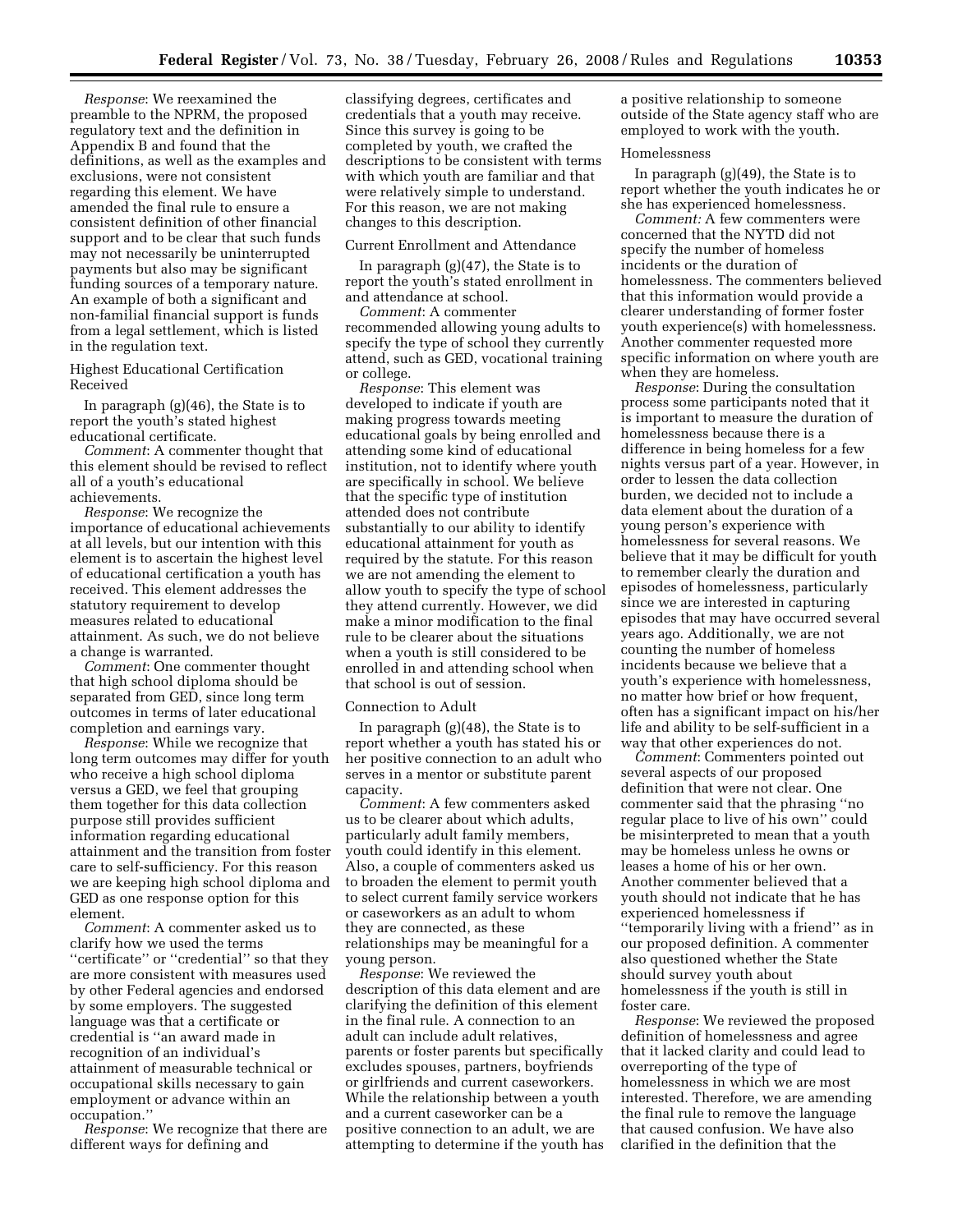homelessness survey question is to be asked of all youth whether or not they are in foster care at the time of the data collection. This is important because when the question is posed to 17-yearolds, it asks for the youth's lifetime experience with homelessness. When the youth is 19 or 21, the question is different and solicits information on whether the youth was homeless at any time in the past two years. Even if a youth is in foster care on the date of outcomes data collection, the youth may have been homeless at some point during that timeframe.

*Comment*: A commenter wanted to know if the definition of homelessness was the same as for other Federal programs and funding streams such as the McKinney-Vento Homeless Assistance Act.

*Response*: There are many different definitions for homelessness in Federal programs that vary based on the intended purposes of those programs. Our definition of homelessness is based on, but not identical to, the definition used in the McKinney-Vento Homeless Assistance Act (42 U.S.C. 11302). Rather, we chose a simpler and more general definition of homelessness to use for our purposes which is that the youth has no regular or adequate place to live. This definition includes situations where the youth is living in a car, on the street, or staying in a homeless shelter.

*Comment*: One commenter suggested the development of a new measure to determine the relative stability of living circumstances for each 17-year-old during the previous 18 to 24 months prior to data collection. The commenter believed that such a measurement would clarify issues caused by the high correlation between high relative stability and positive transitional service outcomes.

*Response*: We are not clear which data elements the commenter believes would relate to this measure of stability or what the measure would entail; however, our intent at this time is to promulgate data elements that will allow us to develop appropriate outcome measurements at a later time.

#### Substance Abuse Referral

In paragraph (g)(50), the State is to report whether the youth indicates that he or she has had a referral or selfreferral for alcohol or drug abuse assessment or counseling. We did not receive comments specific to this element description and we are not making changes to the final rule.

#### Incarceration

In paragraph (g)(51), the State is to report the youth's incarceration.

*Comment*: Several commenters were concerned that the definition of 'incarceration'' provided in the NPRM was inadequate for what the data element was trying to capture. Specifically, many thought that the term was too broad, and several suggested distinguishing between being arrested, being detained in a jail or juvenile/ community detention facility because of an alleged crime, and being convicted. A couple of commenters were concerned that wrongful arrests might reinforce negative stereotypes about foster youth and unfairly stigmatize this population, particularly if the youth were detained for a minor infraction.

*Response*: We agree that the proposed definition of incarceration captured too many different concepts. As such, we are amending the final rule to focus more specifically on incarceration, rather than arrests or convictions, because the statute requires that we measure incarceration as an outcome (section  $477(f)(1)(A)$  of the Act). We acknowledge that this element may capture information on youth who are incarcerated after a wrongful arrest and for minor infractions, but we do not have a clear basis upon which to exclude such information from this data collection.

*Comment*: Another commenter was concerned that as different States have different laws and definitions for incarceration, it could prejudice the outcome measure to use that term for a nationwide data collection.

*Response:* States may have different laws and/or definitions for incarceration, but we have included a specific definition for this data collection process in the final rule. Further, the purpose of this element is to present a broad picture of youth experiences with incarceration and not to pinpoint the type of alleged crimes or the nature of the convictions that may have led to the youth's incarceration.

*Comment*: One commenter suggested that we change the definition of incarceration in Appendix B from ''an alleged crime \* \* \* committed by a youth'' to ''a crime \* \* \* allegedly committed by the youth.''

*Response*: We agree and have amended Appendix B accordingly.

#### Children

In paragraph (g)(52) the State is to report whether the youth indicates that he or she gave birth to, or fathered, any children. We did not receive comments specific to this element description and are not making changes to the final rule.

#### Marriage at Child's Birth

In paragraph (g)(53), the State is to report whether the youth was married to the child's parent at the time of the birth of any children reported in the previous paragraph.

*Comment*: A few commenters suggested that the data element specify that the youth be married to the child's other ''biological'' parent, not just ''other parent.''

*Response*: We have examined this suggestion but do not believe a change is warranted. This element is crafted to focus on the outcome of ''nonmarital childbirth'' as required by the statute (section  $477(f)(1)(A)$  of the Act). As such, we are interested in information on whether the youth is married to his or her child's other biological or legal parent at the time of the child's birth. We did, however, mistakenly specify the child's other ''biological parent'' rather than ''other parent'' in the NPRM preamble which may have generated this comment.

*Comment*: A commenter pointed out that in the description of the marriage at child's birth element in Appendix B we referred to any child born ''in the past year'' while the definition in the regulatory text refers to any child reported in the children element.

*Response*: The commenter is correct that we made an error. The two elements relate, so that if a youth reports that he or she had a child in his lifetime (if reporting at age 17) or had a child within the past two years (if reporting at age 19 or 21), then the marriage element relates to whether the youth was married at the time of the births during those respective timeframes. We are amending Appendix B accordingly.

#### Medicaid

In paragraph (g)(54), the State must report whether the youth indicates that he or she is participating in the State's Medicaid program. We did not receive comments on this paragraph and are making no changes to the final rule.

#### Other Health Insurance Coverage

In paragraph (g)(55), the State is to report whether a youth has indicated that he or she has health insurance other than Medicaid. We did not receive comments on this paragraph and are making no changes to the final rule.

#### Health Insurance Elements

In paragraphs (g)(56) through (g)(58), the State is to report the types of health insurance the youth indicates he or she possesses other than Medicaid.

*Comment:* Several commenters found that the health insurance elements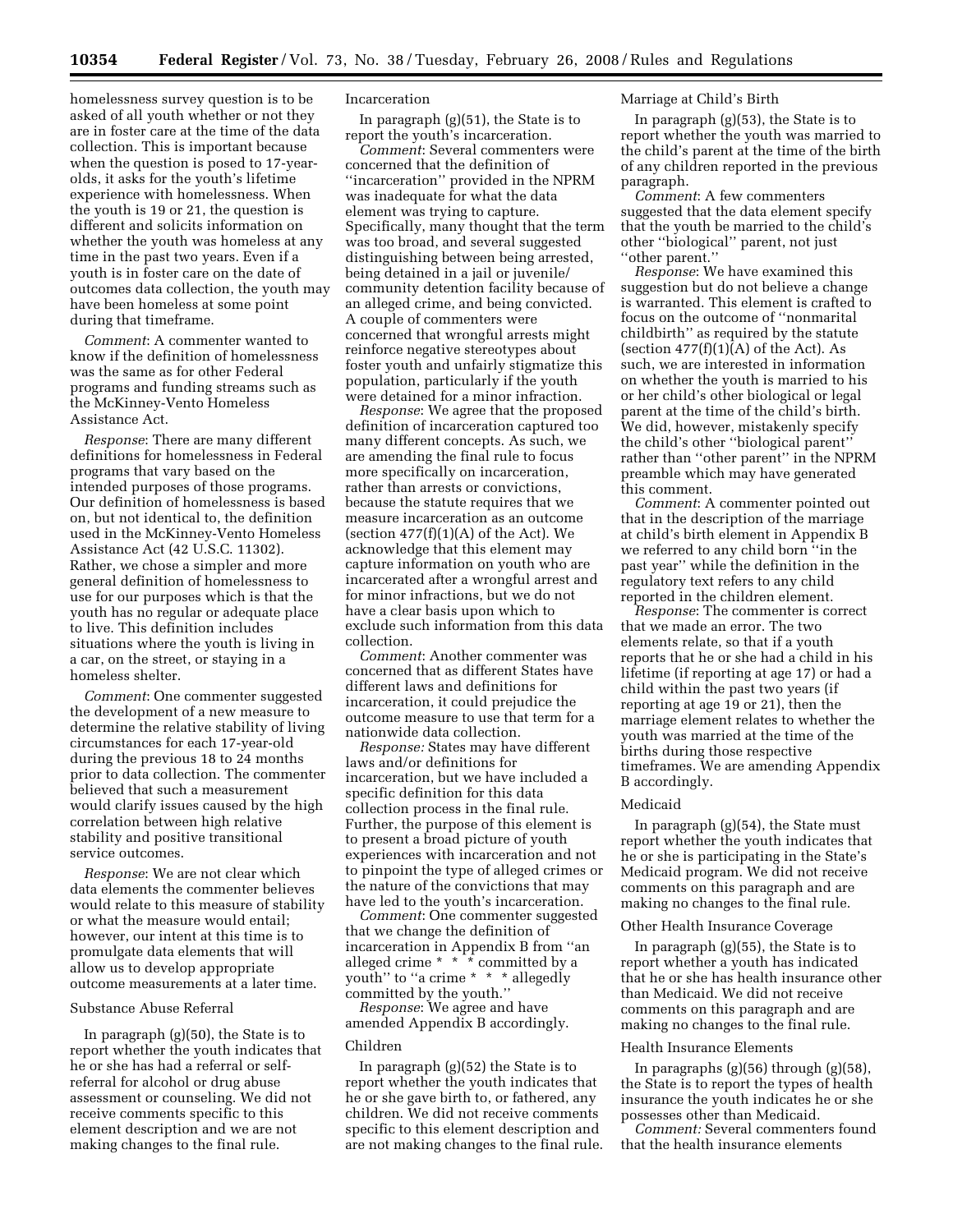lacked clarity and simplicity. A commenter also noted that survey questions regarding other health insurance types had been omitted from the survey in Appendix B.

*Response:* We agree and have amended the final rule in a number of ways to respond to the commenters' concerns. The survey questions and elements are structured now to solicit all types of insurance types the youth has, rather than pinpointing a particular combination of insurance. For example, the youth will be asked separately whether he has insurance that covers medical health, mental health, and/or prescription drugs, rather than whether he has a plan that combines all three types. We have also added a response option of ''I don't know'' to the health insurance type elements in a way that permits the youth to identify the types of insurance that he or she knows and does not know about. We have eliminated a data element with this restructuring without any loss in the information collected. Finally, Appendix B specifies the survey questions that reflect these changes.

Recommendations for Additional Data Elements for Both the Services and Outcomes Components of NYTD

*Comment:* A commenter noted the absence of data elements in the NYTD that identify youth who have physical or mental disabilities. The commenter believes that information regarding disabilities is essential to a complete analysis of data on youths' employment and educational attainment.

*Response:* We agree that data on a youth's disabilities could inform our understanding of independent living services and youth outcomes. However, States already collect and report this information to AFCARS. Since we are requiring States to identify youth in the same way in both datasets, we believe we will have the foundation to analyze youth disabilities information from AFCARS in conjunction with the services and outcomes information from NYTD. We do not believe it necessary to require States to duplicate this information and are not making a change to the final rule.

*Comment:* A commenter suggested an additional characteristics element which identifies the youth's living arrangement, particularly whether youth are in a foster family home, child care institution or a supervised independent living arrangement. The commenter believed that this information could shed light on the likelihood of youth receiving informal or formal services.

*Response:* We disagree that all living arrangements need to be incorporated

into the NYTD as we do not believe that information on the setting in which an independent living service is delivered is essential to fulfilling the statutory mandate. One exception is that when a youth is in a supervised independent living arrangement it would be indicated as a service to the youth because it is more than just the child's placement. To the extent that other living arrangement information may reveal useful information, we can analyze the NYTD information in conjunction with AFCARS data on foster care settings. We are not making changes to the final rule to incorporate further living arrangement information.

*Comment:* Several commenters believed that the NYTD should have several elements on youth mental health. In particular, commenters requested elements to identify youth with mental health issues, report whether such youth are referred for or receive mental health assessments and services, and assess prevalence of mental health problems as an outcome. These commenters noted that some research indicates that youth in foster care have a higher rate of mental health issues, which if not treated effectively, can be significant barriers to selfsufficiency.

*Response:* We reexamined our exclusion of a mental health element in the NPRM and believe still that it is not appropriate for this data collection. During our consultation process, we ruled out the inclusion of elements on health utilization and outcomes, including mental health. We agreed with stakeholders that mental health is an important aspect of a youth's wellbeing, but it is not generally accepted as part of the responsibility of a State's independent living program. Further, mental health is an area that is challenging to measure in a straightforward manner. As such, we are not making a change to include mental health services or outcomes in the final rule.

*Comment:* One commenter suggested that it was not only important to know if youth needed health services, mental health services or prescription medications, but also if youth had been unable to access appropriate services.

*Response:* We are interested in determining to what extent youth have health insurance as a measure of their ability to access appropriate services to meet their needs. As stated previously, we ruled out measures of health care utilization during consultation and find no compelling reason to include them in the final rule.

*Comment:* A commenter recommended that we collect and use data on the State agency's efforts to continue permanency planning for older youth despite their preparation for emancipation. The commenter suggested that this could be accomplished through services and outcomes data elements in NYTD or alternatively through AFCARS.

*Response:* The NYTD was designed to collect data specifically about services offered by the State's independent living program and outcomes related to those services. Although we recognize the potential value of an agency's continued permanency efforts for older youth, we believe that this dataset is not the appropriate venue for requesting information regarding permanency plans. Rather, to some extent, this information can be examined more closely through the existing AFCARS and the Child and Family Services Reviews.

*Comment:* One commenter noticed the omission of data elements that relate directly to a youth's use of education and training voucher (ETV) funding pursuant to section 477(h) of the Act and thought it would be useful to collect information on the drop-out rates of youth using the vouchers and the youths' reasons for dropping out of postsecondary education.

*Response:* A youth's receipt of an ETV is included in both the services and outcome elements as part of the ''Educational Financial Assistance'' service element and the ''Educational Aid'' outcomes element. This data collection system is not designed to be a program evaluation tool for any one specific CFCIP activity, and therefore adding specific questions regarding ETVs is not consistent with the intent of this regulation.

*Comment:* A commenter believed that we should incorporate additional elements to assess youth high-risk behavior due to sexual activity. The commenter proposed an element for teen pregnancy at ages 17, 19 and 21, in addition to born children, so that we could determine youth abortions or miscarriages. The commenter also proposed an element for recording sexual activity, particularly to obtain a complete understanding of male behavior that is not captured in pregnancy data.

*Response:* While we recognize that the suggested elements may provide a more complete picture of sexual activity, we are not persuaded that these are appropriate to measure in this data collection.

*Comment:* A commenter suggested that we require a State to report whether a youth possessed critical documents, including a birth certificate, driver's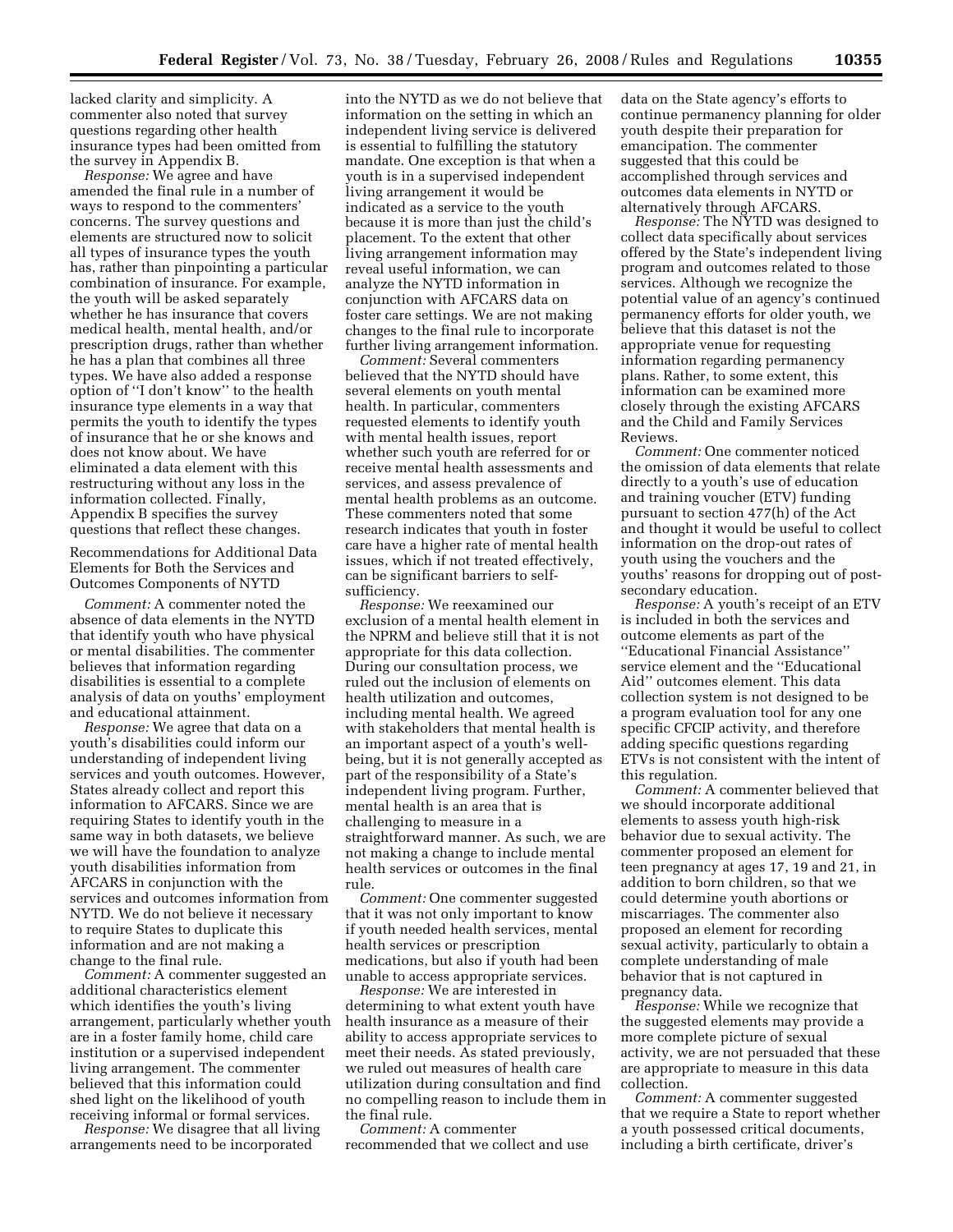license or other State-issued identification and social security card.

*Response:* We considered whether to include a youth's possession of critical documents as an outcome element during consultation but ruled it out because we determined that such information is more appropriate for program evaluation. We have not received compelling information that suggests a different approach and are not making changes to the final rule in this regard.

*Comment:* One commenter requested data elements that would more accurately reflect effectiveness of specific programs implemented pursuant to the Foster Care Independence Act.

*Response:* This data collection system is not designed to be a program evaluation tool for any one specific CFCIP program, which is why we have not included data elements related to the implementation of specific programs.

*Comment:* One commenter suggested adding an element that indicates the method of survey administration, which would make it possible to identify any potential biases in the outcomes data that may be associated with the various survey methods.

*Response:* We do not believe it is necessary to require this information through a data element; however, we will provide additional guidance outside of regulation on how States can provide us with additional information that explains or relates to their data submission.

## Electronic Reporting

In paragraph (h), we require a State to submit NYTD data electronically.

*Comment:* We heard generally positive comments about using Extensible Mark-up Language (XML) to transmit data files. We also had several requests from commenters for more detail on how States should prepare their electronic files and submit their files to us.

*Response:* We appreciate that commenters responded to our request for feedback on using XML. We still are not regulating a particular method for submitting data here, but will provide States with detailed technical information on preparing and submitting their data files outside of regulation.

#### *Section 1356.84 Sampling*

In paragraph (a), we describe the option for a State to sample youth who participate in outcomes data collection at age 17 and collect outcomes data on the sample at ages 19 and 21.

*Comment:* Several commenters supported sampling for the follow-up population at ages 19 and 21 as a viable method to collect data in some States. Alternatively, a commenter objected to our proposal to allow a State to survey a sample of youth in the follow-up population. This commenter believed that it was reasonable to expect States to follow all youth over time given the staggered outcomes data collection schedule and the participation rates.

*Response:* We proposed to permit sampling because we believe that there are challenges inherent in States following very large populations of youth over time, including significant financial costs. As such, we are retaining the provision which permits States to sample.

In paragraph (b), we specify how the State must select the follow-up sample and describe the sampling universe. The State agency must use simple random sampling procedures based on random numbers generated by a computer program, unless ACF approves another sampling procedure.

*Comment:* A commenter interpreted our proposed requirements regarding sampling methodology to mean that a State must use a simple random sampling approach. The commenter believed that a stratified random sampling approach based on counties would be more appropriate for some States.

*Response:* We agree with the commenter that the simple random sampling approach may not be an appropriate method for all States. For this reason, we are retaining in the final rule our proposal for the use of an ACFapproved alternate sampling methodology. ACF will consider all alternate sampling methods proposed by a State that utilize accepted sampling methodologies. No changes are needed to the final rule in response to this comment.

In paragraph (c), we require the State to base the sample size on the number of youth in the baseline population who participated in the State agency's data collection at age 17. The State will use one of two formulas based on whether the sampling frame is less than or greater than 5,000 youth and will increase the resultant sample size by 30 percent to allow for attrition.

*Comment:* A commenter objected to using the number of 17-year-olds as reported in AFCARS to forecast the number of youth who will receive independent living services in the State's random sample since actual youth in foster care fluctuate over time. The commenter suggested that we

instead publish guidance which indicates actual sample sizes.

*Response:* There is no requirement to use AFCARS data for the sample. In the preamble to the NPRM we provided State-specific numbers of 17-year-olds in foster care and the potential sample sizes using AFCARS data for illustrative purposes only. However, the actual sample size will depend on the number of youth in the baseline population who participate in the outcomes data collection at age 17. States will then track this sample of youth over time and administer the outcomes survey when those youth turn age 19 and 21. No changes are warranted in response to this comment.

*Comment:* A commenter offered a strategy to decrease sample attrition which involves adding a series of questions to the survey about people who can be contacted by the State agency to help locate the youth over time.

*Response:* We agree with the sentiment expressed by the commenter that if a State solicits contact information from youth when administering the survey, it could increase the State's success in locating the youth later. Such a practice is allowable, however, we do not believe it is necessary to mandate particular tracking methods or otherwise amend our survey or sampling procedures in response to this comment. Rather, we intend to provide ongoing technical support of this nature to States in meeting the requirements of the NYTD.

#### *Section 1356.85 Compliance*

In this section we define the standards we will use to determine a State's compliance with NYTD and our process for determining whether the State is in compliance with the standards.

#### File Submission Standards

In paragraph (a), we specify the file submission standards. The State must achieve these minimal standards for timeliness, formatting, and quality information in order for us to process the State's data appropriately.

In paragraph (a)(1), we specify the timely data file standard. To be timely, we must receive the State's data file within 45 days of the end of each sixmonth report period, consistent with the reporting period and timeline specified in section 1356.83(a). There were no comments specific to this section other than those we addressed previously in the discussion of the submission deadline in section 1356.83(a). We are not making changes to the final rule.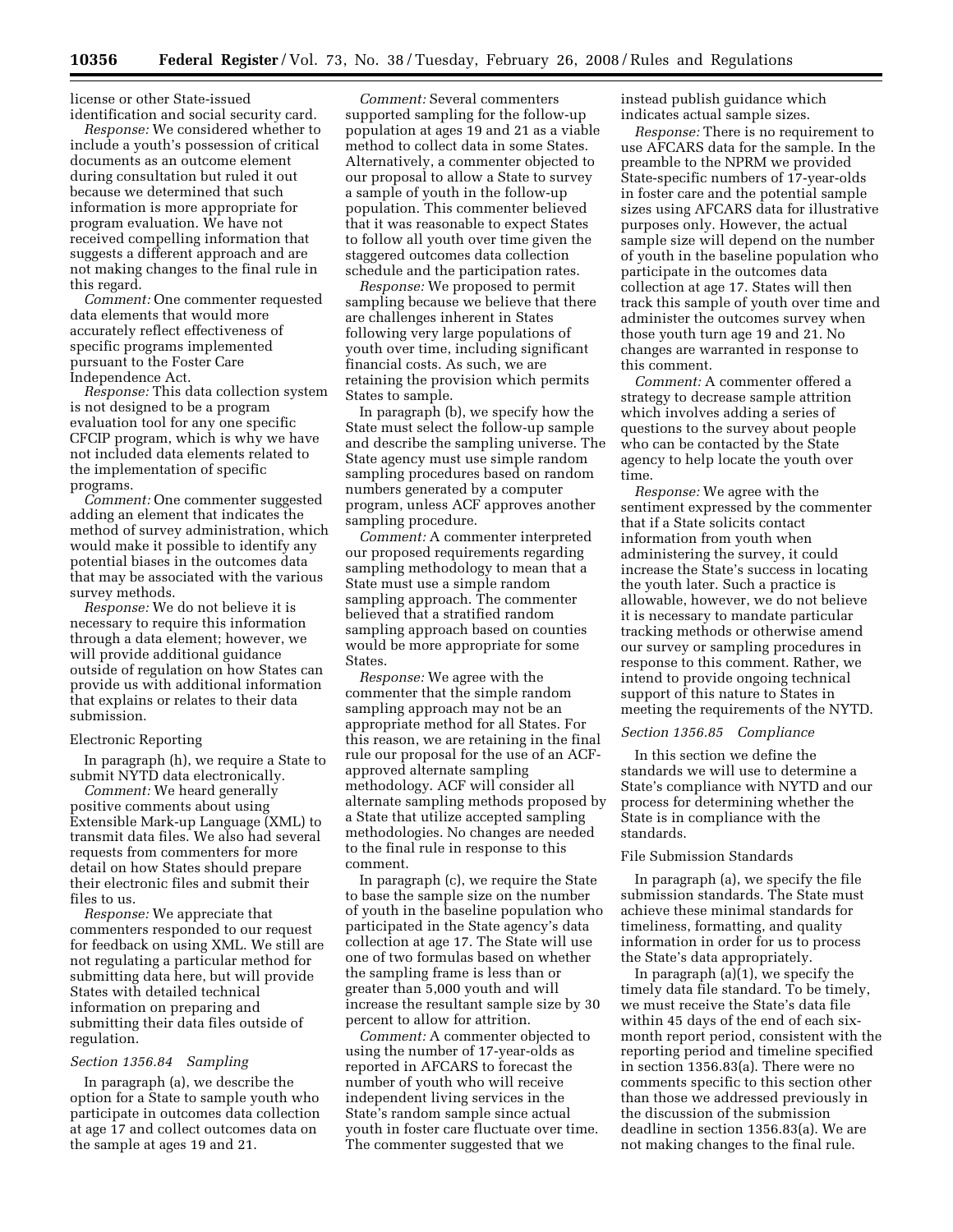In paragraph (a)(2) we specify the format file standard. To meet this standard the State must send us a data file in a format that meets our specifications.

*Comments:* A few commenters raised issues related to data file formatting specifications in the context of the availability of technical assistance and software programs (*i.e.*, utilities) that can be used to detect formatting errors in a data file prior to submitting a data file to ACF.

*Response:* At this time we cannot outline the exact transmission method and/or formatting requirements for the NYTD data as explained in the preamble to the NPRM. In brief, we have decided not to regulate the technical requirements for formatting or transmitting the NYTD data file. Instead, we will issue technical requirements and specifications through official ACF policy. We have learned through out experience with AFCARS that it is more prudent not to regulate the technical specifications for formatting and receiving data because of inevitable future advances in technology. Further, we will consider what form of technical assistance may be needed by State agencies to meet the NYTD file submission. No changes are needed in the final rule in response to these comments.

In paragraph (a)(3) we specify the error-free information file standard. A State must submit 100% error-free data for the basic demographic elements described in section 1356.83(g)(1) through (g)(5), (g)(14) and (g)(36) for every youth in the reporting population.

*Comment:* A few commenters were concerned that the proposed 100 percent error-free information standard was unreasonably high. One of these commenters requested that we lower the standard to 98 percent, particularly to accommodate larger States that may find such exact quality control challenging.

*Response:* The error-free information file standard is consistent with the importance we place on quality information for the seven basic elements: State, report date, record number, date of birth, sex, foster care status—services, and foster care status outcomes. As we explained in the preamble of the NPRM, we believe the State agency can report readily on these seven elements, but more importantly, they are essential to our capacity to analyze the data and determine whether the State is in compliance with the remaining NYTD data standards. For example, these elements allow us to determine whether the youth should be surveyed for outcomes as part of the baseline population because the youth

is 17 years old and in foster care, and whether the State has achieved the foster care participation standard. We are not making changes to the final rule in response to this comment.

#### Data Standards

In paragraph (b), we specify the set of data standards a State must meet to be in compliance with NYTD requirements.

#### Error Free

In paragraph (b)(1), we require the State to meet the standard that the remaining data elements, *i.e.*, demographic, service and outcomes elements defined in section 1356.83(g)(6) through (13), (g)(15) through (35), and (g)(37) through (58), must be 90 percent error-free. No comments were received on this standard and we are not making any changes in the final rule.

#### Outcomes Universe

In paragraph (b)(2), we describe the outcomes universe standard. To meet this standard the State must submit complete or partial outcomes information or a reason explaining why there is no outcomes data for each youth in the follow-up population (or the sample) who participated in the outcomes data collection as part of the baseline population.

We received no comments on this section, but have modified the final rule to account for the provision at section 1356.83(e) which requires a State to identify youth who are not in the follow-up sample of 19-year-olds. The final rule now specifies that for those States that sample, the State must submit outcomes reporting status information on all 19-year-olds in the follow-up population, whether or not they are in the sample. States that sample will meet the outcomes universe standard if they submit at least the outcomes reporting status on all of the 21-year-olds in the follow-up sample.

#### Outcomes Participation Rates

In paragraph (b)(3), we require the State to obtain full or partial outcomes information from a certain percent of youth in the follow-up population.

*Comment:* A couple of commenters noted that we did not propose to adjust the calculation of the participation rate to exclude youth who are deceased or institutionalized consistent with accepted survey methodologies.

*Response:* After reviewing various survey methodologies, we believe that a change in the regulation is warranted. We are amending paragraph (b)(3) to exclude youth who are reported by the

State as deceased, incapacitated or incarcerated in the follow-up population in our calculation of the participation rate. Excluding individuals who should not participate due to the nature of the survey from the calculation of response rates is a standard practice. We will use the data States report in the outcomes reporting status element described in section  $1356.83(g)(34)$  in calculating the participation rate. For example, for a State that does not sample there are 215 17-year-old youth in the baseline population who participate in the outcomes survey. Two years later, none of the 215 youth are in foster care and 5 of these youth become incapacitated, incarcerated or deceased. In another two years, 10 more of the original baseline youth become incapacitated, incarcerated or deceased. ACF will calculate whether the State has reported some outcomes information on 60% of the remaining 200 youth in the followup population at age 21 to determine whether the State has met its participation rate.

However, we want to be clear that even though outcomes information for incapacitated, incarcerated and deceased youth will be unavailable for the report period, a State must still report all other information for such youth. For example a State may not report outcome data for an incarcerated youth during a report period, but must report service information if she received independent living services that were paid for or provided by the State agency at some point in the report period. We will provide more technical guidance on these issues, as necessary, outside of regulation.

*Comment:* A few commenters objected to our basing compliance on a fixed participation rate at this time and suggested alternative approaches. One such commenter requested that we reconsider using a contact standard in which the State's compliance would be based on efforts to engage the youth rather than their actual participation. Another commenter suggested that we conduct a pilot study before deciding on any particular response rate, and a third suggested that we write into the regulation the option to reevaluate and revise the participation rates after implementation.

*Response:* As stated in the preamble to the NPRM, we ruled out using a contact rate standard upon which to base State compliance with the NYTD requirements. A contact rate would give the State credit for its efforts to solicit a youth's participation; however, we found difficulty in establishing an appropriate measure of a *bona fide*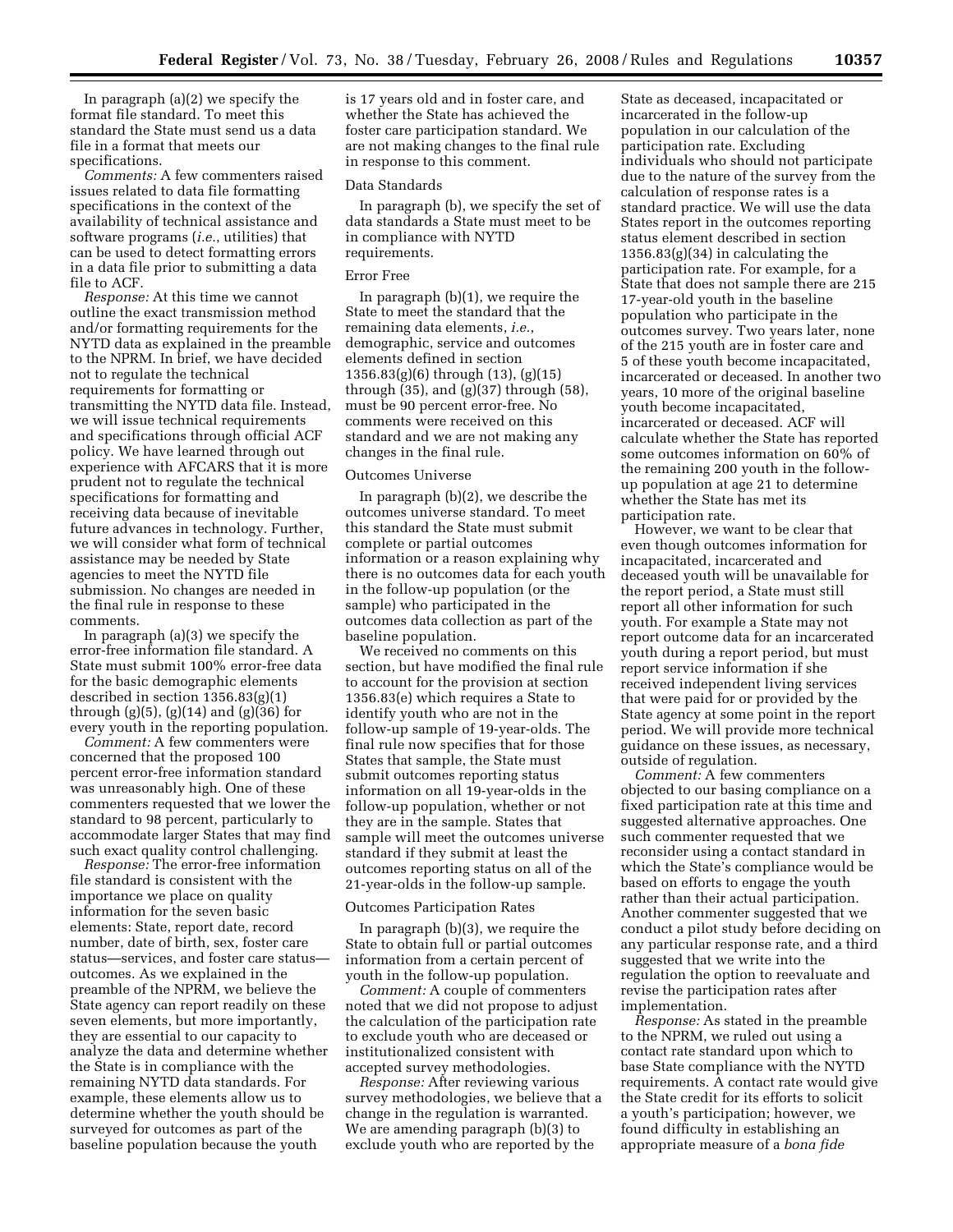contact. Further, a contact rate could not Discharged Youth Participation Rate provide us with enough assurance that we would get sufficient data upon which to measure youth outcomes.

We do not believe another pilot study is warranted nor do we concur with the recommendation to build in an opportunity to lower the rate. We carefully considered the available research on similar populations of youth in our participation rate proposal and see no need to further delay implementation of the NYTD. Further, permitting a later reduction in the participation rates sets a low expectation that States will achieve the participation rate and suggests that we will not hold States accountable for achieving the rates. As such, we will retain specific participation rates in the final rule.

#### Foster Care Youth Participation Rate

In paragraph  $(b)(3)(i)$  we specify that the State must report outcome information on at least 80 percent of youth in the follow-up population who are in foster care on the date of outcomes data collection as indicated in section 1356.83(g)(35) and (g)(36).

*Comment:* Several commenters disagreed with the proposed foster care youth participation rate of 80 percent, asserting that it is not achievable. On the other hand, several other commenters believed that the foster care youth participation rate of 80 percent was achievable because locating youth who are still in the State agency's custody should not be problematic.

*Response:* In developing our proposal we carefully considered the available research on this population, what we believed was a reasonable expectation for States who still have responsibility for the youth's care and placement, and our necessity for ample information to meet the statutory mandate. We believe that the 80 percent participation rate is an appropriate standard and are retaining the proposed rate accordingly. *We want to be clear, however, that youth are only considered to be in foster care if they meet the definition in 45 CFR 1355.20, as referenced in section*  1356.83(g)(36). *This means that they must be children under the State's age of majority who are under the placement and care responsibility of the State title IV–B/IV–E agency.* We are not aware of any State in which 19- and 21 year-olds are in foster care in accordance with this definition at this time as typically States have defined their age of majority as 18. Therefore, in practical terms States will have to meet the 60 percent discharged youth participation rate.

In paragraph (b)(3)(ii), we specify the discharged youth participation rate. To comply, the State must report outcome information on at least 60 percent of youth who are in the follow-up population who are no longer in foster care on the date of outcomes data collection as indicated in section  $1356.83(g)(35)$  and  $(g)(36)$ .

*Comment:* Many commenters disagreed with the proposed discharged youth participation rate of 60 percent because they assert that it will be difficult to track young adults who may not continue to receive services from the State agency. Some commenters recommended reducing the participation rate because they believed that States should not be held responsible for the actions of young adults for whom they have no control or authority. Several of the commenters who opposed the 60 percent standard came up with a variety of alternative approaches, such as lowering the rate for 21-year-old youth, applying the rate to only those youth who are receiving services, and initially lowering the rate and then raising it over time.

Alternatively, several commenters recommended that we increase the discharged youth participation rate to 70 percent or higher in hopes of achieving a more accurate picture of outcomes for former foster youth. These commenters were concerned that States would inadvertently report data on only the most successful youth which would skew the outcomes information.

*Response:* We reassessed the discharged youth participation rate in light of the comments on both sides of this issue and continue to believe that 60 percent is appropriate. While we agree that the process of collecting outcomes data from youth no longer in the State's foster care will be challenging, we are seeking a standard that will provide us with a level of confidence in the outcome information that is reported to us. After considering the research on response rates and reviewing the Office of Management and Budget's guidance on surveys (see various publications at *http:// www.whitehouse.gov/omb/inforeg/ statpolicy.html#pr*), we do not believe that a rate lower than 60 percent would serve our purposes. We believe that compliance with this standard may be more difficult during the early part of NYTD implementation since States must have tracking procedures in place at startup to later locate youth no longer receiving services. Therefore, we believe that we can address many of the commenters' concerns by giving States

two full fiscal years to implement the NYTD. We believe that giving States more time to develop tracking procedures and to utilize technical assistance to address the challenges in obtaining outcomes data from this population is a better alternative to compromising our standard for obtaining data.

#### Effect of Sampling on Participation Rates

In paragraph (b)(3)(iii), we explain how the outcome participation rates will be applied to State agencies that choose to sample in accordance with section 1356.84.

We received no comments on this section. However, we are making a wording change to this provision to clarify that in calculating the participation rate for States that sample, we will apply the appropriate rate to the required sample size inclusive of the 30 percent attrition allowance. The previous wording used the phrasing ''minimum'' sample size, which may have suggested that we would apply the participation rate against the number resulting from the formula prior to increasing the sample by 30 percent to allow for attrition.

#### Errors

In paragraph (c) we define further the concept of data in error.

In paragraph (c)(1) we define missing data as any element that has a blank response, when a blank response is not a valid response option as described in the data element descriptions in section 1356.83(g).

*Comment:* One commenter informed us that we could expect missing data since the States are able to indicate that a youth declined participation or is otherwise unavailable to participate in the outcomes data collection.

*Response:* We believe the commenter may misunderstand what we mean by ''missing data'' and would like to take this opportunity to clarify the term. Situations in which the State reports that the youth did not participate in the outcomes data collection is not a missing data error. Rather, this information may be a factor in calculating the outcomes data participation rates as described in section 1356.85(b)(3).

For the purposes of the NYTD, ''missing data'' occurs when an element has a blank response when this is not a valid response option, such as a missing record number or no date of birth. Blank responses are valid when the youth is not in the reporting population to which an element applies as described within the data element descriptions. For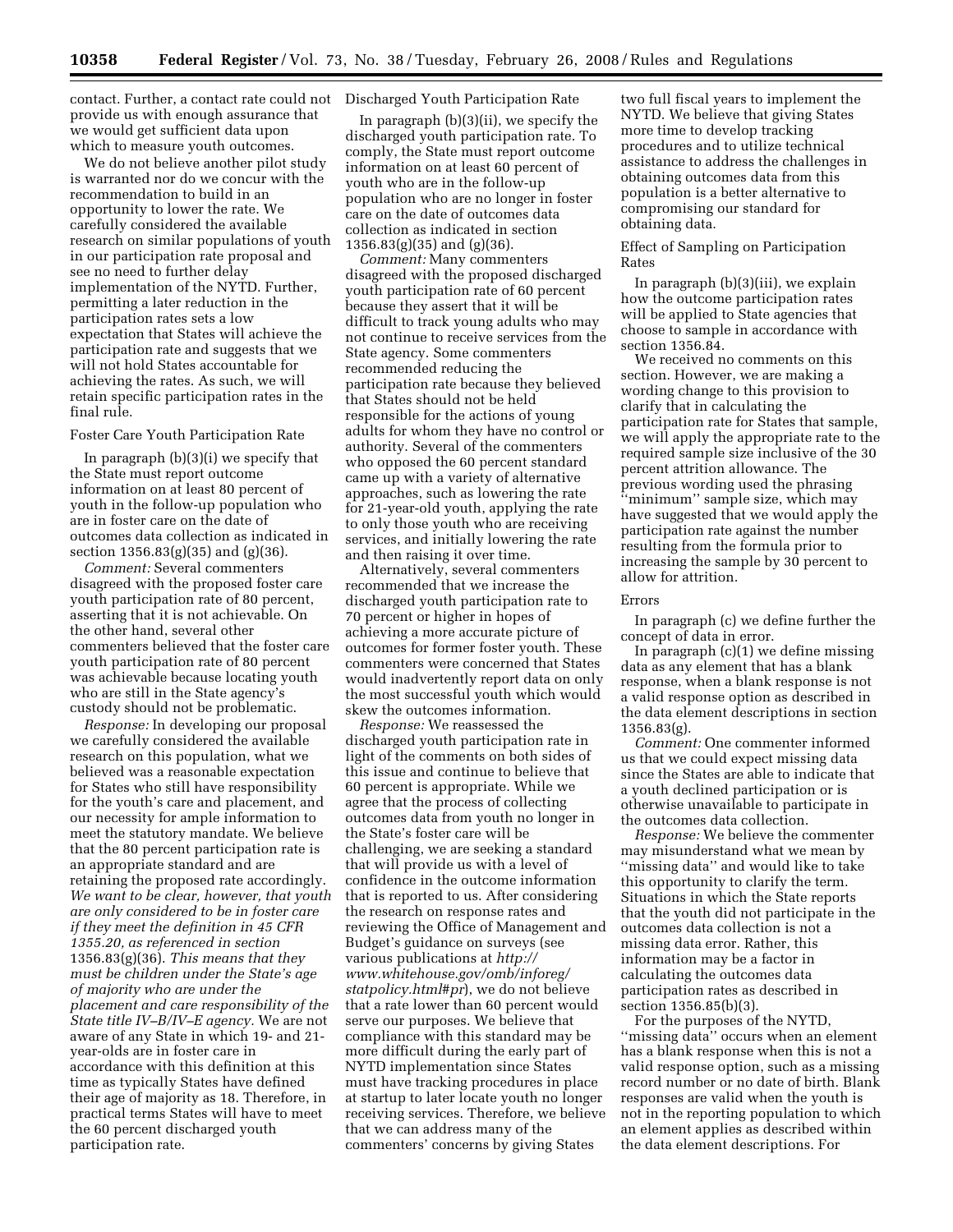example, a State should report blank responses in the outcomes elements for a 15-year-old youth in the served population. Blank responses are also valid in the outcomes elements (g)(37) through (g)(58) when a youth does not participate in the outcomes data collection element as described at section 1356.83(g)(34)(ii) through (ix). We will provide a more complete accounting of missing data and other errors outside of regulation.

In paragraph  $(c)(\overline{2})$  we define out-ofrange data as any element that contains a value that is outside the parameters of acceptable responses or exceeds, either positively or negatively, the acceptable range of response options as described in section 1356.83(g). No comments were received on this section and we are not making changes in the final rule.

In paragraph (c)(3) we define internally inconsistent data as any element that fails an internal consistency check designed to evaluate the logical relationship between elements in each record. No comments were received on this section, and we are retaining this provision as proposed.

#### Review for Compliance

In paragraph (d) we describe our process of reviewing a State's data file for compliance with the aforementioned standards.

*Comment:* One commenter requested clarification as to whether the NYTD would allow the use of default values and/or default mapping procedures. The commenter maintained that State agencies are not permitted to use default values and/or default mapping procedures in their State AFCARS.

*Response:* Defaulting, from our perspective, is the practice of automatically converting missing data for an element into a valid response option. We reject this practice in AFCARS generally because defaulting results in a misleading and inaccurate account of the information or lack of information collected, and as such we will not accept the practice in the NYTD. We have provided guidance regarding the use of defaults in AFCARS (see the National Resource Center for Child Welfare Data and Technology's Web site *http://www.nrccwdt.org/rscs/ rscs*\_*facts*\_*defaults.html*) and intend to do so for the NYTD as well. However, because of the technical nature of defaulting procedures, more information will be provided outside the regulatory process.

In subparagraph (d)(1)(i), we explain that as long as the State is in compliance with the file submission standards, ACF will continue to assess the remaining file for compliance with the data

standards. No comments were received on this section, and we are retaining this provision as proposed.

In subparagraph (d)(1)(ii), we explain that we will notify the State if the State has not met the file submission standards so that the State can submit corrected data. No comments were received on this section and no changes are warranted to the final rule.

In paragraph (d)(2), we explain that we may use other monitoring tools that are not explicitly mentioned in the regulation to determine whether the State meets all requirements of the NYTD.

No comments were received on this section, and we are not making changes in the final rule.

#### Submitting Corrected Data and Noncompliance.

In paragraph (e), we outline a State's opportunity to correct any data that does not meet the compliance standards. No comments were received on this section, and we are retaining the provision as proposed.

In paragraph (e)(1), we explain that a State must submit a corrected file no later than the end of the subsequent reporting period as defined in section 1356.83(a) (*i.e.*, by September 30 or March 31). No comments were received on this section, and we are not making changes in the final rule.

In paragraph (e)(2), we explain that we will make a final determination that a State is out of compliance if a State's corrected data file does not meet the compliance standards described in section 1356.85. Similarly, we explain that we will determine that a State is out of compliance if the State chooses not to submit a corrected data file or submits a corrected data file inconsistent with the requirements described in section 1356.85(e)(1). This final determination of noncompliance means that the State will be subject to the penalties described in section 1356.86. No comments were received on this section, and we are not making changes in the final rule.

#### *Section 1356.86 Penalties for Noncompliance*

This section sets forth a penalty structure for States agencies that are out of compliance with the NYTD standards following an opportunity to submit corrected data.

In paragraph (a) we define which funds will be subject to a penalty for a State agency that is out of compliance with NYTD standards.

*Comment:* We received many comments requesting that a State's annual allotment of ETV funds (section

477(h)(2) of the Act) be excluded from the penalty pool. Most of the commenters pointed out that unlike the general CFCIP funds which States can use broadly to fund independent living services, the ETV program provides direct financial assistance to former foster youth who are working productively to achieve independence through a higher education. Therefore, reducing ETV funds for a State's failure to comply with data collection requirements was contrary to the goals of the ETV program because it would deprive certain youth of an opportunity to pursue post-secondary education. Other commenters believed that including ETV funds in a penalty was inconsistent with Congressional intent because the data collection and penalty provisions in the law preceded the enactment of the ETV program. A few commenters maintained that a State's annual allotment of ETV funds should not be subject to a penalty for noncompliance with NYTD data requirements because those requirements are more focused on general independent living services rather than education and training vouchers.

*Response:* We have given serious consideration to the commenters concerns and are persuaded that there are good reasons for excluding ETV funds from the funds subject to a penalty for State noncompliance with the data requirements. When we look at the law as a whole, there is support for concluding that ETV funds should be excluded from the penalty pool because ETV funds may not generally be used for the data collection activities required by NYTD. The statute and our policy permit a State to use ETV funds only for vouchers to youth for higher education and the associated administrative activities necessary to provide the vouchers (section 477(h)(2) of the Act and Child Welfare Policy Manual Section 3.3F Q/A #1). Therefore, including ETV funds in the penalty pool for lack of compliance with NYTD requirements would have the incongruous consequence of depriving a State of funds which it could not use for NYTD.

We also reviewed the legislative history, and there is no indication that Congress considered the inclusion of the ETV funds in the data collection penalty pool. Rather, the legislative history indicates quite clearly that the ETV funds are authorized and appropriated separately from the CFCIP funds so that they could be dedicated to funding higher education for youth (House Report 107–281, pp. 12, 21–22). Including ETV funds in the penalty pool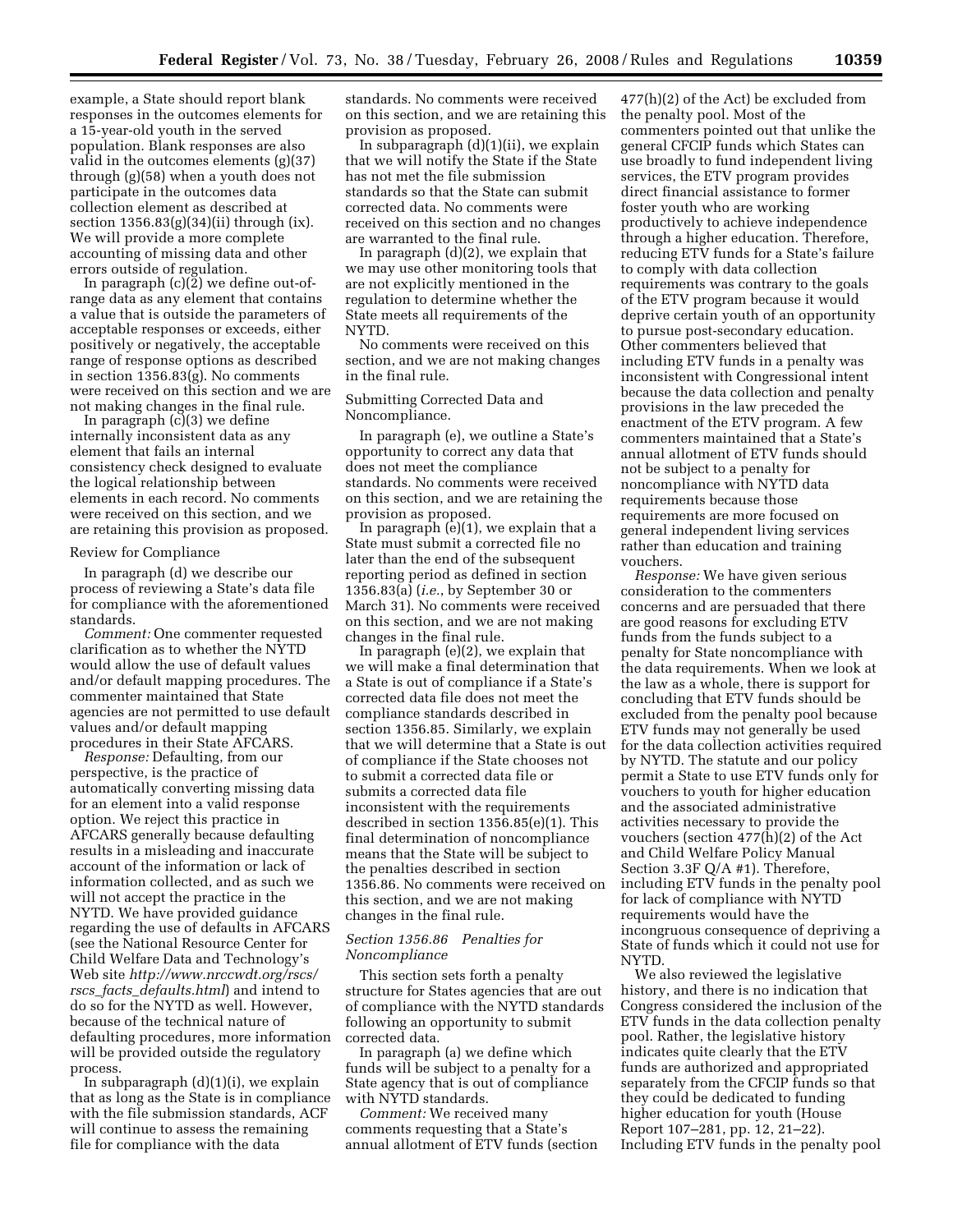would be contrary to the purpose of the program, and we are amending the final rule to exclude ETV from the calculation of the penalty.

*Comment:* A few commenters suggested that States should not be subject to a penalty for noncompliance with NYTD standards.

*Response:* Section 477(e)(2) of the Act requires us to assess a penalty against a State that fails to comply with the information collection plan as implemented by ACF. We crafted the penalty structure carefully within the statutory parameters with the goal of obtaining quality data that can be used to understand services and improve youth outcomes. As such, in line with the statute, we are retaining the penalty as proposed in the NPRM with the modification to exclude ETV funds from the calculation of the NYTD penalty pool.

In paragraph (b) we specify the penalty amounts that will be assessed for States we determine to be out of compliance with NYTD file submission and data standards.

*Comment:* Several commenters suggested that we provide financial incentives to State agencies that meet or exceed NTYD standards. The commenters suggested that we could integrate such State financial incentives into the penalty structure for State noncompliance with NYTD standards. One commenter disagreed with the approach to an incentive structure as we described in the NPRM and suggested we conceptualize incentives in terms of ''added rewards rather than a penalty reduction.''

*Response:* Section 477 of the Act does not make funds available to the States for achieving or exceeding a specified NYTD standard. Further, the requirement to assess a penalty against a State that fails to comply with a data reporting requirement is statutory and specified in section 477(e)(2) of the Act. Therefore, we cannot provide financial incentives. In the preamble of the NPRM, we described our initial thinking on how a penalty reduction could be an unconventional incentive that works within the statutory framework. However, we did not receive any comments that indicated that a penalty reduction would provide an incentive to States and we are not including it as a feature in the final rule.

*Comment:* Several commenters requested that we permit a State to use funds that would otherwise be penalized for noncompliance with NYTD requirements if the State agency agrees to correct the identified deficiencies in the State's data. These commenters referred to this as a

''reinvestment'' approach that could replace the penalty structure for noncompliance with NTYD standards.

*Response:* The statute requires us to take a penalty for State noncompliance with NYTD data requirement pursuant to section 477(e)(2) of the Act. We believe that it would be contrary to the purposes of the statute to assess a penalty against a State agency for noncompliance and then subsequently make any portion of those funds available to the State. Therefore, we are not permitting States to reinvest penalized funds in the final rule.

In paragraph (b)(1), we specify that we will assess a penalty in the amount of two and one-half percent (2.5 percent) of the funds subject to a penalty for each reporting period in which we make a final determination that the State's data file does not comply with the file submission standards defined in section 1356.85(a).

*Comment:* A commenter was concerned that a file submission penalty in the amount of 2.5 percent would have a negative impact on the CFCIP independent living services available to youth in the State.

*Response:* The statute requires us to penalize States in an amount that ranges from 1 percent to 5 percent of their CFCIP allotment for not complying with the data collection requirements. As we explained in the preamble to the NPRM, we proposed to assess the largest possible penalty (for the reporting period) if the State did not achieve any one of the file submission timeliness, format, and quality standards. We reasoned that we will not have useable information in a timely fashion if the State agency does not meet such standards described in section 1356.85(a). We are not persuaded by the commenter that the amount specified is unreasonable and warrants a change to the final rule.

In paragraph (b)(2)(i), we specify that ACF will assess a penalty in the amount of one and one quarter percent (1.25 percent) of the funds subject to a penalty for each reporting period in which ACF makes a final determination that the State agency's data file does not comply with the data standard for errorfree data as defined in section 1356.85(b)(1).

*Comment:* One commenter expressed a concern that the 1.25 percent penalty for non-compliance with the data standard for error-free data for each reporting period, as defined in section 1356.85(b)(1), is too costly for States.

*Response:* As we stated in the NPRM, we have applied a significant penalty amount to the error-free compliance standard because we believe the State

must ensure that NYTD data reported to us meet important quality standards. Errors in the demographic, service, and outcome data (i.e., missing, out-of-range, and/or internally inconsistent data) significantly undermine the aims of the NYTD. Given the degree of importance of error-free data to this dataset, we have made no changes in the final rule in response to this comment.

In paragraph (b)(2)(ii), we specify that ACF will assess a penalty in the amount of one and one quarter percent (1.25 percent) of the funds subject to a penalty for each reporting period in which ACF makes a final determination that the State agency's data file does not comply with the outcome universe standard as defined in section 1356.85(b)(2). No comments were received on this section, and no changes have been made to the final rule.

In paragraph (b)(2)(iii) we specify that ACF will assess a penalty in the amount of one half of one percent (0.5 percent) of the funds subject to a penalty for each reporting period in which ACF makes a final determination that the State agency's data file does not comply with the foster care youth participation rate defined in section  $1356.85(b)(3)(i)$ .

*Comment:* One commenter asked whether there are acceptable reasons for a State's inability to report youth outcomes information to us. If so, the commenter asked whether a State would be subject to a penalty if youth outcomes information could not be reported to us for such acceptable reasons.

*Response:* We are not prescribing 'acceptable reasons' for the State's inability to obtain outcomes information, rather the State must meet participation rates for the population as a whole to be in compliance with the NYTD requirements. We require the State to report the reason it is unable to collect outcomes information on a youth in the baseline or follow-up reporting populations through the outcomes reporting status data element described in section 1356.83(g)(34). The State will be held accountable for achieving 80 percent participation from the follow-up population in foster care and 60 percent participation from the follow-up population no longer in foster care. As noted in the discussion on section 1356.85(b)(3), there are three subgroups that we will not include in calculating whether a State achieved the youth participation rate (deceased, incapacitated and incarcerated), which means that the State will not be penalized for failing to collect outcomes data on these youth.

In paragraph (b)(2)(iv) we specify that ACF will assess a penalty in the amount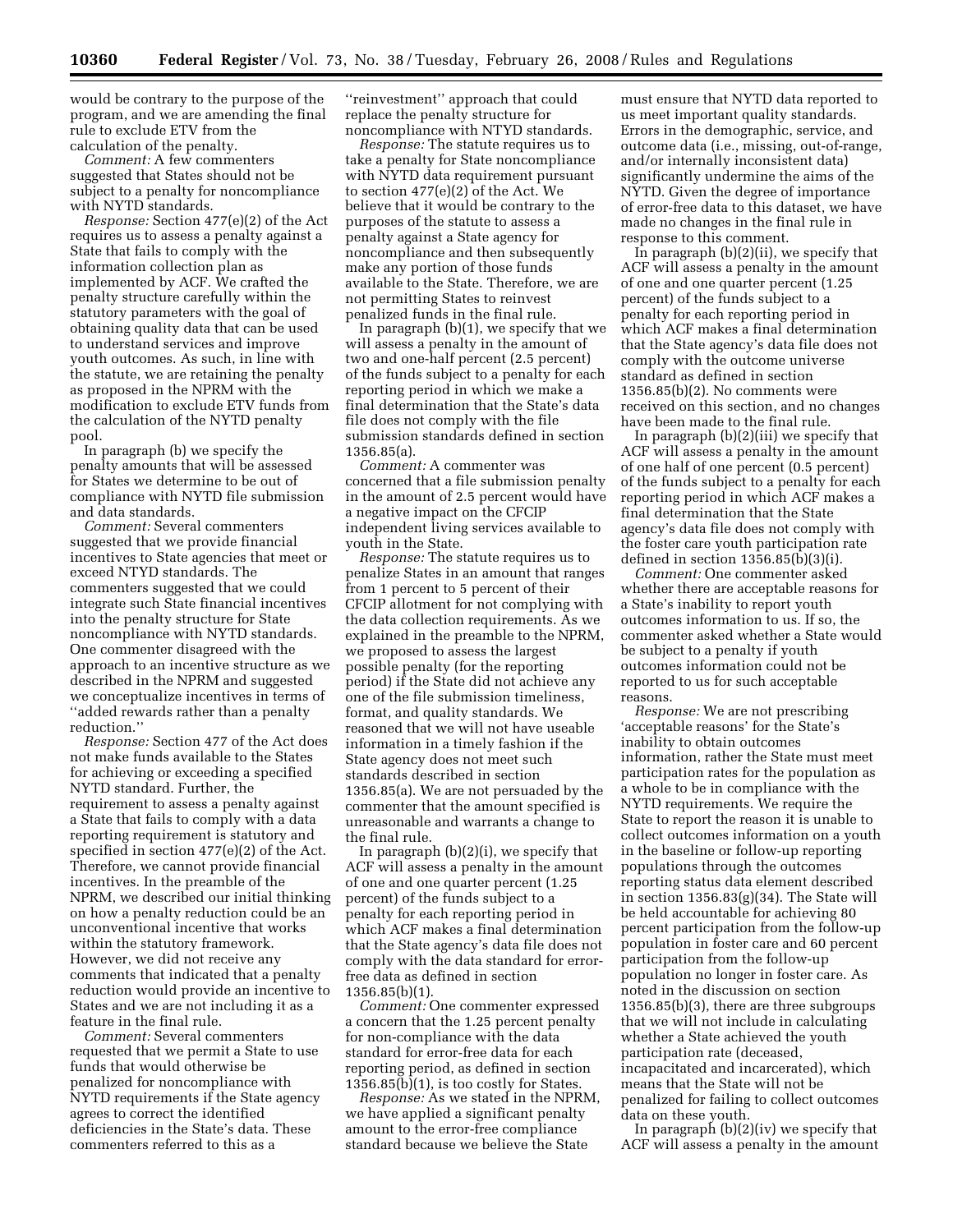of one half of one percent (0.5 percent) of the funds subject to a penalty for each reporting period in which ACF makes a final determination that the State agency's data file does not comply with the discharged youth participation rate standard defined in section 1356.85(b)(3)(ii).

*Comment:* We received a number of comments opposing a penalty for States that we find out of compliance with the discharged youth participation rate standard. Primarily, commenters believed we should not penalize States for not reporting information on youth for whom the State has no control or authority.

*Response:* As we stated in the NPRM, we recognize that collecting outcome data directly from youth discharged from foster care is one of the most challenging aspects of the NYTD. However, we consider the 0.5 percent penalty to be a relatively small penalty amount. Further, we chose a 0.5 percent penalty because the amount of the penalty had to be small enough so that in combination with other potential penalties, the maximum penalty would not be exceeded for the Federal fiscal year (5.0 percent). Additionally, we wanted to ensure that the penalties for failing to meet the participation rates did not exceed the penalties for a State failing to submit data on the outcomes universe. Thus, we have made no changes to the final rule in response to these comments.

In paragraph (c), we describe how we will take into account the assessed penalties in determining a final amount of a State's penalty for noncompliance with NYTD file submission and data standards.

*Comment:* One commenter disagreed with the approach to "round-up" the State agency penalty amount to one percent, if it is actually less than that.

*Response:* The statute at section 477(e)(2) of the Act requires us to assess a penalty in an amount of at least one percent of a State's CFCIP allotment for the Federal fiscal year for noncompliance with NYTD standards. As we discussed in the preamble to the NPRM, a State's assessed penalty could be less than one percent for the first reporting period because we proposed penalties based on State compliance for each six-month reporting period. In such a situation, we will determine that the State's penalty amount is one percent of the State's annual CFCIP allotment for the first reporting period accordingly. However, in the event that the State is in noncompliance with any standard in the subsequent six-month reporting period in the Federal fiscal year, we will not penalize the State

more than the actual calculated penalty amount for the fiscal year. We have made only minor editorial changes to this provision and no substantive changes in response to these comments.

In paragraph (d), we describe how we will notify States officially of our final determination that the State is out of compliance with the file submission or data standards following an opportunity for corrective action. We received no comments on this section, and we are not making changes in the final rule.

In paragraph (e), we explain that a State will be liable for applicable interest on the amount of funds we penalize, in accordance with the regulations at 45 CFR 30.13. We received no comments on this section and are not making changes in the final rule.

In paragraph (f), we explain that a State will have an opportunity to appeal a final determination that the State is out of compliance to the HHS Departmental Appeals Board (DAB) consistent with DAB regulations in 45 CFR part 16. We received no comments on this section. However, we are making a couple of technical changes to refer consistently to the body as the Departmental Appeals Board and remove the language in the NPRM that referred to an appeal of ''any subsequent withholding or reduction of funds.'' We have made this change to clarify that a State can appeal ACF's final determination of noncompliance which will include an assessment of a financial penalty, but that there is not an opportunity for appeal to the DAB associated with ACF's withholding of funds that is separate from the final determination of noncompliance.

#### *Comments on Cost and Burden Estimates*

*Comment:* One commenter stated that this rule was an ''unfunded mandate.''

*Response:* The Unfunded Mandates Reform Act requires us to assess whether the rule imposes mandates on governments or the private sector that will result in an annual expenditure of \$100 million or more. We have determined that the approximate annual costs to States to comply with the information collection requirements identified in the ''Paperwork Reduction Act'' section will be approximately \$13 million, which includes costs that may be reimbursed by the Federal government as SACWIS expenditures. The hour burden associated with the information collection requirements is anticipated to be approximately \$3 million for all States annually, some of which may be paid for with CFCIP

funds. Therefore, this rule will not impose costs of \$100 million or more.

*Comment:* A commenter requested that we clarify the components of the NYTD requirements that we require to be incorporated into SACWIS and therefore may be claimed as title IV–E administrative costs under SACWIS.

*Response:* States that have elected to build a SACWIS must incorporate NYTD information collection and reporting activities related to children in foster care into their SACWIS system. Regulations at 45 CFR 1355.53(b)(3) and (4) as well as policy at ACF–OISM–001 (part IV) direct States to incorporate all case management and service functions for children in foster care into their SACWIS. Specific components of the NYTD that are included in a State's SACWIS are subject to the APD process. More specific guidance on SACWIS requirements and allowable costs will be issued outside of this regulation.

*Comment:* A couple of commenters requested guidance on the Federal funding sources States may use to pay for the costs related to the NYTD and whether title IV–E reimbursement is available for States that do not incorporate NYTD functionality into their SACWIS systems.

*Response:* A State may use CFCIP funds for any and all costs associated with implementing the NYTD. A State with a SACWIS must incorporate NYTD information collection and reporting activities related to children in foster care into their SACWIS system and may claim such information system costs as administrative costs under title IV–E to the extent they are allowable and consistent with a State's APD and cost allocation plan (45 CFR 1355.50– 1355.57 and 1356.60(e)).

A State may not claim reimbursement under title IV–E for NYTD information system costs that are not incorporated into an approved APD for a SACWIS. The authority to claim information systems costs under title IV–E in section 1356.60(d) is limited to collecting and reporting data necessary to meet the AFCARS requirements in 45 CFR 1355.40 and those necessary for the proper and efficient administration of the title IV–E State plan and not the CFCIP plan.

*Comment:* A number of commenters requested additional Federal funding to meet aspects of the NYTD requirements, particularly those related to the outcomes component. For example, commenters requested funds for contracting out the responsibility to track and survey older youth for their outcomes, for fiscal incentives to encourage the participation of youth in the outcomes survey, and for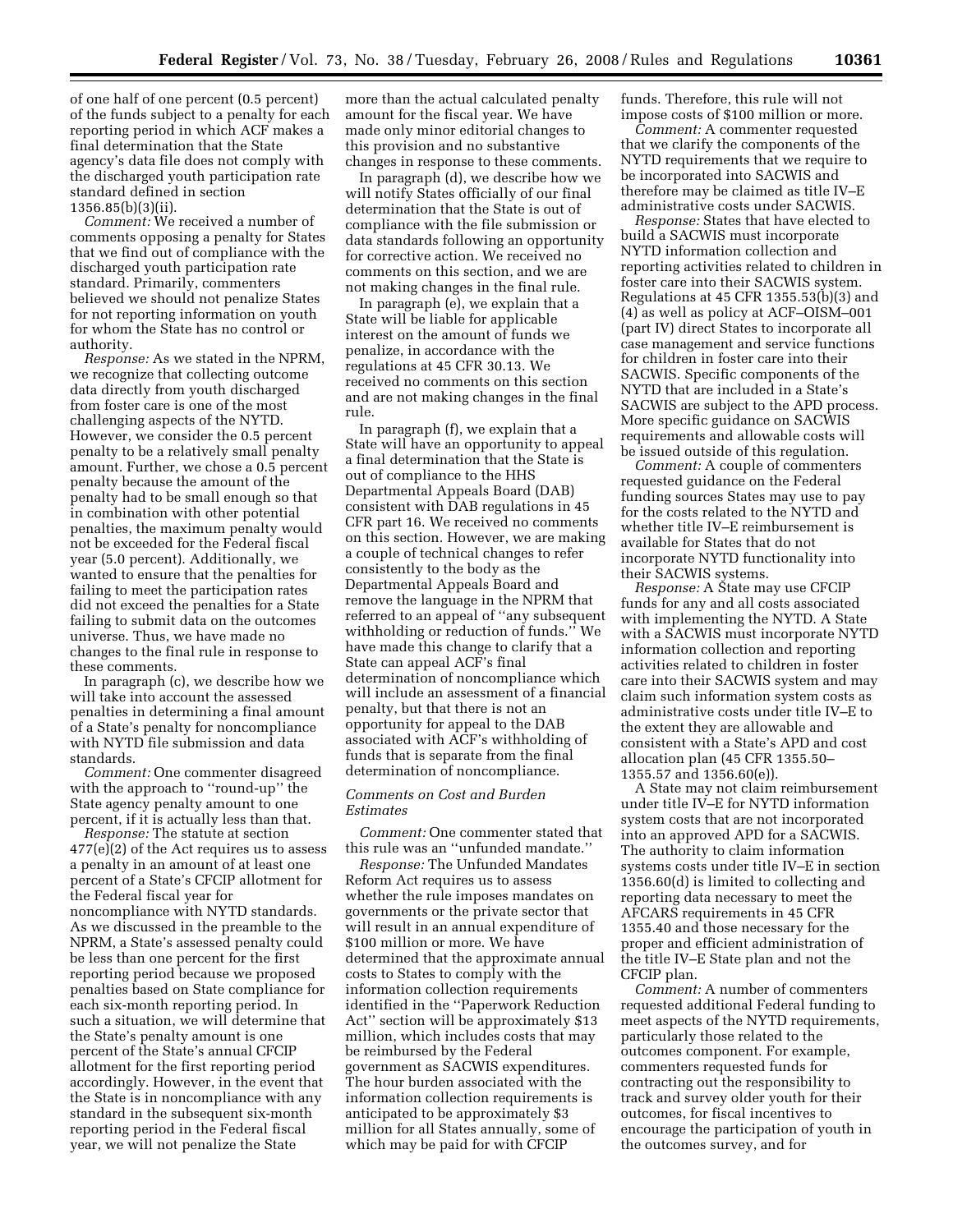entitlement funding to reimburse States for some portion of the information system costs that are not currently reimbursable under SACWIS or for those States that do not have a SACWIS. These commenters believed that the Federal government should offset the costs associated with complying with this rule to eliminate the possibility of States reducing the level of services to youth.

*Response:* There is no additional Federal funding set-aside for the NYTD. The CFCIP program was created with a mandate for States to collect data, but the statute does not set-aside funds for that specific purpose. As mentioned previously, in addition to CFCIP funds, certain costs may be eligible for Federal financial participation under title IV–E at the 50 percent matching rate depending on whether the costs to develop and implement the NYTD are allowable costs under a State's APD for SACWIS. In these ways, the Federal government is providing funding to assist States in complying with the NYTD requirements.

*Comment:* Many commenters disagreed with our description of the cost to the States as a result of this rule as minor per Executive Order 12866. These commenters asserted the NPRM underestimates the actual costs the States would incur to implement the mandates of this rule, a few of whom provided their own estimates, although most did not. The commenters' estimates addressed different aspects of the costs. Two commenters estimated that tracking costs for approximately 240 to 300 youth in the follow-up population would cost \$36,000 to \$54,000 per year. Another commenter estimated State information technology costs at between \$100,000 and \$150,000 for the first 5 years of implementation. A different commenter suggested the overall costs of the rule to be between \$200,000–\$300,000 during the first three years of implementation.

*Response:* The comments we received from States regarding anticipated startup and annual costs are in line with our original estimates. We expect that, on average, business process start-up costs, travel and training, process development, IT start-up operational and maintenance costs will be approximately \$250,000 per State per year. Many of these costs can be matched at 50 percent Federal financial participation for a State that has a SACWIS. We originally characterized these costs as minor, but we are aware of the impact the cost of implementation will have on States. In order to be in compliance with the statutory requirements we must collect the

necessary independent living service and youth outcome information.

*Comment:* Several commenters acknowledged that costs to implement this rule would vary across the States. A commenter believed that smaller States would be disproportionately impacted by this rule because system development costs are independent of the size of the population served, *i.e.*, States with smaller service populations would have to devote a greater percentage of their Federal CFCIP funds to meet the NYTD requirements relative to States with larger service populations of youth targeted by this rule. Another commenter explained that countyadministered States would find implementation of this rule more challenging because of the increased responsibility to coordinate among the counties.

*Response:* We recognize that the reporting and recordkeeping burden is disproportionately higher for small States because they need to develop the same functionality as large States regardless of the number of youth reported. Some State costs are not affected by the number of youth in the reporting population. We also recognize that county-administered States may face more challenges in implementation; but see no need to change the rule in response. Each State will have different costs depending on its population of youth and the changes required in its information system and business procedures to meet the requirements in the regulation.

*Comment:* Many comments we received noted that current State agency staff are already overburdened with meeting existing expectations, and are, therefore, unable to implement this rule. In this vein, many commenters expressed a concern that we underestimated the costs of implementing this rule by not factoring in the cost of hiring extra staff and/or specialized staff to meet the requirements of the NYTD.

*Response:* We realize that some States may wish to hire additional staff to implement this rule. However, in general, we do not think that that implementing the NYTD will put an excessive burden on State agency staff given our burden estimates. We do acknowledge that the NYTD represents a change in the way that some State agencies conduct their business and there is burden associated with that change. Our estimates take into consideration a range of State costs, inclusive of staff time, that may result from this rule.

*Comment:* We received many comments that disagreed with our

determination of burden estimates and asserted that we underestimated the actual amount of staff time that is required to collect and record services, demographic and characteristics data; track the whereabouts of the youth in the follow-up population; garner youth consent; and collect and report outcome survey data. A couple of commenters believed that more realistic estimates to collect outcomes data from youth would be between 30 to 60 minutes. Another commenter estimated it would take one quarter hour for staff just to report outcome data, and the collection of such data would require extra time. A final commenter believed that we should pilot test the final NYTD to come up with better estimates of hour burden.

*Response:* We have reexamined our initial estimates related to collecting and recording services, demographics, characteristics data as well the outcome data. The estimate for the average amount of staff time per youth to collect and record services, demographic and characteristics data of 30 minutes per youth per reporting period is based on a pilot test and on experience with AFCARS and other data systems. Most, if not all, of the information required for these three areas should be readily available either in the case file or through the case worker. We do not expect that the time spent collecting and recording this information for each youth will take longer than 30 minutes on average.

We do agree with the commenters that the estimate in the NPRM for completing the youth outcomes survey is low and have adjusted our estimate upwards to take into account the necessary time for the youth to complete the survey and for the State to incorporate that information into the State's database. In reexamining the number of questions on the outcomes survey, we estimate that it will take youth approximately one half hour to complete the survey and 15 more minutes for States to record the outcomes information.

#### **IV. Impact Analysis**

#### *Executive Order 12866*

Executive Order 12866 requires that regulations be drafted to ensure that they are consistent with the priorities and principles set forth in the Executive Order. The Department has determined that this final rule is consistent with these priorities and principles. In particular, we have determined that a regulation is the best and most costeffective way to implement the statutory mandate for a data collection system to track the independent living services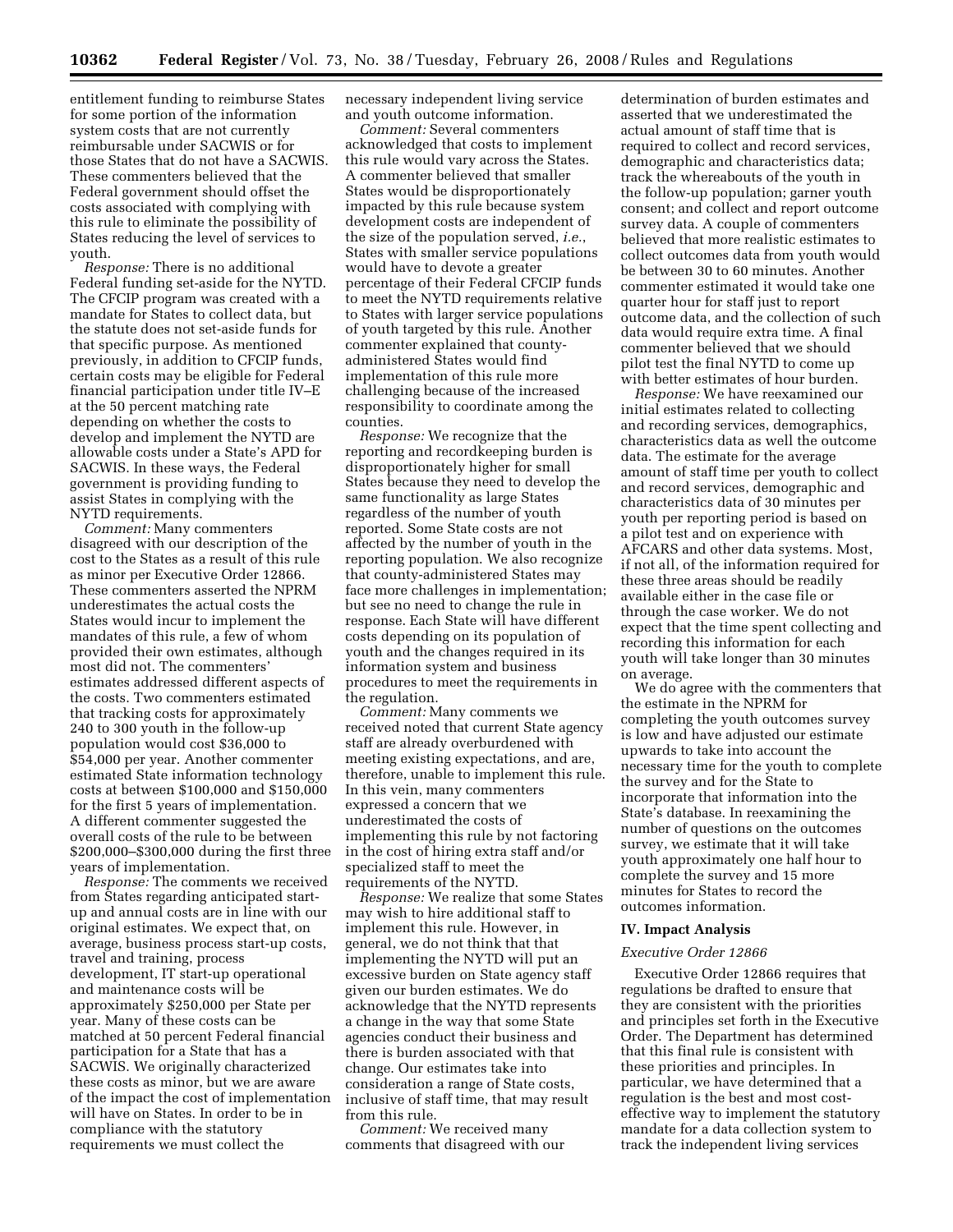States provide to youth and develop outcome measures that may be used to assess State performance. Moreover, we have consulted with the Office of Management and Budget (OMB) and determined that these rules meet the criteria for a significant regulatory action under Executive Order 12866. Thus, they were subject to OMB review.

#### *Regulatory Flexibility Analysis*

The Secretary certifies under 5 U.S.C. 605(b), as enacted by the Regulatory Flexibility Act (Pub. L. 96–354), that this rule will not result in a significant impact on a substantial number of small entities. This final rule does not affect small entities because it is applicable only to State agencies that administer child and family services programs and the title IV–E CFCIP program.

#### *Unfunded Mandates Reform Act*

The Unfunded Mandates Reform Act (Pub. L. 104–4) requires agencies to prepare an assessment of anticipated costs and benefits before proposing any rule that may result in an annual expenditure by State, local, and tribal governments, in the aggregate, or by the private sector, of \$100 million or more (adjusted annually for inflation). This rule does not impose any mandates on State, local or tribal governments, or the private sector that will result in an annual expenditure of \$100 million or more.

We estimate State costs per year will be approximately \$250,000 per State for an annual total of about \$13 million per year. Many of the costs that States incur as a result of the NYTD may be eligible for Federal financial participation under title IV–E at the 50 percent rate. We therefore estimate the Federal government to reimburse States for approximately \$6.5 million of their costs annually. States may also use their allotment of Federal CFCIP funds to implement NYTD. Additional costs to the Federal government to develop and implement a system to collect NYTD data are expected to be minimal.

#### *Paperwork Reduction Act*

Under the Paperwork Reduction Act (Pub. L. 104–13), all Departments are required to submit to OMB for review and approval any reporting or recordkeeping requirements inherent in a proposed or final rule. This final rule contains information collection requirements in sections 1356.82 and 1356.83 that the Department has submitted to OMB for its review. ACF will publish a second **Federal Register**  notice when the associated information collection requirements have been approved by OMB and are effective. The respondents to the information collection in this final rule are State agencies.

The Department requires this collection of information to address the

data collection requirements of the John H. Chafee Foster Care Independence Program. Specifically, the law requires the Secretary to track youth demographics, characteristics and independent living services and to develop outcome measures that can be used to assess the performance of States in operating independent living programs.

This information collection will be comprised of a:

(1) *Data File.* The State's submission to ACF of two semi-annual data files that contain information on all data elements regarding youth services, demographics, characteristics and outcomes. A State will collect this information on an ongoing basis. The total annual burden will vary from year to year; the burden will be lower in years in which States do not have to collect information on youth outcomes. Years in which a State must expend effort to track or maintain contacts with youth as they age from 17 years old through 21 and collect outcomes data will have the highest total burden hours; and,

(2) *Youth Outcome Survey*. A survey composed of up to 22 questions on youth outcomes (that correspond with 22 data elements in the first instrument) to be completed by youth in the baseline and/or follow-up populations.

The following are estimates:

|  | FFY 2011 |
|--|----------|
|--|----------|

| Instruments (subcomponents) | Number of<br>respondents | Number of re-<br>sponses per<br>respondent | Average bur-<br>den per re-<br>sponse (hrs) | Total burden<br>hours (hrs)                       |
|-----------------------------|--------------------------|--------------------------------------------|---------------------------------------------|---------------------------------------------------|
| Outcomes                    | 52<br><br><br><br>39.832 | <br><br>                                   | 1.355<br>.259<br>*96<br>0.5                 | 140,920<br>130,936<br>9.958<br>$\Omega$<br>19.916 |
|                             |                          |                                            |                                             | 160.836                                           |

\*Number is rounded.

| FFY 2012                    |                          |                                            |                                             |                                |
|-----------------------------|--------------------------|--------------------------------------------|---------------------------------------------|--------------------------------|
| Instruments (subcomponents) | Number of<br>respondents | Number of re-<br>sponses per<br>respondent | Average bur-<br>den per re-<br>sponse (hrs) | Total burden<br>hours (hrs)    |
| Outcomes                    | 52<br><br>               |                                            | 1642<br>1.259                               | 170,768<br>130,936<br>$\Omega$ |
|                             |                          |                                            | 383                                         | 39,832                         |
|                             |                          |                                            |                                             |                                |
|                             |                          |                                            |                                             | 170,768                        |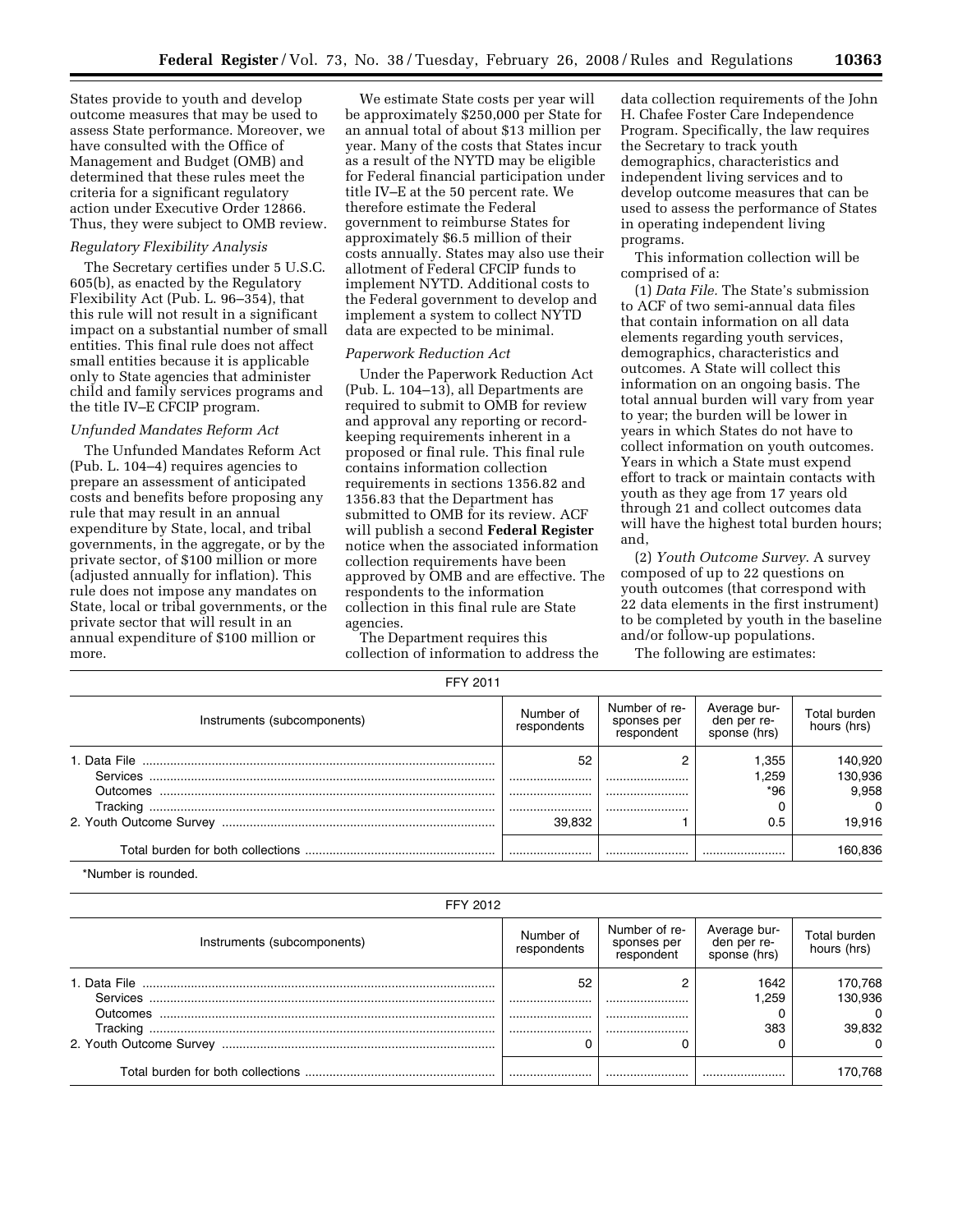| FFY 2013                    |                          |                                            |                                             |                                                 |
|-----------------------------|--------------------------|--------------------------------------------|---------------------------------------------|-------------------------------------------------|
| Instruments (subcomponents) | Number of<br>respondents | Number of re-<br>sponses per<br>respondent | Average bur-<br>den per re-<br>sponse (hrs) | Total burden<br>hours (hrs)                     |
| Outcomes                    | 52<br><br><br><br>31.876 | ∩<br><br><br>                              | 1719<br>1.259<br>$*7-$<br>383<br>0.5        | 178,737<br>130,936<br>7,969<br>39,832<br>15.938 |
|                             |                          |                                            |                                             | 194,675                                         |

#### Burden Estimates in FFY 2010

In FFY 2010, States will have to begin changing their internal business procedures and information systems to meet the information collection requirements in the subsequent fiscal year. However, actual data collection and reporting is required in the subsequent fiscal year so there is no hour burden associated with the information collection for FY 2010 in accordance with the PRA.

### Burden Estimates in FFY 2011

With regard to the data file instrument, we estimate that there will be approximately 2,518 youth who receive services annually per State. Each State will expend on average approximately 30 minutes (0.5 hours) to collect the services, demographics and characteristics information from those youth resulting in an hour burden of 1,259 per State each report period. FFY 2011 will be the first year the State administers the youth outcomes survey for the baseline population of 17-yearolds in foster care. We estimate on average 15 minutes (0.25 hours) for States to record the youth survey outcome information that will be reported in the data file. We estimate that there will be approximately 766 17 year-old youth in foster care at this time resulting in 96 burden hours to record this information each report period. We are not estimating a burden related to maintaining contacts with youth (*i.e.*, tracking) during this year as we expect States to know the whereabouts of the 17-years-olds still in foster care. Total hour burden for the data file instrument is 140,920.

With regard to the youth outcome survey instrument, we are estimating that it will take the estimated 39,832 youth nationwide approximately 30 minutes to complete the outcomes survey, resulting in a total of 19,916 burden hours.

## Burden Estimates in FFY 2012

With regard to the data file instrument, we estimate the same 1,259 hour burden per State per report period

associated with collecting and reporting youth independent living services, demographics and characteristics information as in the previous year. In FFY 2012, however, there will be no youth outcome survey administered, so there is no burden associated with such reporting. However, States will have to maintain contacts with youth who have participated in the baseline population at age 17 so that they can solicit their participation in the youth outcomes data instrument collection when such youth turn 19-years-old. Therefore, we have estimated that each State will spend approximately 30 minutes (0.5 hours) per youth per report period to track approximately 766 youth, resulting in a total burden of 383 burden hours per State. Total hour burden for this instrument in year 2 is 170,768.

There is no outcomes data collection in FFY 2012, so there are no hour burdens associated with the youth outcome survey instrument.

#### Burden Estimates in FFY 2013

With regard to the data file instrument, the only difference from the previous year is with regard to the addition of an estimate for outcomes data recording and reporting related to the 19-year-olds in the follow-up population. We are estimating on average 15 minutes (0.25 hours) for States to record the outcomes information that will be reported in the data file for the approximately 613 youth in each State per report period. The number of youth is reduced as we expect States to obtain the participation of 80 percent of those youth who participated previously at age 17 (766). This results in approximately 77 burden hours per State per report period. Total hour burden for the data file is 178,737.

With regard to the outcome survey instrument, we are estimating that it will take the estimated 31,876 youth nationwide approximately 30 minutes to complete the outcomes survey, resulting in a total of 15,938 burden hours. Again, we have estimated that approximately 80 percent of the youth who participated in the outcomes data collection at age 17 will participate again at age 19 during this fiscal year.

The three year average hour burden (FFYs 2011 through 2013) for both data files is 175,426.

The reader should note that the numbers of youth used for this estimate is based on the same data cited in the NPRM (see 71 FR 40369 to 40370). More recent AFCARS data indicate that the number of youth in foster care has declined somewhat, but since these numbers can fluctuate, we thought it best to use the same numbers for comparison purposes and to minimize confusion. The actual number of youth in any given year may change and affect these estimates, as would the decision of a State to sample youth rather than follow the larger population of youth who participate in the outcomes data collection. Finally, we chose to separate the year burdens into multiple charts to aid the reader in distinguishing the hour burdens associated with different fiscal years of implementation.

#### *Congressional Review*

This regulation is not a major rule as defined in 5 U.S.C. Chapter 8.

#### *Assessment of Federal Regulations on Policies and Families*

Section 654 of the Treasury and General Government Appropriations Act of 1999 requires Federal agencies to determine whether a proposed policy or regulation may affect family well-being. If the agency's determination is affirmative, then the agency must prepare an impact assessment addressing criteria specified in the law. These regulations will not have a significant impact on family well-being as defined in the legislation. By tracking independent living services provided to youth, developing outcome measures, and assessing a State's performance in operating an independent living program, we expect that States will be able to improve their programs for youth in foster care based on an understanding of how their services affect youth outcomes through this data, which will lead to positive influences on the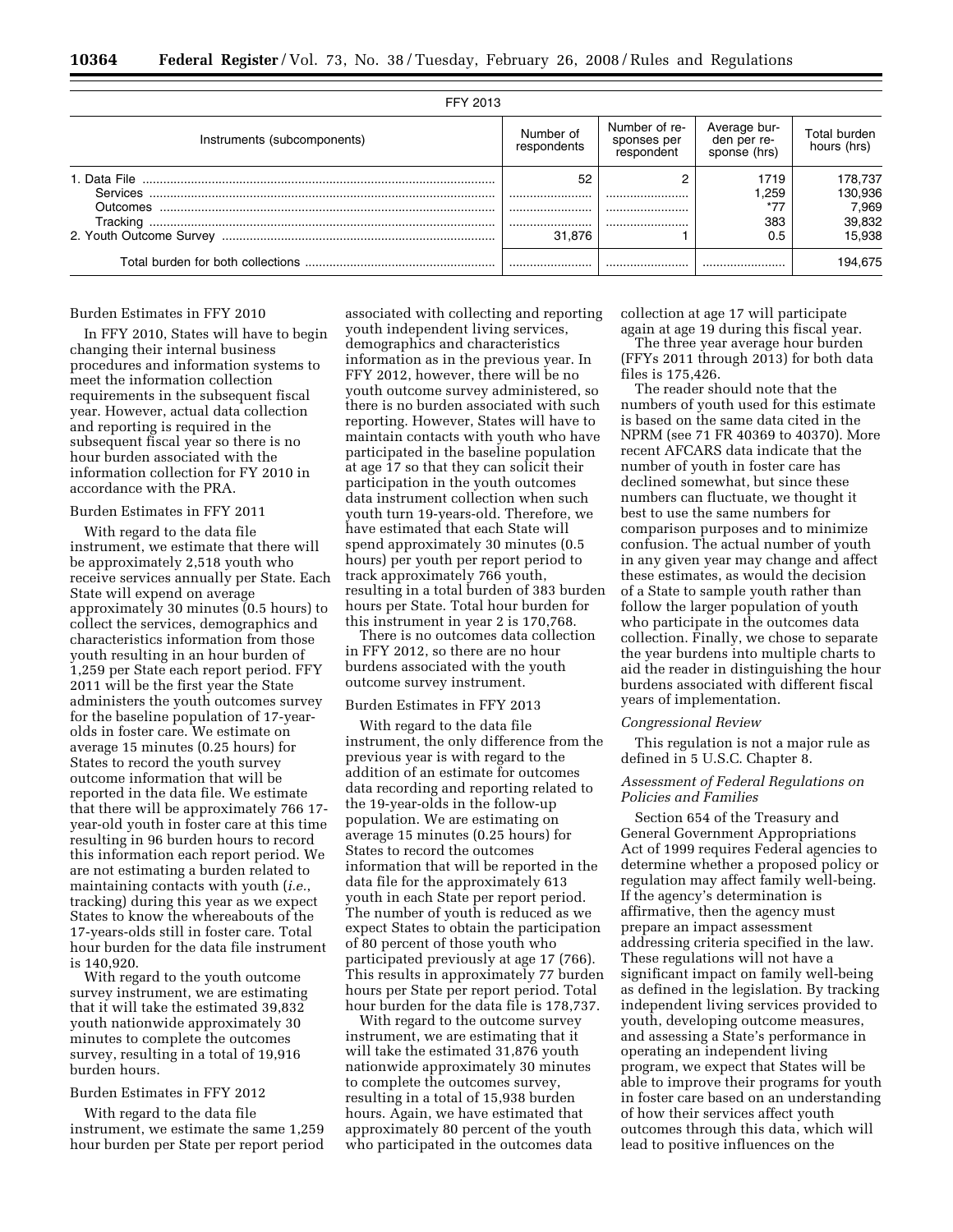behavior and personal responsibility of youth.

#### *Executive Order 13132*

Executive Order 13132 on Federalism requires that Federal agencies consult with State and local government officials in the development of regulatory policies with Federalism implications. Consistent with Executive Order 13132, we specifically solicit comment from State and local government officials on this final rule.

### **List of Subjects in 45 CFR Part 1356**

Adoption and Foster Care.

[Catalog of Federal Domestic Assistance Program Number 93.658, Foster Care Maintenance]

Dated: September 7, 2007.

**Daniel C. Schneider,** 

*Acting Assistant Secretary for Children and Families.* 

Approved: November 9, 2007.

#### **Michael O. Leavitt,**

*Secretary, Department of Health and Human Services.* 

■ For the reasons set out in the preamble, 45 CFR part 1356 is amended as follows:

#### **PART 1356—REQUIREMENTS APPLICABLE TO TITLE IV–E**

■ 1. The authority citation for part 1356 continues to read as follows:

**Authority:** 42 U.S.C. 620 *et seq.*, 42 U.S.C. 670 *et seq.*; 42 U.S.C. 1302.

■ 2. Add §§ 1356.80 through 1356.86 to part 1356 to read as follows:

#### **§ 1356.80 Scope of the National Youth in Transition Database.**

The requirements of the National Youth in Transition Database (NYTD) §§ 1356.81 through 1356.86 of this part apply to the agency in any State, the District of Columbia, or Territory, that administers, or supervises the administration of the Chafee Foster Care Independence Program (CFCIP) under section 477 of the Social Security Act (the Act).

#### **§ 1356.81 Reporting population.**

The reporting population is comprised of all youth in the following categories:

(a) *Served population*. Each youth who receives an independent living service paid for or provided by the State agency during the reporting period.

(b) *Baseline population*. Each youth who is in foster care as defined in 45 CFR 1355.20 and reaches his or her 17th birthday during Federal fiscal year (FFY) 2011, and such youth who reach a 17th birthday during every third year thereafter.

(c) *Follow-up population*. Each youth who reaches his or her 19th or 21st birthday in a Federal fiscal year and had participated in data collection as part of the baseline population, as specified in section  $1356.82(a)(2)$  of this part. A youth has participated in the outcomes data collection if the State agency reports to ACF a valid response (*i.e.*, a response option other than ''declined'' and ''not applicable'') to any of the outcomes-related elements described in section 1356.83(g)(37) through (g)(58) of this part.

#### **§ 1356.82 Data collection requirements.**

(a) The State agency must collect applicable information as specified in section 1356.83 of this part on the reporting population defined in section 1356.81 of this part in accordance with the following:

(1) For each youth in the served population, the State agency must collect information for the data elements specified in section 1356.83(b) and 1356.83(c) of this part on an ongoing basis, for as long as the youth receives services.

(2) For each youth in the baseline population, the State agency must collect information for the data elements specified in section 1356.83(b) and 1356.83(d) of this part. The State agency must collect this information on a new baseline population every three years.

(i) For each youth in foster care who turns age 17 in FFY 2011, the State agency must collect this information within 45 days following the youth's 17th birthday, but not before that birthday.

(ii) Every third Federal fiscal year thereafter, the State agency must collect this information on each youth in foster care who turns age 17 during the year within 45 days following the youth's 17th birthday, but not before that birthday.

(iii) The State agency must collect this information using the survey questions in Appendix B of this part entitled ''Information to collect from all youth surveyed for outcomes, whether in foster care or not.''

(3) For each youth in the follow-up population, the State agency must collect information on the data elements specified in sections 1356.83(b) and 1356.83(e) of this part within the reporting period of the youth's 19th and 21st birthday. The State agency must collect the information using the appropriate survey questions in Appendix B of this part, depending upon whether the youth is in foster care.

(b) The State agency may select a sample of the 17-year-olds in the baseline population to follow over time consistent with the sampling requirements described in section 1356.84 of this part to satisfy the data collection requirements in paragraph (a)(3) of this section for the follow-up population. A State that samples must identify the youth at age 19 who participated in the outcomes data collection as part of the baseline population at age 17 who are not in the sample in accordance with 45 CFR 1356.83(e).

#### **§ 1356.83 Reporting requirements and data elements.**

(a) *Reporting periods and deadlines.*  The six-month reporting periods are from October 1 to March 31 and April 1 to September 30. The State agency must submit data files that include the information specified in this section to ACF on a semi-annual basis, within 45 days of the end of the reporting period (*i.e.*, by May 15 and November 14).

(b) *Data elements for all youth*. The State agency must report the data elements described in paragraphs (g)(1) through (g)(13) of this section for each youth in the entire reporting population defined in section 1356.81 of this part.

(c) *Data elements for served youth*. The State agency must report the data elements described in paragraphs (g)(14) through (g)(33) of this section for each youth in the served population defined in section 1356.81(a) of this part.

(d) *Data elements for baseline youth*. The State agency must report the data elements described in paragraphs (g)(34) through (g)(58) of this section for each youth in the baseline population defined in section 1356.81(b) of this part.

(e) *Data elements for follow-up youth*. The State agency must report the data elements described in paragraphs (g)(34) through (g)(58) of this section for each youth in the follow-up population defined in section 1356.81(c) of this part or alternatively, for each youth selected in accordance with the sampling procedures in section 1356.84 of this part. A State that samples must identify in the outcomes reporting status element described in paragraph (g)(34), the 19-year-old youth who participated in the outcomes data collection as a part of the baseline population at age 17, who are not in the sample.

(f) *Single youth record*. The State agency must report all applicable data elements for an individual youth in one record per reporting period.

(g) *Data element descriptions.* For each element described in paragraphs (g)(1) through (58) of this section, the State agency must indicate the applicable response as instructed.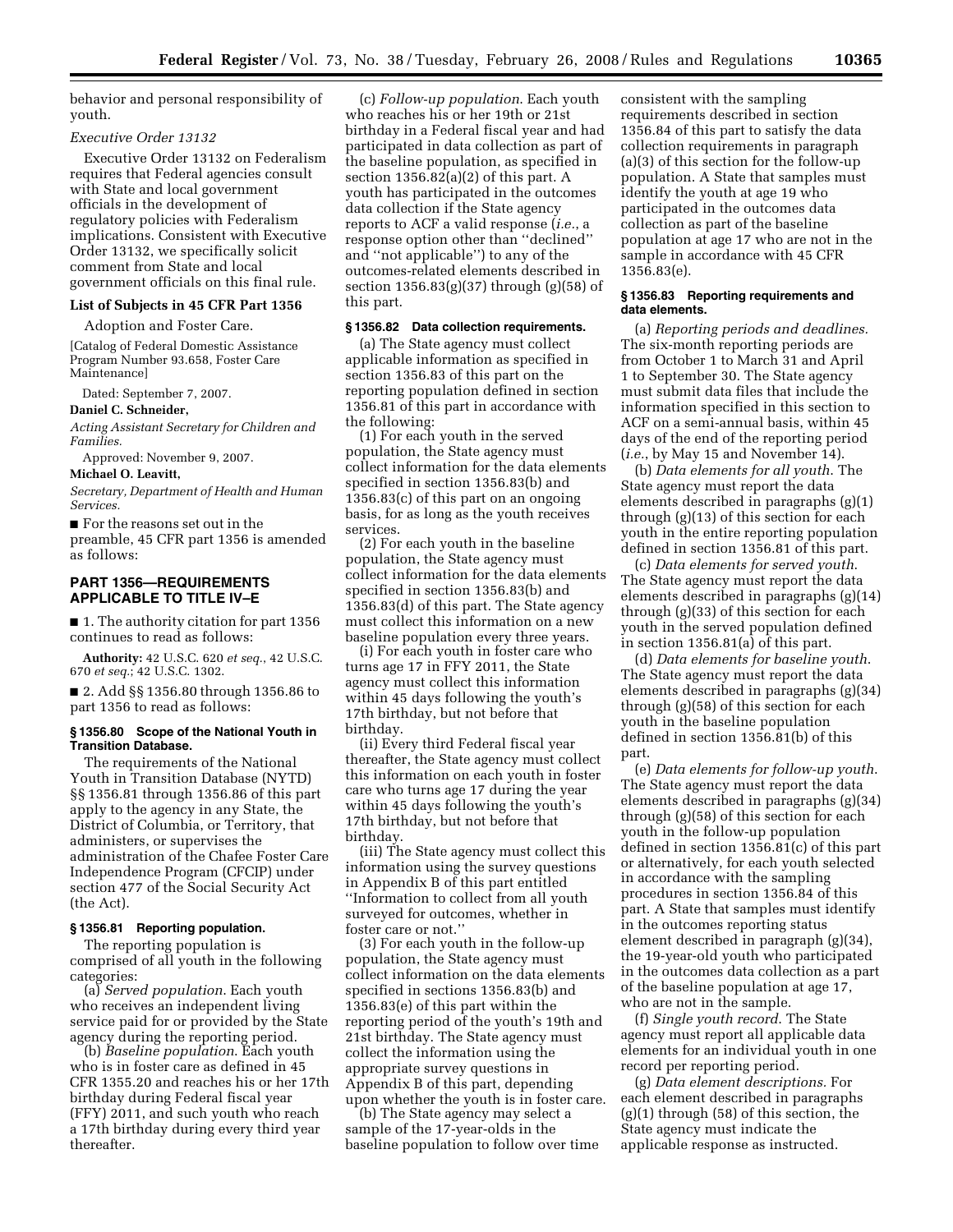(1) *State.* State means the State responsible for reporting on the youth. Indicate the first two digits of the State's Federal Information Processing Standard (FIPS) code for the State submitting the report to ACF.

(2) *Report date.* The report date corresponds with the end of the current reporting period. Indicate the last month and the year of the reporting period.

(3) *Record number*. The record number is the encrypted, unique person identification number for the youth. The State agency must apply and retain the same encryption routine or method for the person identification number across all reporting periods. The record number must be encrypted in accordance with ACF standards. Indicate the record number for the youth.

(i) If the youth is in foster care as defined in 45 CFR 1355.20 or was during the current or previous reporting period, the State agency must use and report to the NYTD the same person identification number for the youth the State agency reports to AFCARS. The person identification number must remain the same for the youth wherever the youth is living and in any subsequent NYTD reports.

(ii) If the youth was never in the State's foster care system as defined in 45 CFR 1355.20, the State agency must assign a person identification number that must remain the same for the youth wherever the youth is living and in any subsequent reports to NYTD.

(4) *Date of birth*. The youth's date of birth. Indicate the year, month, and day of the youth's birth.

(5) *Sex*. The youth's sex. Indicate whether the youth is male or female as appropriate.

(6) *Race: American Indian or Alaska Native.* In general, a youth's race is determined by the youth or the youth's parent(s). An American Indian or Alaska Native youth has origins in any of the original peoples of North or South America (including Central America), and maintains tribal affiliation or community attachment. Indicate whether this racial category applies for the youth, with a ''yes'' or ''no.''

(7) *Race: Asian.* In general, a youth's race is determined by the youth or the youth's parent(s). An Asian youth has origins in any of the original peoples of the Far East, Southeast Asia, or the Indian subcontinent including, for example, Cambodia, China, India, Japan, Korea, Malaysia, Pakistan, the Philippine Islands, Thailand, and Vietnam. Indicate whether this racial category applies for the youth, with a "yes" or "no."

(8) *Race: Black or African American.*  In general, a youth's race is determined by the youth or the youth's parent(s). A Black or African American youth has origins in any of the black racial groups of Africa. Indicate whether this racial category applies for the youth, with a ''yes'' or ''no.''

(9) *Race: Native Hawaiian or Other Pacific Islander.* In general, a youth's race is determined by the youth or the youth's parent(s). A Native Hawaiian or Other Pacific Islander youth has origins in any of the original peoples of Hawaii, Guam, Samoa, or other Pacific Islands. Indicate whether this racial category applies for the youth, with a ''yes'' or ''no.''

(10) *Race: White.* In general, a youth's race is determined by the youth or the youth's parent(s). A White youth has origins in any of the original peoples of Europe, the Middle East, or North Africa. Indicate whether this racial category applies for the youth, with a "yes" or "no."

(11) *Race: unknown.* The race, or at least one race of the youth is unknown, or the youth and/or parent is not able to communicate the youth's race. Indicate whether this category applies for the youth, with a ''yes'' or ''no.''

(12) *Race: declined.* The youth or parent has declined to identify a race. Indicate whether this category applies for the youth, with a ''yes'' or ''no.''

(13) *Hispanic or Latino ethnicity.* In general, a youth's ethnicity is determined by the youth or the youth's parent(s). A youth is of Hispanic or Latino ethnicity if the youth is a person of Cuban, Mexican, Puerto Rican, South or Central American, or other Spanish culture or origin, regardless of race. Indicate which category applies, with ''yes,'' ''no,'' ''unknown'' or ''declined,'' as appropriate. ''Unknown'' means that the youth and/or parent is unable to communicate the youth's ethnicity. ''Declined'' means that the youth or parent has declined to identify the youth's Hispanic or Latino ethnicity.

(14) *Foster care status—services.* The youth receiving services is or was in foster care during the reporting period if the youth is or was in the placement and care responsibility of the State title IV–B/IV–E agency in accordance with the definition of foster care in 45 CFR 1355.20. Indicate whether the youth is or was in foster care at any point during the reporting period, with a ''yes'' or ''no'' as appropriate. If the youth is not in the served population this element must be left blank.

(15) *Local agency.* The local agency is the county or equivalent jurisdictional unit that has primary responsibility for placement and care of a youth who is

in foster care consistent with the definition in 45 CFR 1355.20, or that has primary responsibility for providing services to a youth who is not in foster care. Indicate the five-digit Federal Information Processing Standard (FIPS) code(s) that corresponds to the identity of the county or equivalent unit jurisdiction(s) that meets these criteria during the reporting period. If a youth who is not in foster care is provided services by a centralized unit only, rather than a county agency, indicate ''centralized unit.'' If the youth is not in the served population this element must be left blank.

(16) *Federally recognized tribe.* The youth is enrolled in or eligible for membership in a federally recognized tribe. The term ''federally recognized tribe'' means any Indian tribe, band, nation, or other organized group or community of Indians, including any Alaska Native village or regional or village corporation, as defined in or established pursuant to the Alaska Native Claims Settlement Act (43 U.S.C 1601 *et seq.*), that is recognized as eligible for the special programs and services provided by the United States to Indians because of their status as Indians pursuant to the Indian Self-Determination and Educational Assistance Act (25 U.S.C. 450 *et seq.*). Indicate ''yes'' or ''no'' as appropriate. If the youth is not in the served population this element must be left blank.

(17) *Adjudicated delinquent.*  Adjudicated delinquent means that a State or Federal court of competent jurisdiction has adjudicated the youth as a delinquent. Indicate ''yes,'' or ''no'' as appropriate. If the youth is not in the served population this element must be left blank.

(18) *Educational level.* Educational level means the highest educational level completed by the youth. For example, for a youth currently in 11th grade, ''10th grade'' is the highest educational level completed. Postsecondary education or training refers to any post-secondary education or training, other than an education pursued at a college or university. College refers to completing at least a semester of study at a college or university. Indicate the highest educational level completed by the youth during the reporting period. If the youth is not in the served population this element must be left blank.

(19) *Special education.* The term ''special education,'' means specifically designed instruction, at no cost to parents, to meet the unique needs of a child with a disability. Indicate whether the youth has received special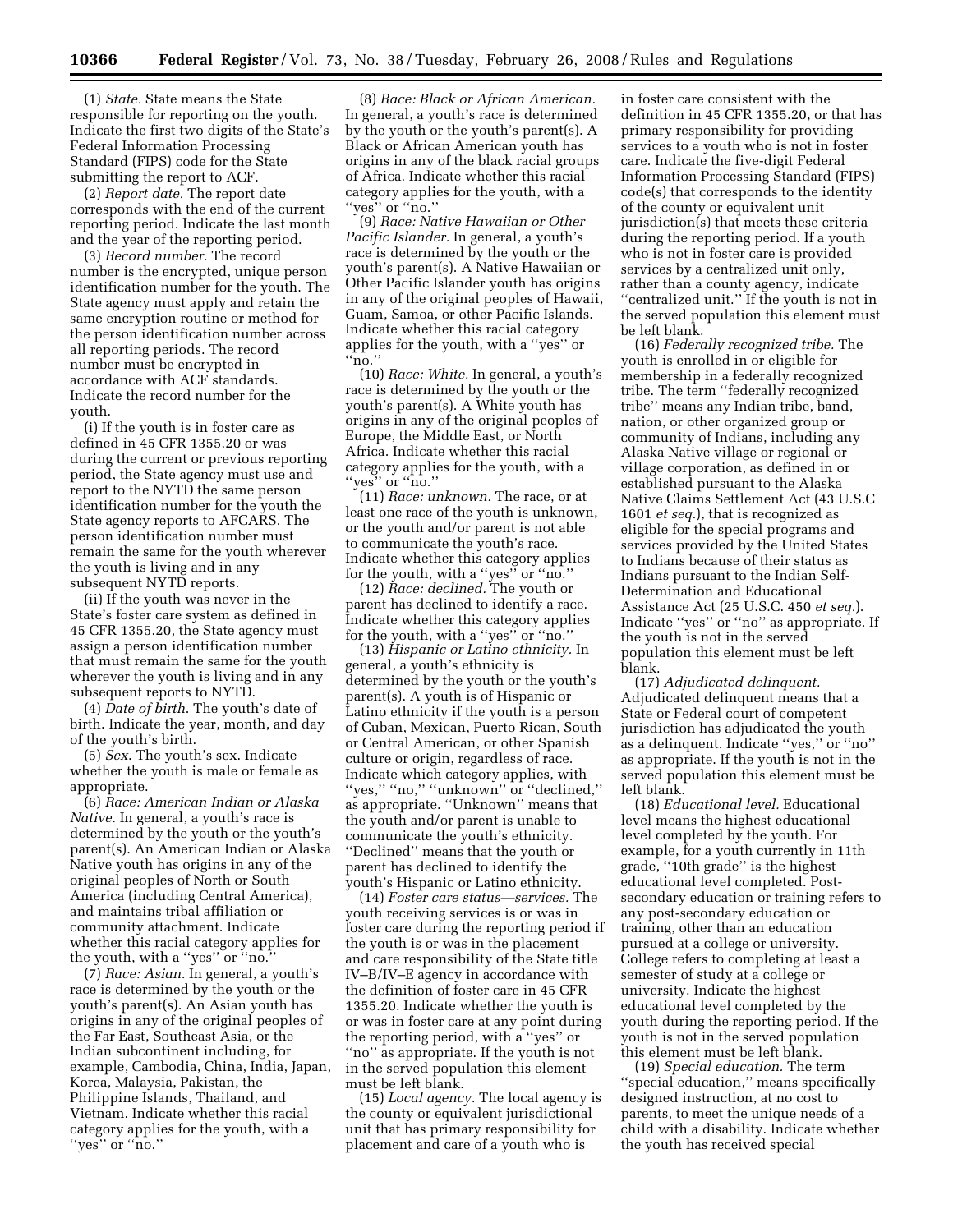education instruction during the reporting period with a ''yes'' or ''no'' as appropriate. If the youth is not in the served population this element must be left blank.

(20) *Independent living needs assessment.* An independent living needs assessment is a systematic procedure to identify a youth's basic skills, emotional and social capabilities, strengths, and needs to match the youth with appropriate independent living services. An independent living needs assessment may address knowledge of basic living skills, job readiness, money management abilities, decision-making skills, goal setting, task completion, and transitional living needs. Indicate whether the youth received an independent living needs assessment that was paid for or provided by the State agency during the reporting period with a ''yes'' or ''no'' as appropriate. If the youth is not in the served population this element must be left blank.

(21) *Academic support.* Academic supports are services designed to help a youth complete high school or obtain a General Equivalency Degree (GED). Such services include the following: Academic counseling; preparation for a GED, including assistance in applying for or studying for a GED exam; tutoring; help with homework; study skills training; literacy training; and help accessing educational resources. Academic support does not include a youth's general attendance in high school. Indicate whether the youth received academic supports during the reporting period that were paid for or provided by the State agency with a ''yes'' or ''no'' as appropriate. If the youth is not in the served population this element must be left blank.

(22) *Post-secondary educational support.* Post-secondary educational support are services designed to help a youth enter or complete a postsecondary education and include the following: Classes for test preparation, such as the Scholastic Aptitude Test (SAT); counseling about college; information about financial aid and scholarships; help completing college or loan applications; or tutoring while in college. Indicate whether the youth received post-secondary educational support during the reporting period that was paid for or provided by the State agency with a ''yes'' or ''no'' as appropriate. If the youth is not in the served population this element must be left blank.

(23) *Career preparation*. Career preparation services focus on developing a youth's ability to find, apply for, and retain appropriate

employment. Career preparation includes the following types of instruction and support services: Vocational and career assessment, including career exploration and planning, guidance in setting and assessing vocational and career interests and skills, and help in matching interests and abilities with vocational goals; job seeking and job placement support, including identifying potential employers, writing resumes, completing job applications, developing interview skills, job shadowing, receiving job referrals, using career resource libraries, understanding employee benefits coverage, and securing work permits; retention support, including job coaching; learning how to work with employers and other employees; understanding workplace values such as timeliness and appearance; and understanding authority and customer relationships. Indicate whether the youth received career preparation services during the reporting period that was paid for or provided by the State agency with a ''yes'' or ''no'' as appropriate. If the youth is not in the served population this element must be left blank.

(24) *Employment programs or vocational training*. Employment programs and vocational training are designed to build a youth's skills for a specific trade, vocation, or career through classes or on-site training. Employment programs include a youth's participation in an apprenticeship, internship, or summer employment program and do not include summer or after-school jobs secured by the youth alone. Vocational training includes a youth's participation in vocational or trade programs and the receipt of training in occupational classes for such skills as cosmetology, auto mechanics, building trades, nursing, computer science, and other current or emerging employment sectors. Indicate whether the youth attended an employment program or received vocational training during the reporting period that was paid for or provided by the State agency, with a ''yes'' or ''no'' as appropriate. If the youth is not in the served population this element must be left blank.

(25) *Budget and financial management*. Budget and financial management assistance includes the following types of training and practice: Living within a budget; opening and using a checking and savings account; balancing a checkbook; developing consumer awareness and smart shopping skills; accessing information about credit, loans and taxes; and filling out tax forms. Indicate whether the

youth received budget and financial management assistance during the reporting period that was paid for or provided by the State agency with a ''yes'' or ''no'' as appropriate. If the youth is not in the served population this element must be left blank.

(26) *Housing education and home management training*. Housing education includes assistance or training in locating and maintaining housing, including filling out a rental application and acquiring a lease, handling security deposits and utilities, understanding practices for keeping a healthy and safe home, understanding tenants rights and responsibilities, and handling landlord complaints. Home management includes instruction in food preparation, laundry, housekeeping, living cooperatively, meal planning, grocery shopping and basic maintenance and repairs. Indicate whether the youth received housing education or home management training during the reporting period that was paid for or provided by the State agency with a ''yes'' or ''no'' as appropriate. If the youth is not in the served population this element must be left blank.

(27) *Health education and risk prevention*. Health education and risk prevention includes providing information about: Hygiene, nutrition, fitness and exercise, and first aid; medical and dental care benefits, health care resources and insurance, prenatal care and maintaining personal medical records; sex education, abstinence education, and HIV prevention, including education and information about sexual development and sexuality, pregnancy prevention and family planning, and sexually transmitted diseases and AIDS; substance abuse prevention and intervention, including education and information about the effects and consequences of substance use (alcohol, drugs, tobacco) and substance avoidance and intervention. Health education and risk prevention does not include the youth's actual receipt of direct medical care or substance abuse treatment. Indicate whether the youth received these services during the reporting period that were paid for or provided by the State agency with a ''yes'' or ''no'' as appropriate. If the youth is not in the served population this element must be left blank.

(28) *Family support and healthy marriage education*. Such services include education and information about safe and stable families, healthy marriages, spousal communication, parenting, responsible fatherhood, childcare skills, teen parenting, and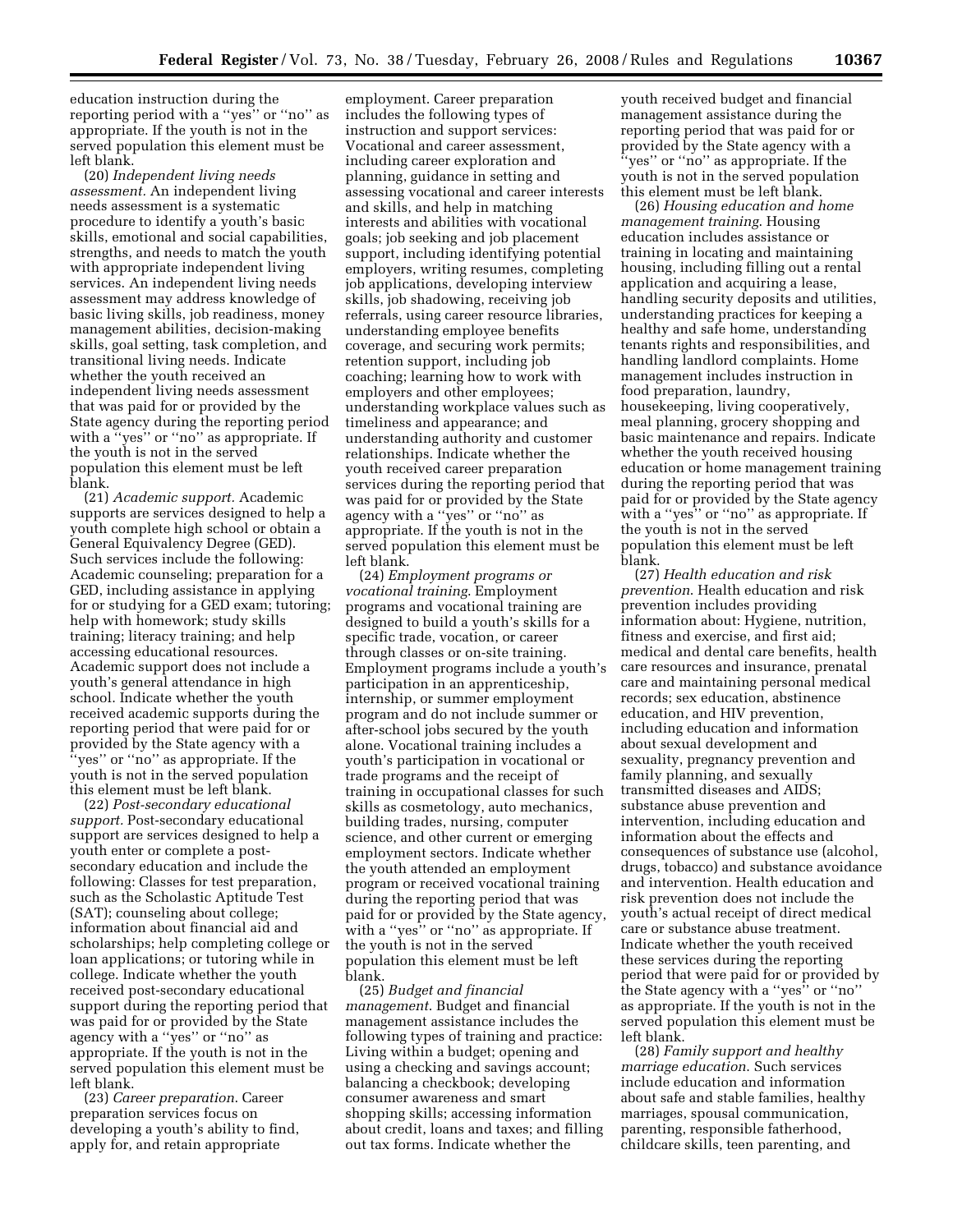domestic and family violence prevention. Indicate whether the youth received these services that were paid for or provided by the State agency during the reporting period with a ''yes'' or ''no'' as appropriate. If the youth is not in the served population this element must be left blank.

(29) *Mentoring*. Mentoring means that the youth has been matched with a screened and trained adult for a one-onone relationship that involves the two meeting on a regular basis. Mentoring can be short-term, but it may also support the development of a long-term relationship. While youth often are connected to adult role models through school, work, or family, this service category only includes a mentor relationship that has been facilitated, paid for or provided by the State agency or its staff. Indicate whether the youth received mentoring services that were paid for or provided by the State agency during the reporting period with a ''yes'' or ''no'' as appropriate. If the youth is not in the served population this element must be left blank.

(30) *Supervised independent living*. Supervised independent living means that the youth is living independently under a supervised arrangement that is paid for or provided by the State agency. A youth in supervised independent living is not supervised 24 hours a day by an adult and often is provided with increased responsibilities, such as paying bills, assuming leases, and working with a landlord, while under the supervision of an adult. Indicate whether the youth was living in a supervised independent living setting that was paid or provided by the State agency during the reporting period with a ''yes'' or ''no'' as appropriate. If the youth is not in the served population this element must be left blank.

(31) *Room and board financial assistance*. Room and board financial assistance is a payment that is paid for or provided by the State agency for room and board, including rent deposits, utilities, and other household start-up expenses. Indicate whether the youth received financial assistance for room and board that was paid for or provided by during the reporting period with a ''yes'' or ''no'' as appropriate. If the youth is not in the served population this element must be left blank.

(32) *Education financial assistance*. Education financial assistance is a payment that is paid for or provided by the State agency for education or training, including allowances to purchase textbooks, uniforms, computers, and other educational supplies; tuition assistance;

scholarships; payment for educational preparation and support services (i.e., tutoring), and payment for GED and other educational tests. This financial assistance also includes vouchers for tuition or vocational education or tuition waiver programs paid for or provided by the State agency. Indicate whether the youth received education financial assistance during the reporting period that was paid for or provided by the State agency with a ''yes'' or ''no'' as appropriate. If the youth is not in the served population this element must be left blank.

(33) *Other financial assistance*. Other financial assistance includes any other payments made or provided by the State agency to help the youth live independently. Indicate whether the youth received any other financial assistance that was paid for or provided by the State agency during the reporting period with a ''yes'' or ''no'' as appropriate. If the youth is not in the served population this element must be left blank.

(34) *Outcomes reporting status*. The outcomes reporting status represents the youth's participation, or lack thereof, in the outcomes data collection. If the State agency collects and reports information on any of the data elements in paragraphs (g)(37) through (g)(58) of this section for a youth in the baseline or follow-up sample or population, indicate that the youth participated. If a youth is in the baseline or follow-up sample or population, but the State agency is unable to collect the information, indicate the reason and leave the data elements in paragraph (g)(37) through (g)(58) of this section blank. If a 19-year old youth in the follow-up population is not in the sample, indicate that the youth is not in the sample. If the youth is not in the baseline or follow-up population this element must be left blank.

(i) *Youth participated*. The youth participated in the outcome survey, either fully or partially.

(ii) *Youth declined*. The State agency located the youth successfully and invited the youth's participation, but the youth declined to participate in the data collection.

(iii) *Parent declined*. The State agency invited the youth's participation, but the youth's parent/guardian declined to grant permission. This response may be used only when the youth has not reached the age of majority in the State and State law or policy requires a parent/guardian's permission for the youth to participate in information collection activities.

(iv) *Incapacitated*. The youth has a permanent or temporary mental or

physical condition that prevents him or her from participating in the outcomes data collection.

(v) *Incarcerated*. The youth is unable to participate in the outcomes data collection because of his or her incarceration.

(vi) *Runaway/missing*. A youth in foster care is known to have run away or be missing from his or her foster care placement.

(vii) *Unable to locate/invite*. The State agency could not locate a youth who is not in foster care or otherwise invite such a youth's participation.

(viii) *Death*. The youth died prior to his participation in the outcomes data collection.

(ix) *Not in sample*. The 19-year-old youth participated in the outcomes data collection as a part of the baseline population at age 17, but the youth is not in the State's follow-up sample. This response option applies only when the outcomes data collection is required on the follow-up population of 19-year-old youth.

(35) *Date of outcome data collection*. The date of outcome data collection is the latest date that the agency collected data from a youth for the elements described in paragraphs (g)(38) through (g)(58) of this section. Indicate the month, day and year of the outcomes data collection. If the youth is not in the baseline or follow-up population this element must be left blank.

(36) *Foster care status—outcomes*. The youth is in foster care if the youth is under the placement and care responsibility of the State title IV–B/IV–E agency in accordance with the definition of foster care in 45 CFR 1355.20. Indicate whether the youth is in foster care on the date of outcomes data collection with a ''yes'' or ''no'' as appropriate. If the youth is not in the baseline or follow-up population this element must be left blank.

(37) *Current full-time employment*. A youth is employed full-time if employed at least 35 hours per week, in one or multiple jobs, as of the date of the outcome data collection. Indicate whether the youth is employed fulltime, with a ''yes'' or ''no'' as appropriate. If the youth does not answer this question indicate ''declined.'' If the youth is not in the baseline or follow-up population this element must be left blank.

(38) *Current part-time employment*. A youth is employed part-time if employed between one and 34 hours per week, in one or multiple jobs, as of the date of the outcome data collection. Indicate whether the youth is employed part-time, with a ''yes'' or ''no.'' If the youth does not answer this question,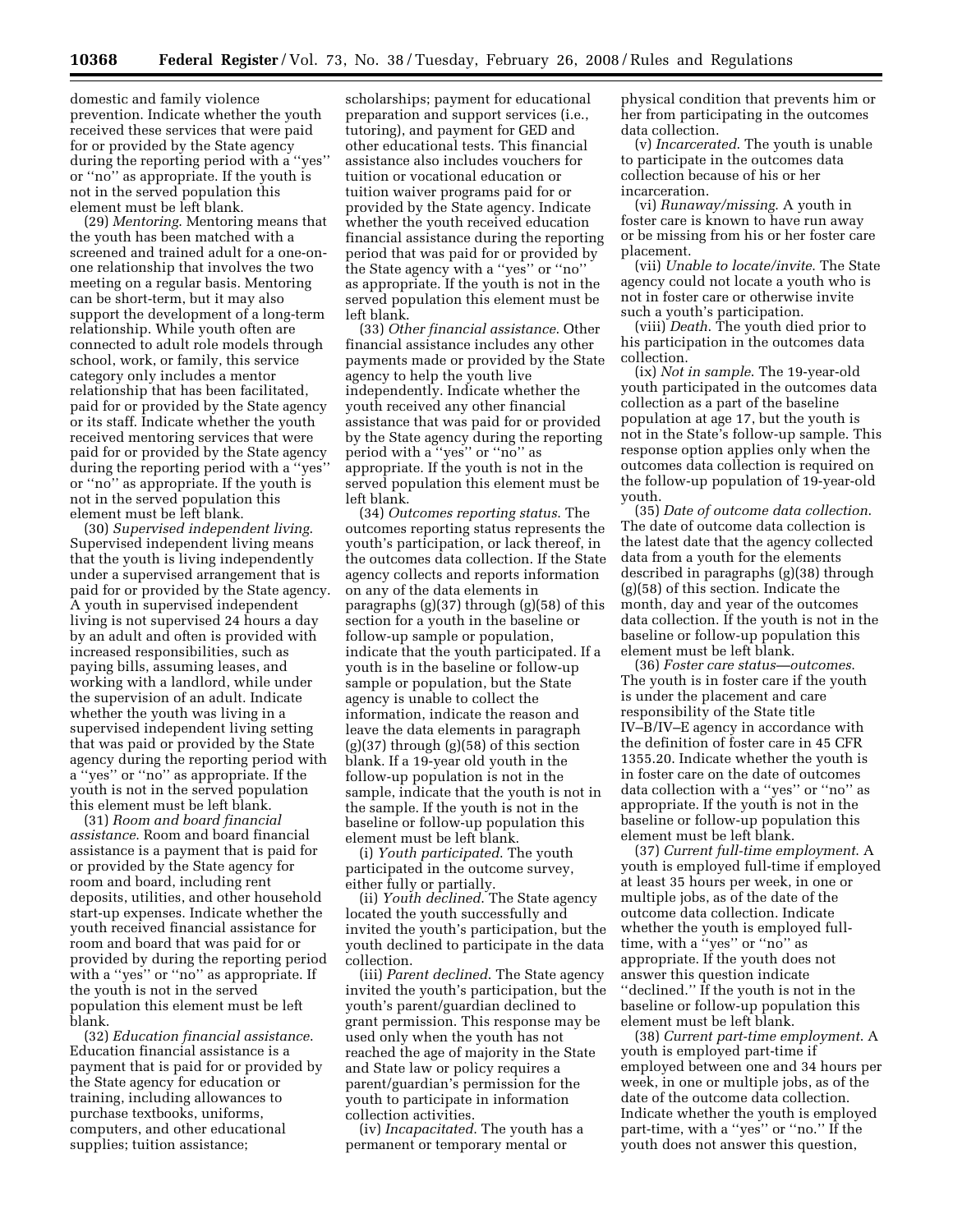indicate ''declined.'' If the youth is not in the baseline or follow-up population this element must be left blank.

(39) *Employment-related skills*. A youth has obtained employment-related skills if the youth completed an apprenticeship, internship, or other onthe-job training, either paid or unpaid, in the past year. The experience must help the youth acquire employmentrelated skills, such as specific trade skills such as carpentry or auto mechanics, or office skills such as word processing or use of office equipment. Indicate whether the youth has obtained employment-related skills, with a ''yes'' or ''no'' as appropriate. If the youth does not answer this question, indicate ''declined.'' If the youth is not in the baseline or follow-up population this element must be left blank.

(40) *Social Security*. A youth is receiving some form of Social Security if receiving Supplemental Security Income (SSI) or Social Security Disability Insurance (SSDI), either directly or as a dependent beneficiary as of the date of the outcome data collection. SSI payments are made to eligible low-income persons with disabilities. SSDI payments are made to persons with a certain amount of work history who become disabled. A youth may receive SSDI payments through a parent. Indicate whether the youth is receiving a form of Social Security payments, with a ''yes'' or ''no'' as appropriate. If the youth does not answer this question, indicate ''declined.'' If the youth is not in the baseline or follow-up population this element must be left blank.

(41) *Educational aid*. A youth is receiving educational aid if using a scholarship, voucher (including education or training vouchers pursuant to section 477(h)(2) of the Social Security Act), grant, stipend, student loan, or other type of educational financial aid to cover educational expenses as of the date of the outcome data collection. Scholarships, grants, and stipends are funds awarded for spending on expenses related to gaining an education. ''Student loan'' means a government-guaranteed, low-interest loan for students in post-secondary education. Indicate whether the youth is receiving educational aid with a ''yes'' or ''no'' as appropriate. If the youth does not answer this question, indicate ''declined.'' If the youth is not in the baseline or follow-up population this element must be left blank.

(42) *Public financial assistance*. A youth is receiving public financial assistance if receiving ongoing cash welfare payments from the government to cover some of his or her basic needs,

as of the date of the outcome data collection. Public financial assistance does not include government payments or subsidies for specific purposes, such as unemployment insurance, child care subsidies, education assistance, food stamps or housing assistance. Indicate whether the youth is receiving public financial assistance, with ''yes'' or ''no'' as appropriate, and ''not applicable'' for a youth still in foster care. If the youth does not answer this question, indicate ''declined.'' If the youth is not in the baseline or follow-up population this element must be left blank.

(43) *Public food assistance*. A youth is receiving public food assistance if receiving food stamps in any form (i.e., government-sponsored checks, coupons or debit cards) to buy eligible food at authorized stores as of the date of the outcome data collection. This definition includes receiving public food assistance through the Women, Infants, and Children (WIC) program. Indicate whether the youth is receiving some form of public food assistance with ''yes'' or ''no,'' and ''not applicable'' for a youth still in foster care. If the youth does not answer this question, indicate ''declined.'' If the youth is not in the baseline or follow-up population this element must be left blank.

(44) *Public housing assistance*. A youth is receiving public housing assistance if the youth is living in government-funded public housing, or receiving a government-funded housing voucher to pay for part of his/her housing costs as of the date of the outcome data collection. CFCIP room and board payments are not included in this definition. Indicate whether the youth is receiving housing assistance with ''yes'' or ''no'' and ''not applicable'' for a youth still in foster care. If the youth does not answer this question, indicate ''declined.'' If the youth is not in the baseline or followup population this element must be left blank.

(45) *Other financial support.* A youth has other financial support if receiving any other periodic and/or significant financial resources or support from another source not listed in the elements described in paragraphs (g)(41) through (g)(44) of this section as of the date of outcome data collection. Such support can include payments from a spouse or family member (biological, foster or adoptive), child support that the youth receives for him or herself, or funds from a legal settlement. This definition does not include occasional gifts, such as birthday or graduation checks or small donations of food or personal incidentals, child care subsidies, child support for a youth's

child, or other financial support which does not benefit the youth directly in supporting himself or herself. Indicate whether the youth is receiving any other financial support with a ''yes'' or ''no.'' If the youth does not answer this question, indicate ''declined.'' If the youth is not in the baseline or followup population this element must be left blank.

(46) *Highest educational certification received.* A youth has received an education certificate if the youth has a high school diploma or general equivalency degree (GED), vocational certificate, vocational license, associate's degree (e.g., A.A.), bachelor's degree (e.g., B.A. or B.S.), or a higher degree as of the date of the outcome data collection. Indicate the highest degree that the youth has received. If the youth does not answer this question, indicate ''declined.'' If the youth is not in the baseline or follow-up population this element must be left blank.

(i) A vocational certificate is a document stating that a person has received education or training that qualifies him or her for a particular job, e.g., auto mechanics or cosmetology.

(ii) A vocational license is a document that indicates that the State or local government recognizes an individual as a qualified professional in a particular trade or business.

(iii) An associate's degree is generally a two-year degree from a community college.

(iv) A bachelor's degree is a four-year degree from a college or university.

(v) A higher degree indicates a graduate degree, such as a Master's Degree or a Juris Doctor (J.D.).

(vi) None of the above means that the youth has not received any of the above educational certifications.

(47) *Current enrollment and attendance.* Indicate whether the youth is enrolled in and attending high school, GED classes, or postsecondary vocational training or college, as of the date of the outcome data collection. A youth is still considered enrolled in and attending school if the youth would otherwise be enrolled in and attending a school that is currently out of session. Indicate whether the youth is currently enrolled and attending school with a ''yes'' or ''no.'' If the youth does not answer this question, indicate ''declined.'' If the youth is not in the baseline or follow-up population this element must be left blank.

(48) *Connection to adult.* A youth has a connection to an adult if, as of the date of the outcome data collection, the youth knows an adult who he or she can go to for advice or guidance when there is a decision to make or a problem to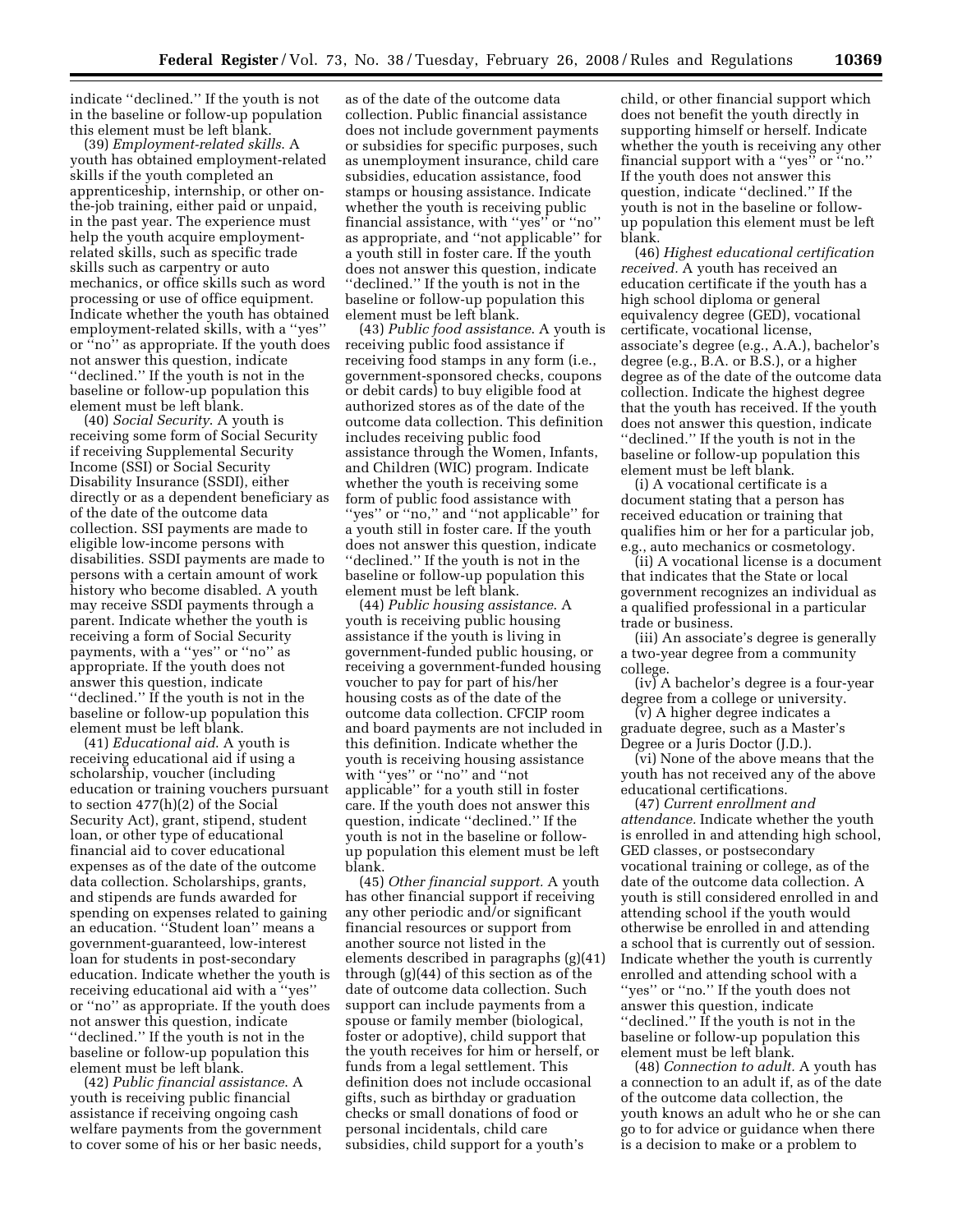solve, or for companionship when celebrating personal achievements. The adult must be easily accessible to the youth, either by telephone or in person. This can include, but is not limited to adult relatives, parents or foster parents. The definition excludes spouses, partners, boyfriends or girlfriends and current caseworkers. Indicate whether the youth has such a connection with an adult with a ''yes'' or ''no.'' If the youth does not answer this question, indicate ''declined.'' If the youth is not in the baseline or follow-up population this element must be left blank.

(49) *Homelessness.* A youth is considered to have experienced homelessness if the youth had no regular or adequate place to live. This definition includes situations where the youth is living in a car or on the street, or staying in a homeless or other temporary shelter. For a 17-year-old youth in the baseline population, the data element relates to a youth's lifetime experiences. For a 19- or 21-year-old youth in the follow-up population, the data element relates to the youth's experience in the past two years. Indicate if the youth has been homeless with a ''yes'' or ''no.'' If the youth does not answer this question, indicate ''declined.'' If the youth is not in the baseline or follow-up population this element must be left blank.

(50) *Substance abuse referral.* A youth has received a substance abuse referral if the youth was referred for an alcohol or drug abuse assessment or counseling. For a 17-year-old youth in the baseline population, the data element relates to a youth's lifetime experience. For a 19 or 21-year-old youth in the follow-up population, the data element relates to the youth's experience in the past two years. This definition includes either a self-referral or referral by a social worker, school staff, physician, mental health worker, foster parent, or other adult. Alcohol or drug abuse assessment is a process designed to determine if someone has a problem with alcohol or drug use. Indicate whether the youth had a substance abuse referral with a ''yes'' or ''no.'' If the youth does not answer this question, indicate ''declined.'' If the youth is not in the baseline or follow-up population this element must be left blank.

(51) *Incarceration.* A youth is considered to have been incarcerated if the youth was confined in a jail, prison, correctional facility, or juvenile or community detention facility in connection with allegedly committing a crime (misdemeanor or felony). For a 17-year-old youth in the baseline population, the data element relates to a youth's lifetime experience. For a 19-

or 21-year-old youth in the follow-up population, the data element relates to the youth's experience in the past two years. Indicate whether the youth was incarcerated with a ''yes'' or ''no''. If the youth does not answer this question, indicate ''declined.'' If the youth is not in the baseline or follow-up population this element must be left blank.

(52) *Children.* A youth is considered to have a child if the youth has given birth herself, or the youth has fathered any children who were born. For a 17 year-old youth in the baseline population, the data element relates to a youth's lifetime experience. For a 19 or 21-year-old youth in the follow-up population, the data element refers to children born to the youth in the past two years only. This refers to biological parenthood. Indicate whether the youth had a child with a ''yes'' or ''no.'' If the youth does not answer this question, indicate ''declined.'' If the youth is not in the baseline or follow-up population this element must be left blank.

(53) *Marriage at child's birth.* A youth is married at the time of the child's birth if he or she was united in matrimony according to the laws of the State to the child's other parent. Indicate whether the youth was married to the child's other parent at the time of the birth of any child reported in the element described in paragraph (g)(52) of this section with a ''yes'' or ''no''. If the youth does not answer this question, indicate ''declined.'' If the answer to the element described in paragraph (g)(52) of this section is ''no,'' indicate ''not applicable.'' If the youth is not in the baseline or follow-up population this element must be left blank.

(54) *Medicaid.* A youth is receiving Medicaid if the youth is participating in a Medicaid-funded State program, which is a medical assistance program supported by the Federal and State government under title XIX of the Social Security Act as of the date of outcomes data collection. Indicate whether the youth receives Medicaid with ''yes,'' "no," or "don't know" as appropriate. If the youth does not answer this question, indicate ''declined.'' If the youth is not in the baseline or follow-up population this element must be left blank.

(55) *Other health insurance coverage.*  A youth has other health insurance if the youth has a third party pay (other than Medicaid) for all or part of the costs of medical care, mental health care, and/or prescription drugs, as of the date of the outcome data collection. This definition includes group coverage offered by employers, schools or associations, an individual health plan, self-employed plans, or inclusion in a parent's insurance plan. This also could

include access to free health care through a college, Indian Health Service, or other source. Medical or drug discount cards or plans are not insurance. Indicate ''yes'', ''no,'' or ''don't know,'' as appropriate, or ''not applicable'' for youth participating solely in Medicaid. If the youth does not answer this question, indicate ''declined.'' If the youth is not in the baseline or follow-up population this element must be left blank.

(56) *Health insurance type: Medical.* If the youth has indicated that he or she has health insurance coverage in the element described in paragraph (g)(55) of this section, indicate whether the youth has insurance that pays for all or part of medical health care services. Indicate ''yes'', ''no'', or ''don't know'' as appropriate, or ''not applicable'' if the youth did not indicate any health insurance coverage. If the youth does not answer this question, indicate ''declined.'' If the youth is not in the baseline or follow-up population this element must be left blank.

(57) *Health insurance type: Mental health.* If the youth has indicated that he or she has medical health insurance coverage as described in paragraph (g)(56) of this section, indicate whether the youth has insurance that pays for all or part of the costs for mental health care services, such as counseling or therapy. Indicate ''yes'', ''no'', or ''don't know'' as appropriate, or ''not applicable'' if the youth did not indicate having medical health insurance coverage. If the youth does not answer this question, indicate ''declined.'' If the youth is not in the baseline or followup population this element must be left blank.

(58) *Health insurance type: Prescription drugs.* If the youth has indicated that he or she has medical health insurance coverage as described in paragraph (g)(56) of this section, indicate whether the youth has insurance coverage that pays for part or all of the costs of some prescription drugs. Indicate ''yes'', ''no'', or ''don't know'' as appropriate, or ''not applicable'' if the youth did not indicate having medical health insurance coverage. If the youth does not answer this question, indicate ''declined.'' If the youth is not in the baseline or followup population this element must be left blank.

(h) *Electronic reporting.* The State agency must report all data to ACF electronically according to ACF's specifications and Appendix A of this part.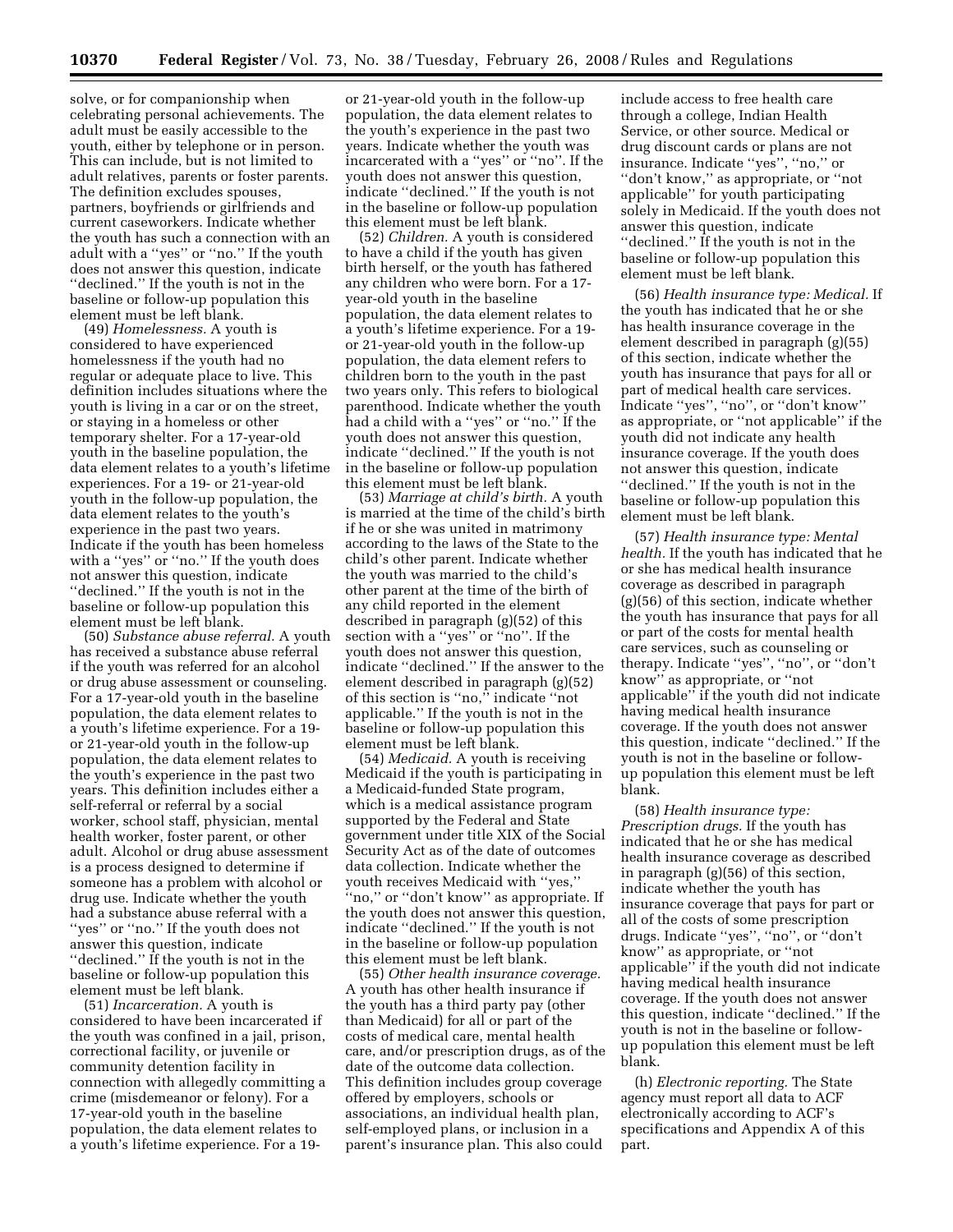#### **§ 1356.84 Sampling.**

(a) The State agency may collect and report the information required in section 1356.83(e) of this part on a sample of the baseline population consistent with the sampling requirements described in paragraphs (b) and (c) of this section.

(b) The State agency must select the follow-up sample using simple random sampling procedures based on random numbers generated by a computer program, unless ACF approves another sampling procedure. The sampling universe consists of youth in the baseline population consistent with 45 CFR 1356.81(b) who participated in the State agency's data collection at age 17.

(c) The sample size is based on the number of youth in the baseline population who participated in the State agency's data collection at age 17.

(1) If the number of youth in the baseline population who participated in the outcome data collection at age 17 is 5,000 or less, the State agency must calculate the sample size using the formula in Appendix C of this part, with the Finite Population Correction (FPC). The State agency must increase the resulting number by 30 percent to allow for attrition, but the sample size may not be larger than the number of youth who participated in data collection at age 17.

(2) If the number of youth in the baseline population who participated in the outcome data collection at age 17 is greater than 5,000, the State agency must calculate the sample size using the formula in Appendix C of this part, without the FPC. The State agency must increase the resulting number by 30 percent to allow for attrition, but the sample size must not be larger than the number of youth who participated in data collection at age 17.

#### **§ 1356.85 Compliance.**

(a) *File submission standards.* A State agency must submit a data file in accordance with the following file submission standards:

(1) *Timely data.* The data file must be received in accordance with the reporting period and timeline described in section 1356.83(a) of this part;

(2) *Format.* The data file must be in a format that meets ACF's specifications; and

(3) *Error-free information.* The file must contain data in the general and demographic elements described in section 1356.83(g)(1) through (g)(5),  $(g)(14)$ , and  $(g)(36)$  of this part that is 100 percent error-free as defined in paragraph (c) of this section.

(b) *Data standards.* A State agency also must submit a file that meets the following data standards:

(1) *Error-free.* The data for the applicable demographic, service and outcomes elements defined in section 1356.83(g)(6) through (13), (g)(15) through  $(35)$  and  $(g)(37)$  through  $(58)$  of this part must be 90 percent error-free as described and assessed according to paragraph (c) of this section.

(2) *Outcomes universe.* In any Federal fiscal year for which the State agency is required to submit information on the follow-up population, the State agency must submit a youth record containing at least outcomes data for the outcomes status element described in section  $1356.83(g)(34)$  of this part on each youth for whom the State agency reported outcome information as part of the baseline population. Alternatively, if the State agency has elected to conduct sampling in accordance with section 1356.84 of this part, the State agency must submit a record containing at least outcomes data for the outcomes status element described in section 1356.83(g)(34) of this part on each 19 year-old youth in the follow-up population, inclusive of those youth who are not in the sample, and each 21 year-old youth in the follow-up sample.

(3) *Outcomes participation rate.* The State agency must report outcome information on each youth in the follow-up population at the rates described in paragraphs (b)(3)(i) through (iii) of this section. A youth has participated in the outcomes data collection if the State agency collected and reported a valid response (i.e., a response option other than ''declined'' or ''not applicable'') to any of the outcomes-related elements described in section 1356.83(g)(37) through (g)(58) of this part. ACF will exclude from the calculation of the participation rate any youth in the follow-up population who is reported as deceased, incapacitated or incarcerated in section 1356.83(g)(34) at the time information on the follow-up population is required.

(i) *Foster care youth participation rate.* The State agency must report outcome information on at least 80 percent of youth in the follow-up population who are in foster care on the date of outcomes data collection as indicated in section 1356.83(g)(35) and (g)(36) of this part.

(ii) *Discharged youth participation rate.* The State agency must report outcome information on at least 60 percent of youth in the follow-up population who are not in foster care on the date of outcomes data collection as indicated in section 1356.83(g)(35) and  $(g)(36)$  of this part.

(iii) *Effect of sampling on participation rates.* For State agencies electing to sample in accordance with section 1356.84 and Appendix C of this part, ACF will apply the outcome participation rates in paragraphs (b)(2)(i) and (ii) of this section to the required sample size for the State.

(c) *Errors.* ACF will assess each State agency's data file for the following types of errors: Missing data, out-of-range data, or internally inconsistent data. The amount of errors acceptable for each reporting period is described in paragraphs (a) and (b) of this section.

(1) Missing data is any element that has a blank response when a blank response is not a valid response option as described in section 1356.83(g) of this part.

(2) Out-of-range data is any element that contains a value that is outside the parameters of acceptable responses or exceeds, either positively or negatively, the acceptable range of response options as described in section 1356.83(g) of this part; and

(3) Internally inconsistent data is any element that fails an internal consistency check designed to evaluate the logical relationship between elements in each record. The evaluation will identify all elements involved in a particular check as in error.

(d) *Review for compliance.* 

(1) ACF will determine whether a State agency's data file for each reporting period is in compliance with the file submission standards and data standards in paragraphs (a) and (b) of this section.

(i) For State agencies that achieve the file submission standards, ACF will determine whether the State agency's data file meets the data standards.

(ii) For State agencies that do not achieve the file submission standards or data standards, ACF will notify the State agency that they have an opportunity to submit a corrected data file by the end of the subsequent reporting period in accordance with paragraph (e) of this section.

(2) ACF may use monitoring tools or assessment procedures to determine whether the State agency is meeting all the requirements of section 1356.81 through 1356.85 of this part.

(e) *Submitting corrected data and noncompliance.* A State agency that does not submit a data file that meets the standards in section 1356.85 of this part will have an opportunity to submit a corrected data file in accordance with paragraphs  $(e)(1)$  and  $(e)(2)$  of this section.

(1) A State agency must submit a corrected data file no later than the end of the subsequent reporting period as defined in section 1356.83(a) of this part (i.e., by September 30 or March 31).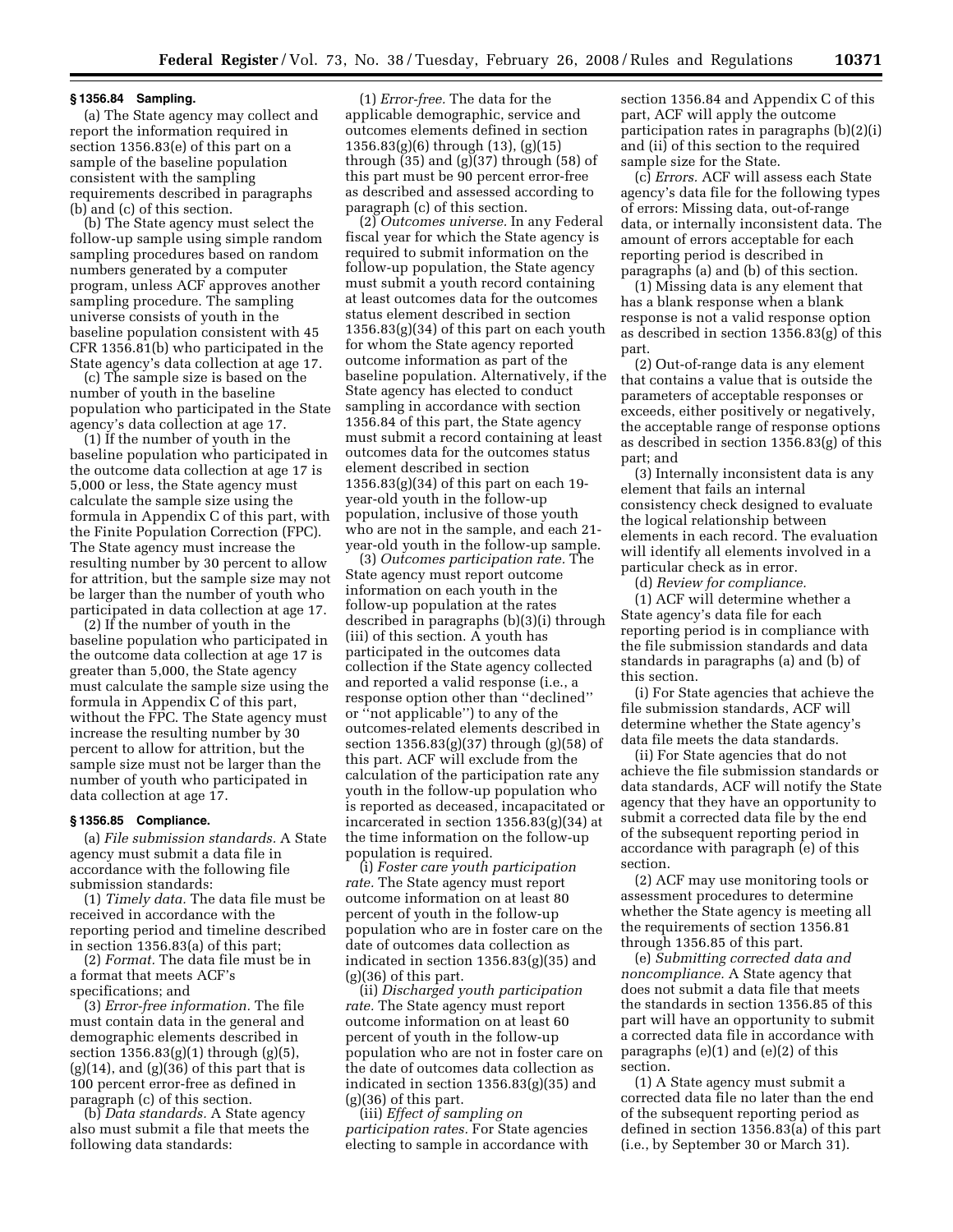(2) If a State agency fails to submit a corrected data file that meets the compliance standards in section 1356.85 of this part and the deadline in paragraph  $(e)(1)$  of this section, ACF will make a final determination that the State is out of compliance, notify the State agency, and apply penalties as defined in section 1356.86 of this part.

#### **§ 1356.86 Penalties for noncompliance.**

(a) *Definition of Federal funds subject to a penalty.* The funds that are subject to a penalty are the CFCIP funds allocated or reallocated to the State agency under section 477(c)(1) of the Act for the Federal fiscal year that corresponds with the reporting period for which the State agency was required originally to submit data according to section 1356.83(a) of this part.

(b) *Assessed penalty amounts.* ACF will assess penalties in the following amounts, depending on the area of noncompliance:

(1) *Penalty for not meeting file submission standards.* ACF will assess a penalty in an amount equivalent to two and one half percent (2.5%) of the funds subject to a penalty for each reporting period in which ACF makes a final determination that the State agency's data file does not comply with the file

submission standards defined in section 1356.85(a) of this part.

(2) *Penalty for not meeting certain data standards.* ACF will assess a penalty in an amount equivalent to:

(i) One and one quarter percent (1.25%) of the funds subject to a penalty for each reporting period in which ACF makes a final determination that the State agency's data file does not comply with the data standard for error-free data as defined in section 1356.85(b)(1) of this part.

(ii) One and one quarter percent (1.25%) of the funds subject to a penalty for each reporting period in which ACF makes a final determination that the State agency's data file does not comply with the outcome universe standard defined in section 1356.85(b)(2) of this part.

(iii) One half of one percent (0.5%) of the funds subject to a penalty for each reporting period in which ACF makes a final determination that the State agency's data file does not comply with the participation rate for youth in foster care standard defined in section 1356.85(b)(3)(i) of this part.

(iv) One half of one percent (0.5%) of the funds subject to a penalty for each reporting period in which ACF makes a final determination that the State

APPENDIX A TO PART 1356—NYTD DATA ELEMENTS

agency's data file does not comply with the participation rate for discharged youth standard defined in section 1356.85(b)(3)(ii) of this part.

(c) *Calculation of the penalty amount.*  ACF will add together any assessed penalty amounts described in paragraphs (b)(1) or (b)(2) of this section to determine the total calculated penalty result. If the total calculated penalty result is less than one percent of the funds subject to a penalty, the State agency will be penalized in the amount of one percent.

(d) *Notification of penalty amount.*  ACF will advise the State agency in writing of a final determination of noncompliance and the amount of the total calculated penalty as determined in paragraph (c) of this section.

(e) *Interest.* The State agency will be liable for interest on the amount of funds penalized by the Department, in accordance with the provisions of 45 CFR 30.13.

(f) *Appeals.* The State agency may appeal, pursuant to 45 CFR part 16, ACF's final determination to the HHS Departmental Appeals Board.

■ 3. Add Appendices A, B, and C to part 1356 to read as follows:

| Element<br># | Element name                                   | Responses options                                                                                                         | Applicable population                                         |
|--------------|------------------------------------------------|---------------------------------------------------------------------------------------------------------------------------|---------------------------------------------------------------|
| 1<br>2       |                                                | 2 digit FIPS code.<br>CYYMM.<br>$CC =$ century year (i.e., 20).<br>$YY = decade$ year (00-99).<br>$MM = month (01–12)$ .  |                                                               |
| $3$          |                                                | Encrypted, unique person<br>identification number.                                                                        |                                                               |
| 4            |                                                | CCYYMMDD.<br>CC= century year (i.e., 20).<br>$YY =$ decade year (00-99).<br>$MM = month (01–12)$ .<br>$DD = day (01-31).$ |                                                               |
| $5$          |                                                | Male.<br>Female.                                                                                                          |                                                               |
| $6$          | Race-American Indian or Alaska Native          |                                                                                                                           | All youth in served, baseline and follow-up popu-<br>lations. |
| 7            |                                                | No.<br>Yes.<br>No.                                                                                                        |                                                               |
| 8            |                                                | Yes.<br>No.                                                                                                               |                                                               |
| 9            | Race-Native Hawaiian or Other Pacific Islander | Yes.<br>No.                                                                                                               |                                                               |
| $10$         |                                                | Yes.<br>No.                                                                                                               |                                                               |
| $11$         |                                                | Yes.<br>No.                                                                                                               |                                                               |
| 12           |                                                | Yes.                                                                                                                      |                                                               |
| $13$         |                                                | No.<br>Yes.<br>No.<br>Unknown.<br>Declined.                                                                               |                                                               |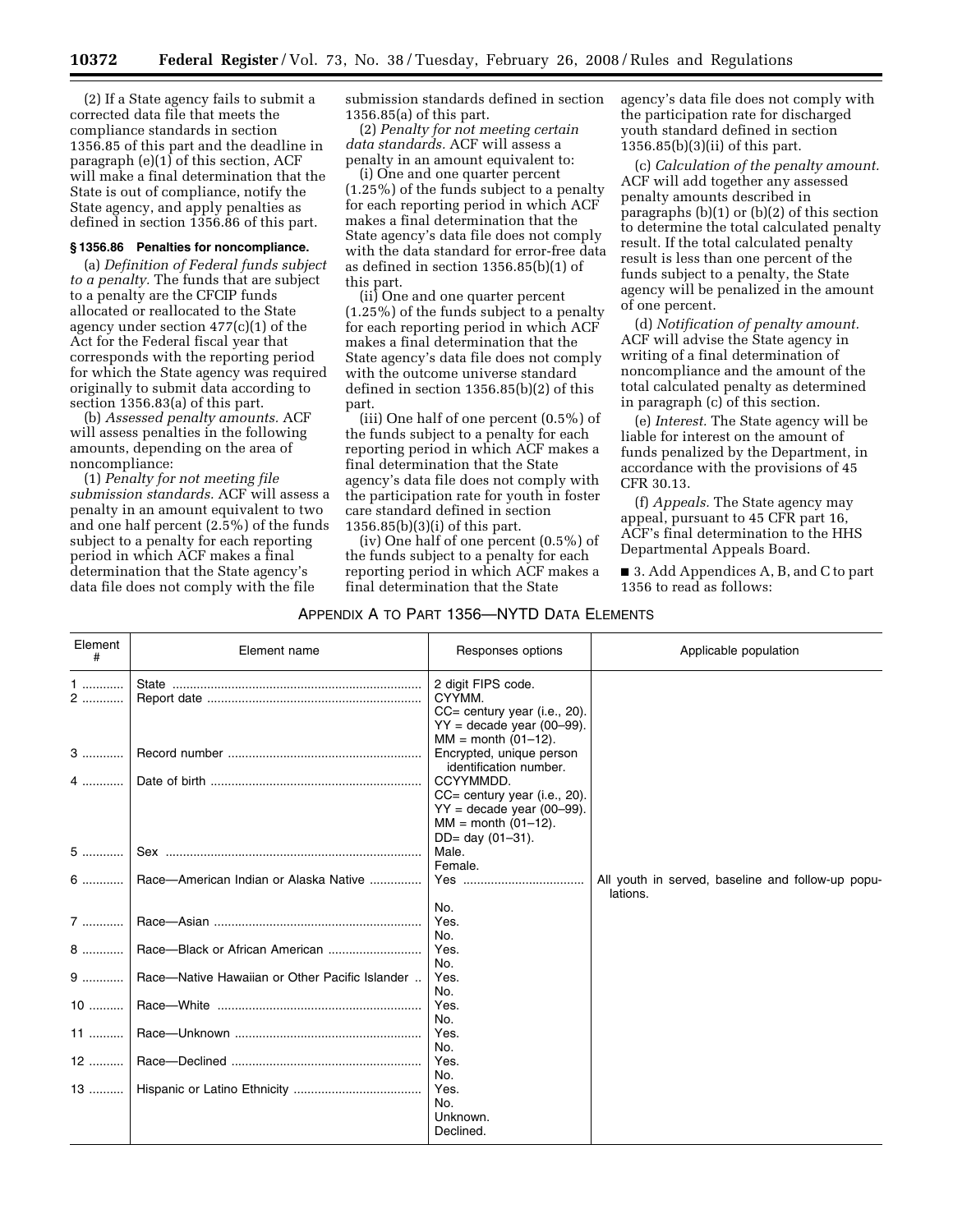## APPENDIX A TO PART 1356—NYTD DATA ELEMENTS—Continued

| Element<br># | Element name                                         | Responses options                                                                                                                                                                                            | Applicable population                                                                                                                                                   |
|--------------|------------------------------------------------------|--------------------------------------------------------------------------------------------------------------------------------------------------------------------------------------------------------------|-------------------------------------------------------------------------------------------------------------------------------------------------------------------------|
| 14           |                                                      |                                                                                                                                                                                                              | Served population only.                                                                                                                                                 |
| 15           |                                                      | No.<br>FIPS code(s).<br>Centralized unit.                                                                                                                                                                    |                                                                                                                                                                         |
| $16$         |                                                      | Yes.                                                                                                                                                                                                         |                                                                                                                                                                         |
| 17           |                                                      | No.<br>Yes.                                                                                                                                                                                                  |                                                                                                                                                                         |
| 18           |                                                      | No.<br>Less than 6th grade<br>6th grade.<br>7th grade.<br>8th grade.<br>9th grade.<br>10th grade.<br>11th grade.<br>12th grade.<br>Postsecondary education<br>or training College, at<br>least one semester. | Served population only.                                                                                                                                                 |
| 19           |                                                      | Yes.                                                                                                                                                                                                         |                                                                                                                                                                         |
| 20           | Independent living needs assessment                  | No.<br>Yes.                                                                                                                                                                                                  |                                                                                                                                                                         |
| 21           |                                                      | No.<br>Yes.                                                                                                                                                                                                  |                                                                                                                                                                         |
| 22           | Post-secondary educational support                   | No.<br>Yes.<br>No.                                                                                                                                                                                           |                                                                                                                                                                         |
| 23           |                                                      | Yes.<br>No.                                                                                                                                                                                                  |                                                                                                                                                                         |
| 24           | Employment programs or vocational training           | Yes.<br>No.                                                                                                                                                                                                  |                                                                                                                                                                         |
| 25           | Budget and financial management                      | Yes.                                                                                                                                                                                                         |                                                                                                                                                                         |
| 26           | Housing education and home management train-<br>ing. | No.<br>Yes.                                                                                                                                                                                                  |                                                                                                                                                                         |
| 27           | Health education and risk prevention                 | No.<br>Yes.                                                                                                                                                                                                  |                                                                                                                                                                         |
| 28           | Family Support/Healthy Marriage Education            | No.<br>Yes.                                                                                                                                                                                                  |                                                                                                                                                                         |
| 29           |                                                      | No.<br>Yes.                                                                                                                                                                                                  |                                                                                                                                                                         |
| 30           |                                                      | No.<br>Yes.                                                                                                                                                                                                  |                                                                                                                                                                         |
| 31           |                                                      | No.<br>Yes.                                                                                                                                                                                                  |                                                                                                                                                                         |
| 32           | Education financial assistance                       | No.<br>Yes.                                                                                                                                                                                                  |                                                                                                                                                                         |
|              |                                                      | No.<br>Yes.                                                                                                                                                                                                  |                                                                                                                                                                         |
| 33           |                                                      | No.                                                                                                                                                                                                          |                                                                                                                                                                         |
| 34           |                                                      | Youth Participated<br>Youth Declined<br><b>Parent Declined</b><br>Youth Incapacitated<br>Incarcerated.<br>Runaway/Missing.<br>Unable to locate/invite.<br>Death.<br>Not in sample.                           | Baseline and follow-up populations (with the ex-<br>ception of the response option "not in sample"<br>which is applicable to 19-year olds in the follow-<br>$up$ only). |
| 35           |                                                      | CCYYMMDD<br>CC= century year (i.e., 20).<br>$YY =$ decade year (00-99).<br>$MM = month (01–12).$<br>DD= day (01-31).                                                                                         | Baseline and follow-up populations.                                                                                                                                     |
| 36           |                                                      | Yes.<br>No.                                                                                                                                                                                                  |                                                                                                                                                                         |
| 37           |                                                      | Yes.<br>No.<br>Declined.                                                                                                                                                                                     |                                                                                                                                                                         |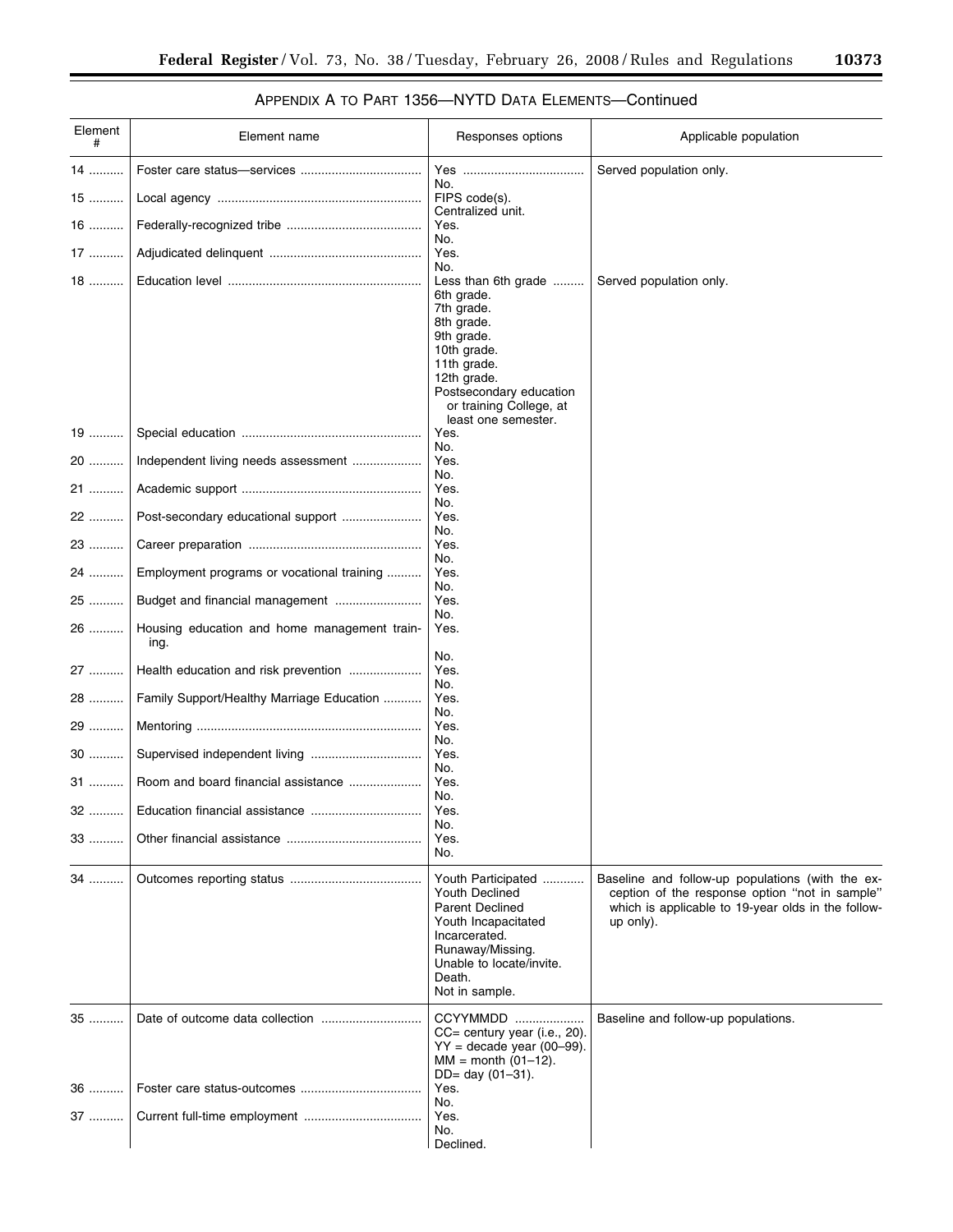۳

| Element<br># | Element name                               | Responses options                                                                                                                                      | Applicable population                    |
|--------------|--------------------------------------------|--------------------------------------------------------------------------------------------------------------------------------------------------------|------------------------------------------|
| 38           | Current part-time employment               | Yes.<br>No.                                                                                                                                            |                                          |
| 39           |                                            | Declined.<br>Yes.<br>No.                                                                                                                               |                                          |
| 40           |                                            | Declined.<br>Yes.                                                                                                                                      |                                          |
| 41           |                                            | No.<br>Declined.<br>Yes.<br>No.<br>Declined.                                                                                                           |                                          |
| 42           |                                            | Yes<br>No.                                                                                                                                             | Follow-up population not in foster care. |
| 43           |                                            | Not applicable.<br>Declined.<br>Yes.<br>No.                                                                                                            |                                          |
| 44           |                                            | Not applicable.<br>Declined.<br>Yes.<br>No.<br>Not applicable.<br>Declined.                                                                            |                                          |
| 45           |                                            | No.                                                                                                                                                    | Baseline and follow-up population.       |
| 46           | Highest educational certification received | Declined.<br>High school diploma/GED.<br>Vocational certificate.<br>Vocational license.<br>Associate's degree.<br>Bachelor's degree.<br>Higher degree. |                                          |
| 47           | Current enrollment and attendance          | None of the above.<br>Declined.<br>Yes.<br>No.                                                                                                         |                                          |
| 48           |                                            | Declined.<br>Yes.<br>No.                                                                                                                               |                                          |
| 49           |                                            | Declined.<br>Yes.<br>No.                                                                                                                               |                                          |
| 50           | Substance abuse referral                   | Declined.<br>Yes.<br>No.<br>Declined.                                                                                                                  |                                          |
| 51           |                                            | Yes.<br>No.<br>Declined.                                                                                                                               |                                          |
| 52           |                                            | Yes.<br>No.<br>Declined.                                                                                                                               |                                          |
| 53           |                                            | Yes.<br>No.<br>Not applicable.                                                                                                                         |                                          |
| 54           |                                            | Declined.<br>Yes.<br>No.                                                                                                                               |                                          |
| 55           |                                            | Don't know.<br>Declined.<br>No.<br>Don't know.                                                                                                         | Baseline and follow-up population.       |
| 56           |                                            | Not applicable.<br>Declined.<br>Yes.<br>Don't know.<br>Not applicable.                                                                                 |                                          |

## APPENDIX A TO PART 1356—NYTD DATA ELEMENTS—Continued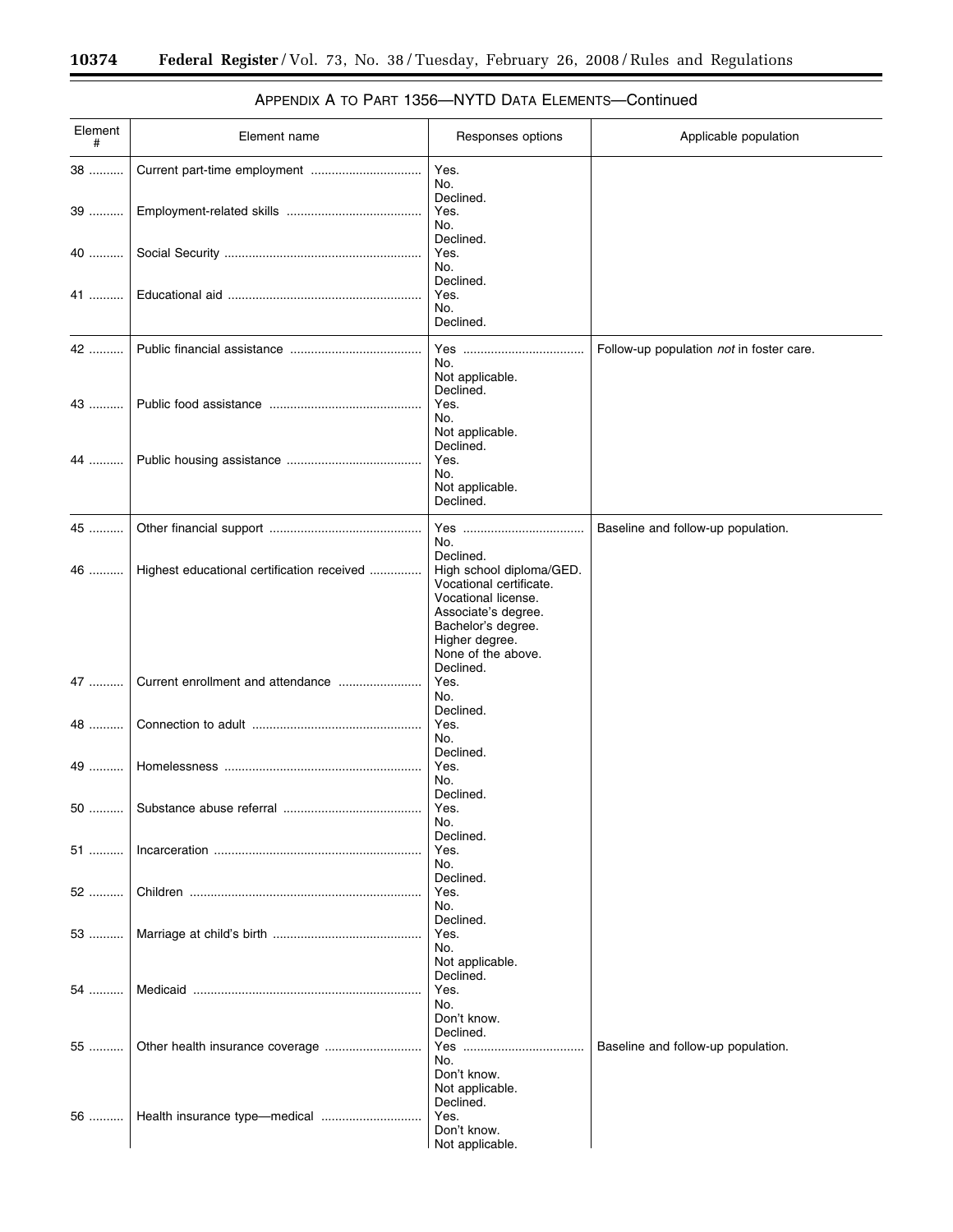$\equiv$ 

| Element<br># | Element name                             | Responses options                                                                          | Applicable population |
|--------------|------------------------------------------|--------------------------------------------------------------------------------------------|-----------------------|
| 57           | Health insurance type-mental health      | Declined.<br>Yes.<br>No.<br>Don't know.                                                    |                       |
| 58           | Health insurance type-prescription drugs | Not applicable.<br>Declined.<br>Yes.<br>No.<br>Don't know.<br>Not applicable.<br>Declined. |                       |

## APPENDIX A TO PART 1356—NYTD DATA ELEMENTS—Continued

## APPENDIX B TO PART 1356—NYTD YOUTH OUTCOME SURVEY

| Topic/element #                                                                            | Question to youth and response options                                                                                                                                             | Definition                                                                                                                                                                                                                                                                                                                                                                                                                                                                                                                                |  |  |
|--------------------------------------------------------------------------------------------|------------------------------------------------------------------------------------------------------------------------------------------------------------------------------------|-------------------------------------------------------------------------------------------------------------------------------------------------------------------------------------------------------------------------------------------------------------------------------------------------------------------------------------------------------------------------------------------------------------------------------------------------------------------------------------------------------------------------------------------|--|--|
| INFORMATION TO COLLECT FROM ALL YOUTH SURVEYED FOR OUTCOMES, WHETHER IN FOSTER CARE OR NOT |                                                                                                                                                                                    |                                                                                                                                                                                                                                                                                                                                                                                                                                                                                                                                           |  |  |
| Current full-time employment (37)                                                          | Currently are you employed full-time?                                                                                                                                              | "Full-time" means working at least 35 hours<br>per week at one or multiple jobs.                                                                                                                                                                                                                                                                                                                                                                                                                                                          |  |  |
| Current part-time employment (38)                                                          | Currently are you employed part-time?                                                                                                                                              | "Part-time" means working at least 1-34<br>hours per week at one or multiple jobs.                                                                                                                                                                                                                                                                                                                                                                                                                                                        |  |  |
| Employment-related skills (39)                                                             | In the past year, did you complete an appren-<br>ticeship, internship, or other on-the-job<br>training, either paid or unpaid?                                                     | This means apprenticeships, internships, or<br>other on-the-job trainings, either paid or un-<br>paid, that helped the youth acquire employ-<br>ment-related skills (which can include spe-<br>cific trade skills such as carpentry or auto<br>mechanics, or office skills such as word<br>processing or use of office equipment).                                                                                                                                                                                                        |  |  |
|                                                                                            | Currently are you receiving social security<br>payments (Supplemental Security Income<br>(SSI, Social Security Disability Insurance<br>(SSDI), or dependents' payments)?           | These are payments from the government to<br>meet basic needs for food, clothing, and<br>shelter of a person with a disability. A youth<br>may be receiving these payments because<br>of a parent or guardian's disability, rather<br>than his/her own.                                                                                                                                                                                                                                                                                   |  |  |
|                                                                                            | Currently are you using a scholarship, grant,<br>stipend, student loan, voucher, or other<br>type of educational financial aid to cover<br>any educational expenses?               | Scholarships, grants, and stipends are funds<br>awarded for spending on expenses related<br>to gaining an education. "Student loan"<br>means a government-guaranteed, low-inter-<br>est loan for students in post-secondary edu-<br>cation.                                                                                                                                                                                                                                                                                               |  |  |
|                                                                                            | Currently are you receiving any periodic and/<br>or significant financial resources or support<br>from another source not previously indi-<br>cated and excluding paid employment? | This means periodic and/or significant finan-<br>cial support from a spouse or family mem-<br>ber (biological, foster or adoptive), child<br>support that the youth receives or funds<br>from a legal settlement. This does not in-<br>clude occasional gifts, such as birthday or<br>graduation checks or small donations of<br>food or personal incidentals, child care sub-<br>sidies, child support for a youth's child or<br>other financial help that does not benefit the<br>youth directly in supporting himself or her-<br>self. |  |  |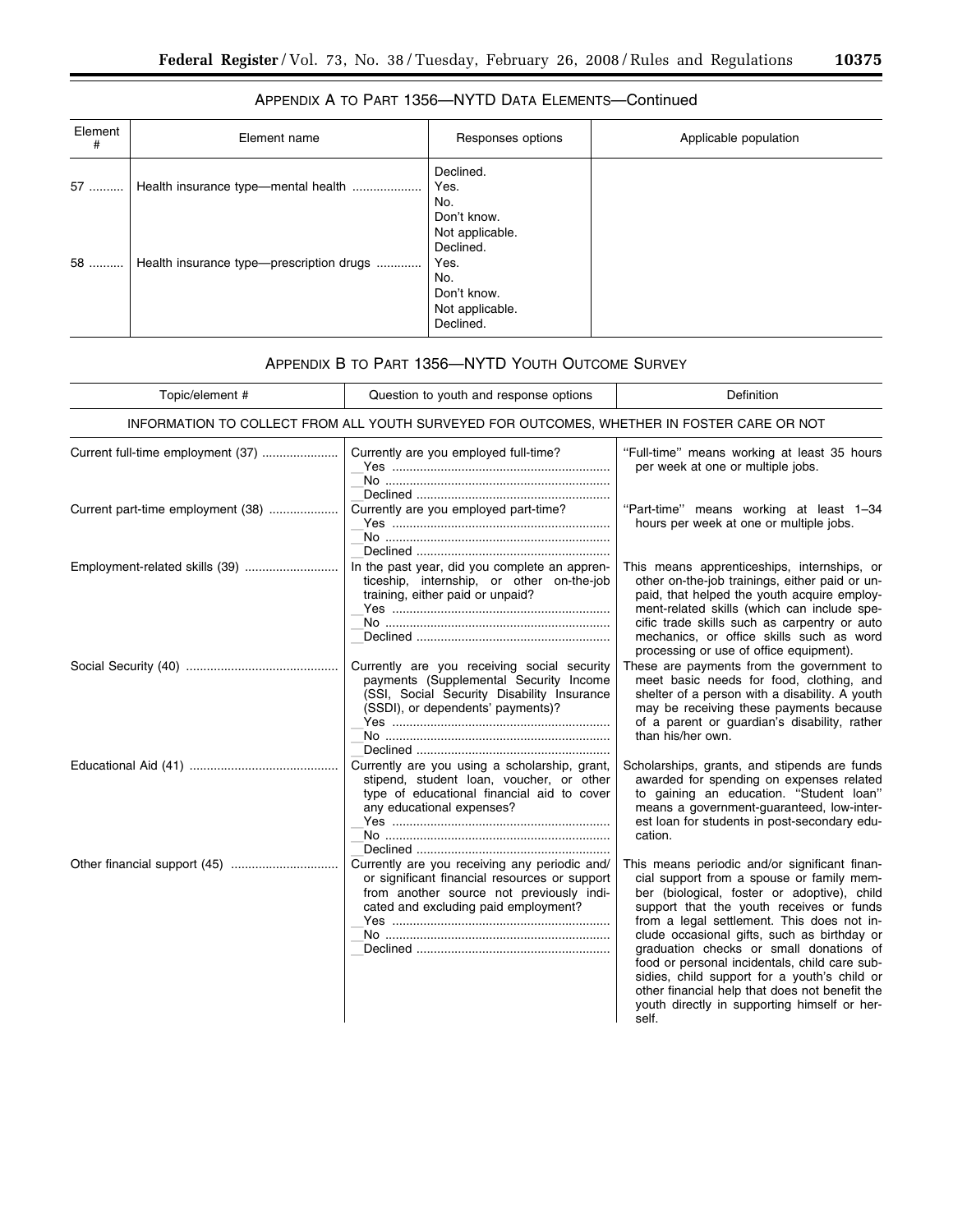| Topic/element #                                 | Question to youth and response options                                                                                                                                                                                      | Definition                                                                                                                                                                                                                                                                                                                                                                                                                                                                                                                                                                                                                                                                                                                                                                            |
|-------------------------------------------------|-----------------------------------------------------------------------------------------------------------------------------------------------------------------------------------------------------------------------------|---------------------------------------------------------------------------------------------------------------------------------------------------------------------------------------------------------------------------------------------------------------------------------------------------------------------------------------------------------------------------------------------------------------------------------------------------------------------------------------------------------------------------------------------------------------------------------------------------------------------------------------------------------------------------------------------------------------------------------------------------------------------------------------|
| Highest educational certification received (46) | What is the highest educational degree or<br>certification that you have received?<br>High school diploma/GED<br>Associate's degree (e.g., A.A.)<br>Bachelor's degree (e.g., B.A. or B.S.)                                  | "Vocational certificate" means a document<br>stating that a person has received edu-<br>cation or training that qualifies him or her<br>for a particular job, e.g., auto mechanics or<br>cosmetology. "Vocational license" means a<br>document that indicates that the State or<br>local government recognizes an individual<br>as a qualified professional in a particular<br>trade or business. An Associate's degree is<br>generally a two-year degree from a commu-<br>nity college, and a Bachelor's degree is a<br>four-year degree from a college or univer-<br>sity. "Higher degree" indicates a graduate<br>degree, such as a Masters or Doctorate de-<br>gree. "None of the above" means that the<br>youth has not received any of the above<br>educational certifications. |
| Current enrollment and attendance (47)          | Currently are you enrolled in and attending<br>high school, GED classes, post-high school<br>vocational training, or college?                                                                                               | This means both enrolled in and attending<br>high school, GED classes, or postsec-<br>ondary vocational training or college. A<br>youth is still considered enrolled in and at-<br>tending school if the youth would otherwise<br>be enrolled in and attending a school that is<br>currently out of session (e.g., Spring break,<br>summer vacation, etc.).                                                                                                                                                                                                                                                                                                                                                                                                                           |
|                                                 | Currently is there at least one adult in your<br>life, other than your caseworker, to whom<br>you can go for advice or emotional sup-<br>port?                                                                              | This refers to an adult who the youth can go<br>to for advice or guidance when there is a<br>decision to make or a problem to solve, or<br>for companionship to share personal<br>achievements. This can include, but is not<br>limited to, adult relatives, parents or foster<br>parents. The definition excludes spouses,<br>partners, boyfriends or girlfriends and cur-<br>rent caseworkers. The adult must be easily<br>accessible to the youth, either by telephone                                                                                                                                                                                                                                                                                                             |
|                                                 | Have you ever been homeless?<br>In the past two years, were you homeless at<br>any time?                                                                                                                                    | or in person.<br>"Homeless" means that the youth had no reg-<br>ular or adequate place to live. This includes<br>living in a car, or on the street, or staying in<br>a homeless or other temporary shelter.                                                                                                                                                                                                                                                                                                                                                                                                                                                                                                                                                                           |
| Substance abuse referral (50)                   | Declined.<br>Have you ever referred yourself or has some-<br>one else referred you for an alcohol or drug<br>abuse assessment or counseling?<br>OR …………………………………………………………<br>In the past two years, did you refer yourself, | This includes either self-referring or being re-<br>ferred by a social worker, school staff, phy-<br>sician, mental health worker, foster parent,<br>or other adult for an alcohol or drug abuse<br>assessment or counseling. Alcohol or drug<br>abuse assessment is a process designed to<br>determine if someone has a problem with<br>alcohol or drug use.                                                                                                                                                                                                                                                                                                                                                                                                                         |
|                                                 | or had someone else referred you for an al-<br>cohol or drug abuse assessment or coun-<br>seling?<br>Declined.                                                                                                              |                                                                                                                                                                                                                                                                                                                                                                                                                                                                                                                                                                                                                                                                                                                                                                                       |
|                                                 | Have you ever been confined in a jail, prison,<br>correctional facility, or juvenile or commu-<br>nity detention facility, in connection with al-<br>legedly committing a crime?                                            | This means that the youth was confined in a<br>jail, prison, correctional facility, or juvenile<br>or community detention facility in connec-<br>tion with a crime (misdemeanor or felony)<br>allegedly committed by the youth.                                                                                                                                                                                                                                                                                                                                                                                                                                                                                                                                                       |

APPENDIX B TO PART 1356—NYTD YOUTH OUTCOME SURVEY—Continued

t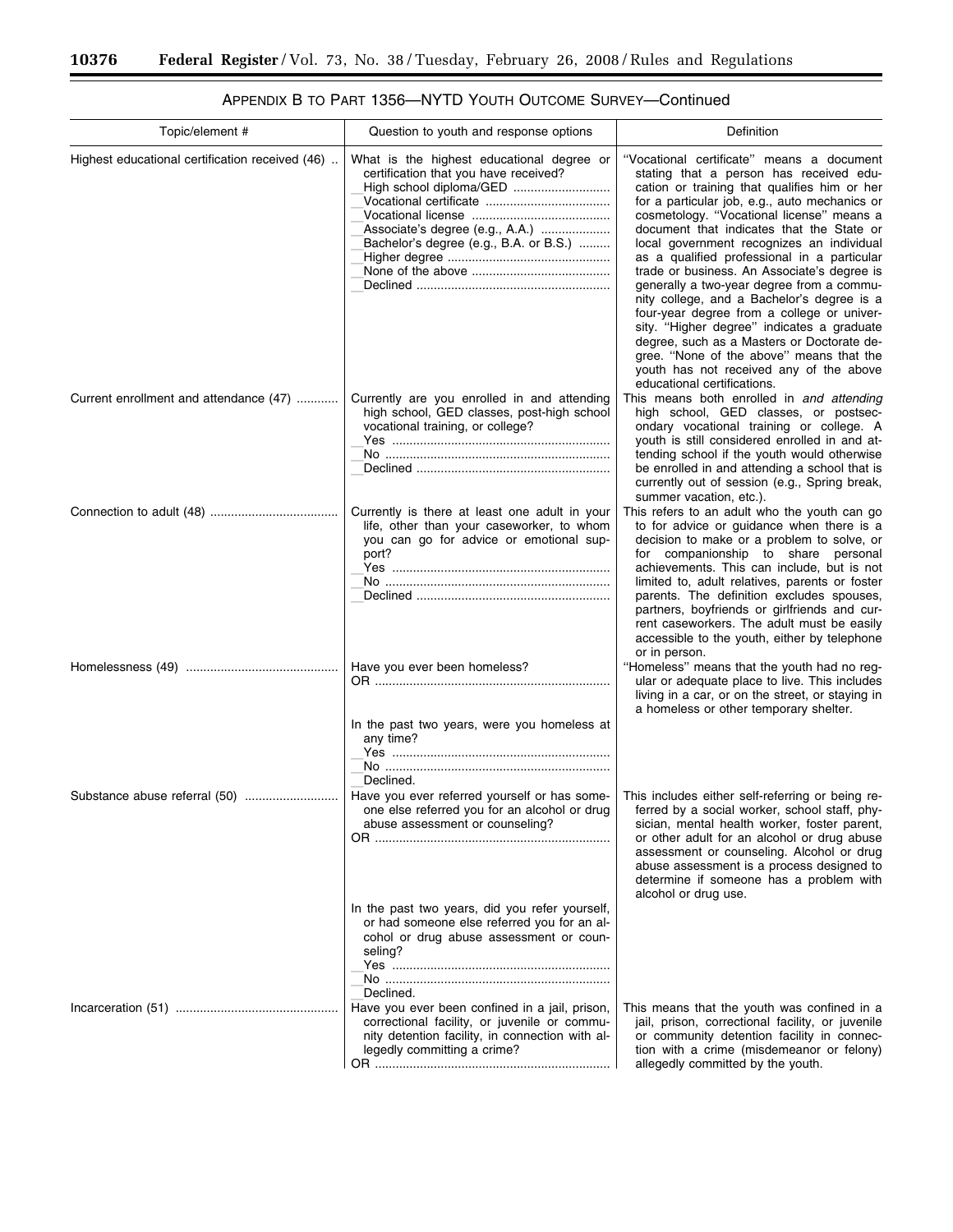| APPENDIX B TO PART 1356-NYTD YOUTH OUTCOME SURVEY-Continued |  |
|-------------------------------------------------------------|--|
|-------------------------------------------------------------|--|

| Topic/element #                               | Question to youth and response options                                                                                                                                                                                                                                                                                                                                      | Definition                                                                                                                                                                                                                                                                                                                                                                                                                                                         |
|-----------------------------------------------|-----------------------------------------------------------------------------------------------------------------------------------------------------------------------------------------------------------------------------------------------------------------------------------------------------------------------------------------------------------------------------|--------------------------------------------------------------------------------------------------------------------------------------------------------------------------------------------------------------------------------------------------------------------------------------------------------------------------------------------------------------------------------------------------------------------------------------------------------------------|
|                                               | In the past two years, were you confined in a<br>jail, prison, correctional facility, or juvenile<br>or community detention facility, in connec-<br>tion with allegedly committing a crime?<br>Declined.<br>Have you ever given birth or fathered any<br>children that were born?<br>In the past two years, did you give birth to or<br>father any children that were born? | This means giving birth to or fathering at least<br>one child that was born. If males do not<br>know, answer "No."                                                                                                                                                                                                                                                                                                                                                 |
|                                               | Declined.<br>If you responded yes to the previous ques-<br>tion, were you married to the child's other<br>parent at the time each child was born?                                                                                                                                                                                                                           | This means that when every child was born<br>the youth was married to the other parent<br>of the child.                                                                                                                                                                                                                                                                                                                                                            |
|                                               | Currently are you on Medicaid [or use the<br>name of the State's medical assistance pro-<br>gram under title XIX]?                                                                                                                                                                                                                                                          | Medicaid (or the State medical assistance<br>program) is a health insurance program<br>funded by the government.                                                                                                                                                                                                                                                                                                                                                   |
| Other Health insurance Coverage (55)          | Currently do you have health insurance, other<br>than Medicaid?                                                                                                                                                                                                                                                                                                             | "Health insurance" means having a third party<br>pay for all or part of health care. Youth<br>might have health insurance such as group<br>coverage offered by employers or schools,<br>or individual policies that cover medical<br>and/or mental health care and/or prescrip-<br>tion drugs, or youth might be covered under<br>parents' insurance. This also could include<br>access to free health care through a col-<br>lege, Indian Tribe, or other source. |
| Health insurance type—medical (56)            | Does your health insurance include coverage<br>for medical services?                                                                                                                                                                                                                                                                                                        | This means that the youth's health insurance<br>covers at least some medical services or<br>procedures. This question is for only those<br>youth who responded "yes" to having<br>health insurance.                                                                                                                                                                                                                                                                |
| Health insurance type—mental health (57)      | Does your health insurance include coverage<br>for mental health services?<br>No.                                                                                                                                                                                                                                                                                           | This means that the youth's health insurance<br>covers at least some mental health serv-<br>ices. This question is for only those youth<br>who responded "yes" to having health in-<br>surance with medical coverage.                                                                                                                                                                                                                                              |
| Health insurance type-prescription drugs (58) | Does your health insurance include coverage<br>for prescription drugs?                                                                                                                                                                                                                                                                                                      | This means that the youth's health insurance<br>covers at least some prescription drugs.<br>This question is for only those youth who<br>responded "yes" to having health insurance<br>with medical coverage.                                                                                                                                                                                                                                                      |

## ADDITIONAL OUTCOMES INFORMATION TO COLLECT FROM YOUTH OUT OF FOSTER CARE

| payments from the government to support<br>the government to support your basic<br>your basic needs? [The State may add and/<br>needs. Do not consider payments or sub-<br>or substitute the name(s) of the State's wel-<br>sidies for specific purposes, such as unem-<br>ployment insurance, child care subsidies,<br>fare program].<br>education assistance, food stamps or hous-<br>ing assistance in this category.<br>No.<br>Declined |  |
|---------------------------------------------------------------------------------------------------------------------------------------------------------------------------------------------------------------------------------------------------------------------------------------------------------------------------------------------------------------------------------------------------------------------------------------------|--|
|---------------------------------------------------------------------------------------------------------------------------------------------------------------------------------------------------------------------------------------------------------------------------------------------------------------------------------------------------------------------------------------------------------------------------------------------|--|